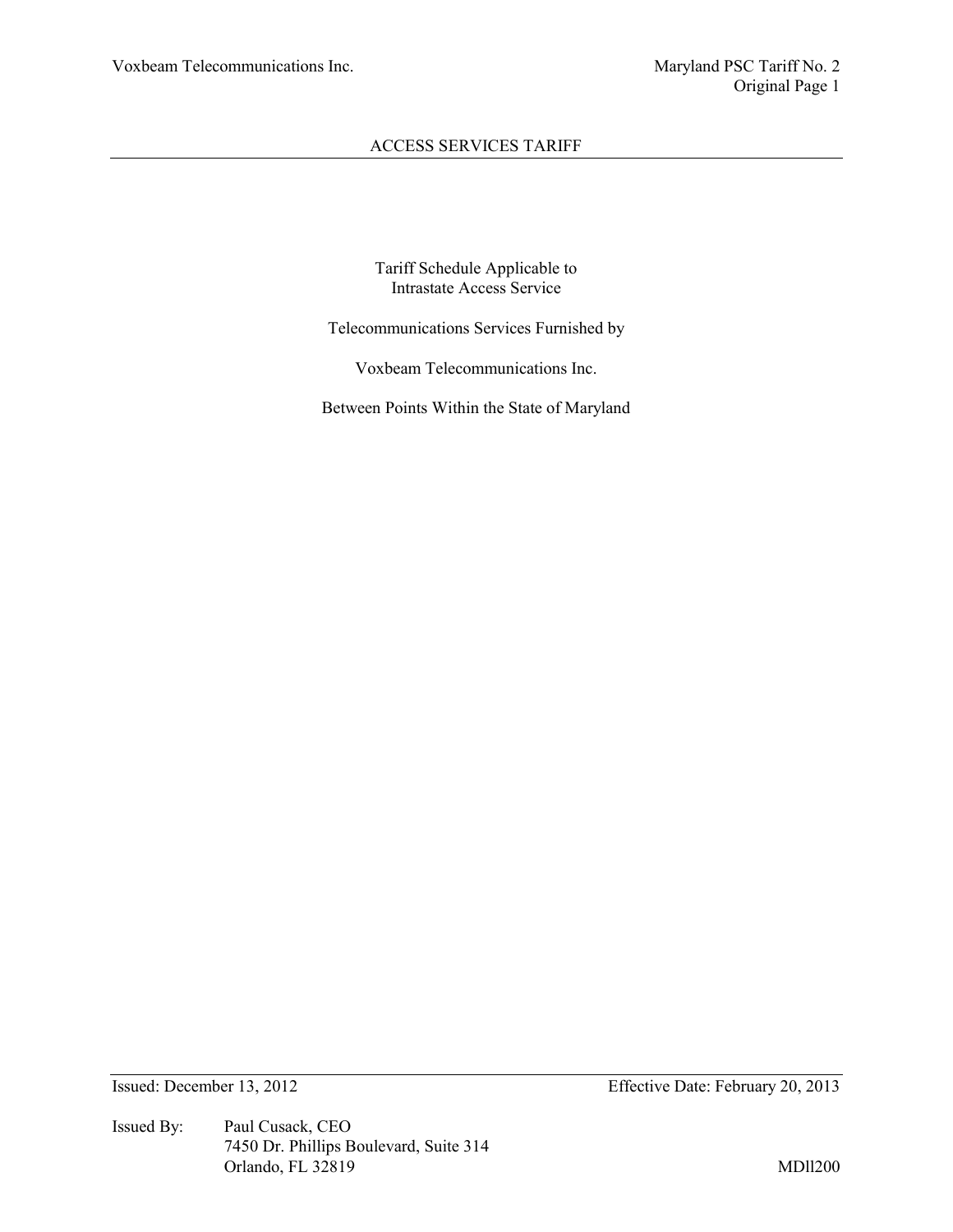# TARIFF FORMAT

- A. Page Numbering Page numbers appear in the upper right corner of the page. Pages are numbered sequentially. However, new pages are occasionally added to the tariff. When a new page is added between pages already in effect, a decimal is added. For example, a new page added between Page 14 and 15 would be 14.1.
- B. Page Revision Numbers Revision numbers also appear in the upper right corner of each page. These numbers are used to determine the most current page version on file with the Commission. For example, the  $4<sup>th</sup>$  revised Page 14 cancels the  $3<sup>rd</sup>$  revised Page 14.
- C. Paragraph Numbering Sequence There are various levels of paragraph coding. Each level of coding is subservient to its next higher level:

2 2.1 2.1.1 2.1.1.1

D. Check Sheets - When a tariff filing is made with the Commission, an updated Check Sheet accompanies the tariff filing. The Check Sheet lists the pages contained in the tariff, with a crossreference to the current revision number. When new pages are added, the Check Sheet is changed to reflect the revision. An asterisk designates all revisions made in a given filing (\*). There will be no other symbols used on this page if these are the only changes made to it (i.e., the format, etc. remain the same, just revised revision levels on some pages.) The tariff user should refer to the latest Check Sheet to find out if a particular page is the most current on file with the Commission.

Issued By: Paul Cusack, CEO 7450 Dr. Phillips Boulevard, Suite 314 Orlando, FL 32819 MDll200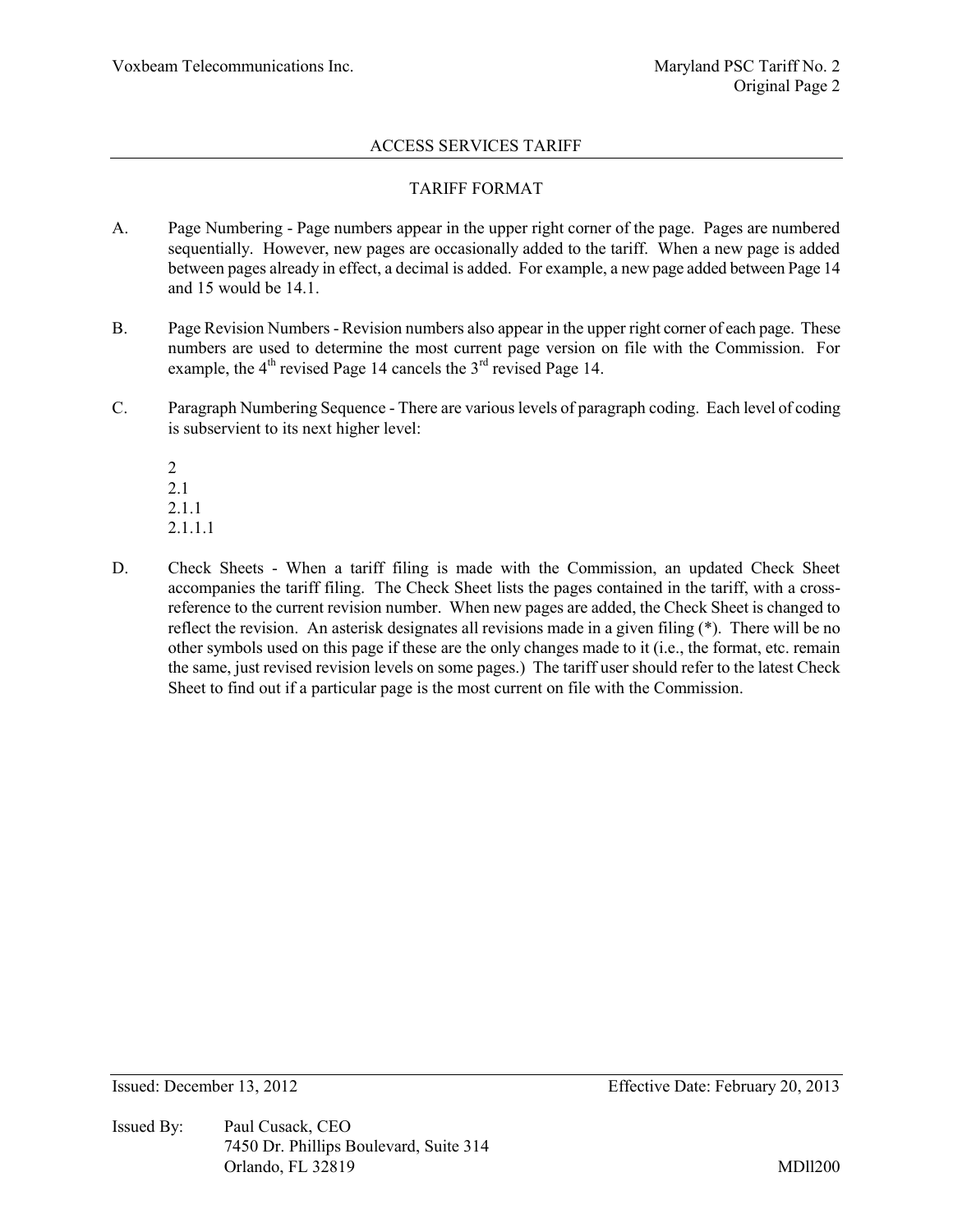# CHECK SHEET

Sheets 1 though 63 inclusive of this tariff are effective as of the date shown at the bottom of the respective sheets. Original and revised sheets, as named below, comprise all changes from the original tariff and are currently in effect as of the date on the bottom of this sheet.

| PAGE           | <b>REVISION</b> |        | PAGE | <b>REVISION</b> |   |
|----------------|-----------------|--------|------|-----------------|---|
| $\mathbf{1}$   | Original        | *      | 33   | Original        | * |
| $\overline{2}$ | Original        | *      | 34   | Original        | * |
| $\overline{3}$ | Original        | $\ast$ | 35   | Original        | * |
| $\overline{4}$ | Original        | $\ast$ | 36   | Original        | * |
| 5              | Original        | *      | 37   | Original        | * |
| 6              | Original        | $\ast$ | 38   | Original        | * |
| $\overline{7}$ | Original        | $\ast$ | 39   | Original        | * |
| 8              | Original        | $\ast$ | 40   | Original        | * |
| 9              | Original        | *      | 41   | Original        | * |
| 10             | Original        | *      | 42   | Original        | * |
| 11             | Original        | *      | 43   | Original        | * |
| 12             | Original        | *      | 44   | Original        | * |
| 13             | Original        | *      | 45   | Original        | * |
| 14             | Original        | *      | 46   | Original        | * |
| 15             | Original        | *      | 47   | Original        | * |
| 16             | Original        | *      | 48   | Original        | * |
| 17             | Original        | *      | 49   | Original        | * |
| 18             | Original        | *      | 50   | Original        | * |
| 19             | Original        | $\ast$ | 51   | Original        | * |
| 20             | Original        | $\ast$ | 52   | Original        | * |
| 21             | Original        | $\ast$ | 53   | Original        | * |
| 22             | Original        | *      | 54   | Original        | * |
| 23             | Original        | *      | 55   | Original        | * |
| 24             | Original        | *      | 56   | Original        | * |
| 25             | Original        | *      | 57   | Original        | * |
| 26             | Original        | *      | 58   | Original        | * |
| 27             | Original        | $\ast$ | 59   | Original        | * |
| 28             | Original        | $\ast$ | 60   | Original        | * |
| 29             | Original        | *      | 61   | Original        | * |
| 30             | Original        | $\ast$ | 62   | Original        | * |
| 31             | Original        | *      | 63   | Original        | * |
| 32             | Original        | *      |      |                 |   |

Issued By: Paul Cusack, CEO 7450 Dr. Phillips Boulevard, Suite 314 Orlando, FL 32819 MDll200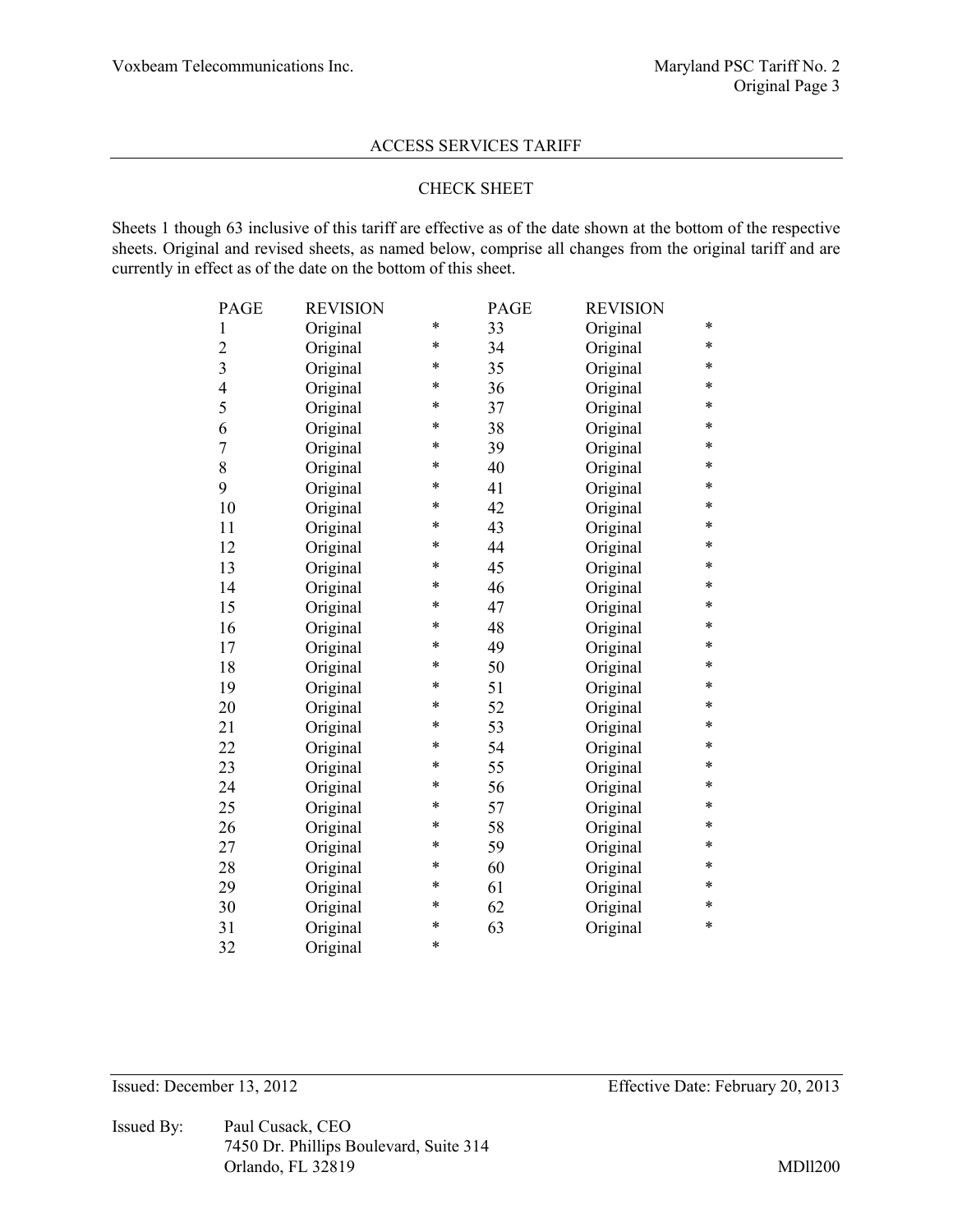# TABLE OF CONTENTS

| $\mathbf{1}$ |        |                                                                                              |  |
|--------------|--------|----------------------------------------------------------------------------------------------|--|
|              | $1\;1$ |                                                                                              |  |
|              | 1.2    |                                                                                              |  |
|              | 1.3    |                                                                                              |  |
| 2            |        |                                                                                              |  |
|              | 2.1    |                                                                                              |  |
|              | 2.2    |                                                                                              |  |
|              | 2.3    |                                                                                              |  |
|              | 2.4    |                                                                                              |  |
|              | 2.5    |                                                                                              |  |
|              | 2.6    |                                                                                              |  |
|              | 2.7    |                                                                                              |  |
|              | 2.8    |                                                                                              |  |
|              | 2.9    |                                                                                              |  |
|              | 2.10   |                                                                                              |  |
|              | 2.11   |                                                                                              |  |
|              |        |                                                                                              |  |
|              |        | 2.13 Determination of Jurisdiction of Mixed Interstate and Intrastate Dedicated Facilities26 |  |
|              |        |                                                                                              |  |
| 3            |        |                                                                                              |  |
|              | 31     |                                                                                              |  |
|              | 3.2    |                                                                                              |  |
|              | 3.3    |                                                                                              |  |
|              | 3.4    |                                                                                              |  |
|              | 3.5    |                                                                                              |  |
|              | 3.6    |                                                                                              |  |
|              | 3.7    |                                                                                              |  |
|              | 3.8    |                                                                                              |  |
|              | 3.9    |                                                                                              |  |
| 4            |        |                                                                                              |  |
|              | 41     |                                                                                              |  |
| 5            |        |                                                                                              |  |
|              | 5.1    |                                                                                              |  |
| 6            |        |                                                                                              |  |
|              | 6.1    |                                                                                              |  |
|              | 6.2    |                                                                                              |  |
|              | 6.3    |                                                                                              |  |
|              | 6.4    |                                                                                              |  |
|              | 6.5    |                                                                                              |  |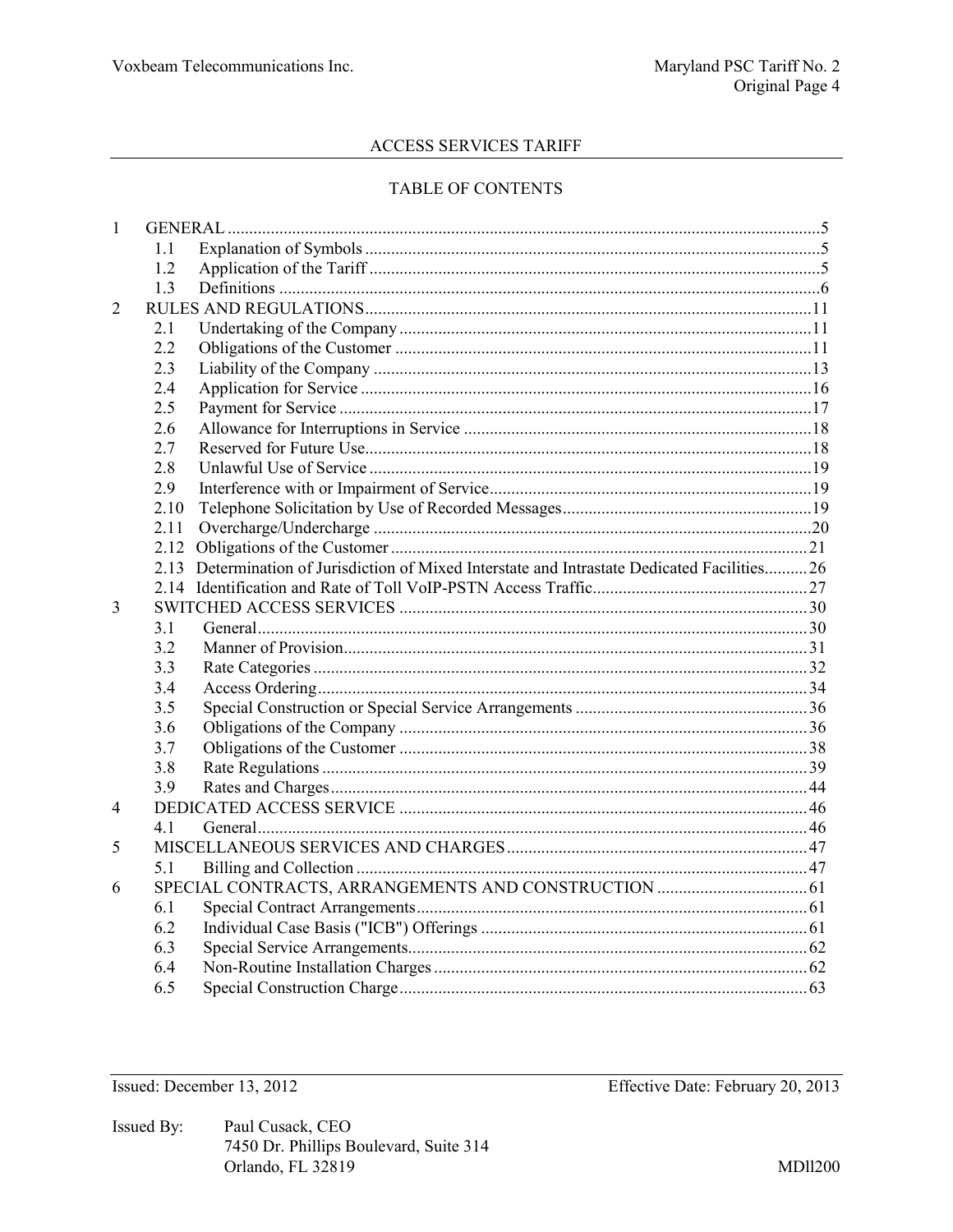# GENERAL

- 1.1 Explanation of Symbols
	- $(C)$  To signify a changed regulation
	- (D) To signify a discontinued rate or regulation
	- (I) To signify an increase in a rate
	- (M) To signify text or rates relocated without change
	- (N) To signify a new rate or regulation or other text
	- $(R)$  To signify a reduction in a rate
	- (S) To signify reissued regulations
	- (T) To signify a change in text but no change in rate
	- $(Z)$  To signify a correction
- 1.2 Application of the Tariff
	- 1.2.1 This tariff governs the Carrier's Switched Access Services that originate and terminate in Maryland. Specific services and rates are described elsewhere in this tariff.
	- 1.2.2 The Company's services are available to Communications Carriers certified by the Maryland Public Service Commission.
	- 1.2.3 The Company's service territory is consistent with the territory set forth in Verizon Maryland's tariff.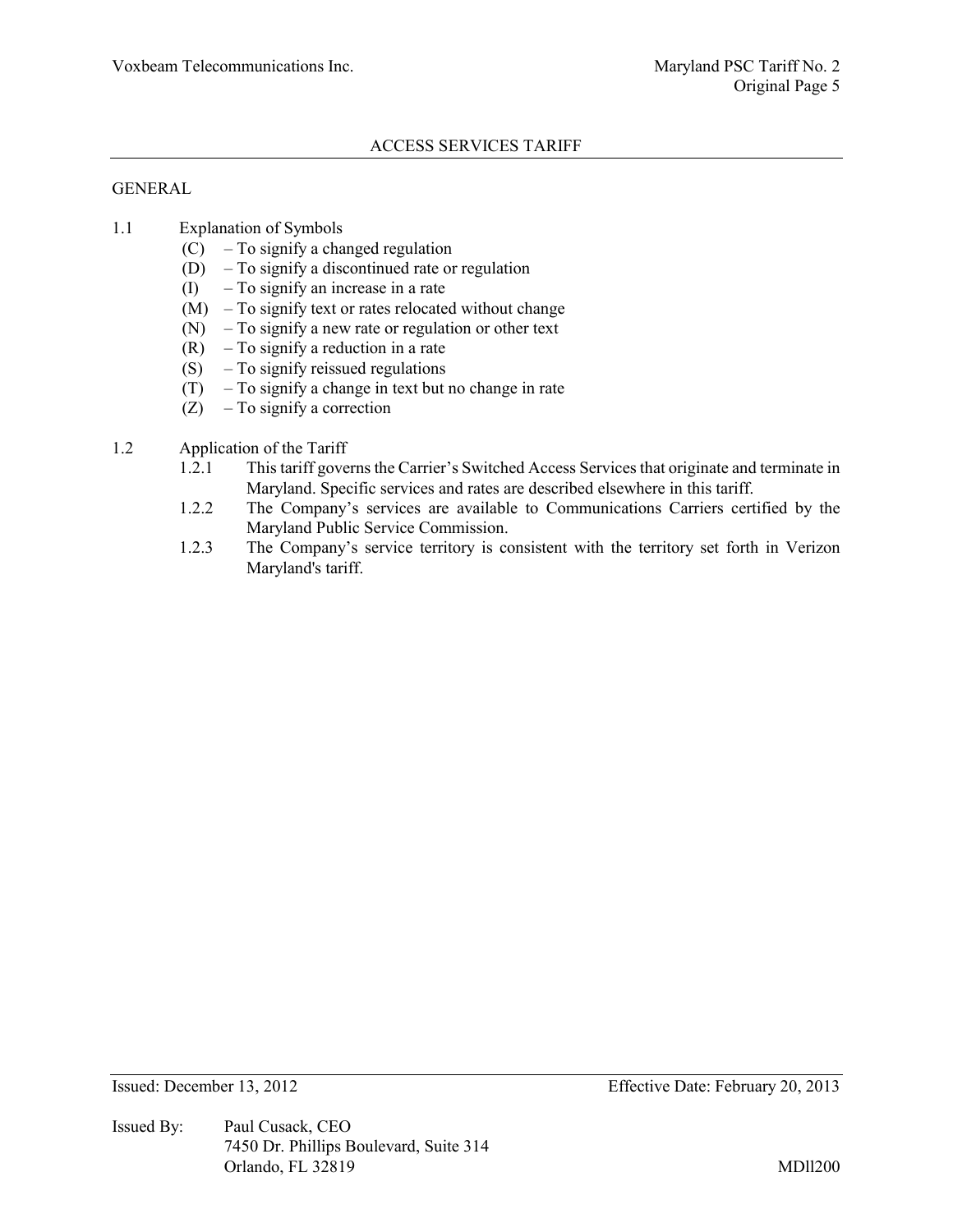#### 1.3 Definitions

Access or Access Service - Access or Access Service includes services and facilities provided for the origination or termination of any intrastate telecommunication regardless of the technology used in transmission. This includes voice and data communications services that may use TDM, Internet Protocol ("IP"), or other technology.

Access Code - Denotes a uniform code assigned by the Company to an individual Customer. The code has the form 101XXXX or 950-XXXX.

Access Line - An arrangement which connects the Customer's local exchange line to a Company designated switching center or point of presence.

Access Minutes - The increment for measuring usage of exchange facilities for the purpose of calculating chargeable usage.

Access Service Request (ASR) - The service order form used by access service Customers and the Company to the process of establishing, moving or rearranging access services provided by the Company.

Access Tandem - A switching system that provides a traffic concentration and distribution function for originating or terminating traffic between End Offices and the Customer's Premises or Point of Presence.

Answer Supervision - The transmission of the switch trunk equipment supervisory signal (off-hook or on-hook) to a carrier's Point of Presence or customer's terminal equipment as an indication that the called party has answered or disconnected.

Automatic Number Identification (ANI) - The automatic transmission of a caller's billing account telephone number to a local exchange company, interexchange carrier or a third party Customer. The primary purpose of ANI is for billing toll calls.

Call - A Customer or End User attempt for which the complete address code (e.g., 0-, 911, or 10 digits) is provided to the Serving Wire Center, End Office or Access Tandem Switch.

"Carrier," "Company" or "Utility" refers to Voxbeam Telecommunications Inc.

Central Office - The premises of the Company or another local exchange carrier containing one or more switches where Customer or End User connections are terminated for purposes of interconnection to other connections, trunks, or access facilities.

Channel - A communications path between two or more points.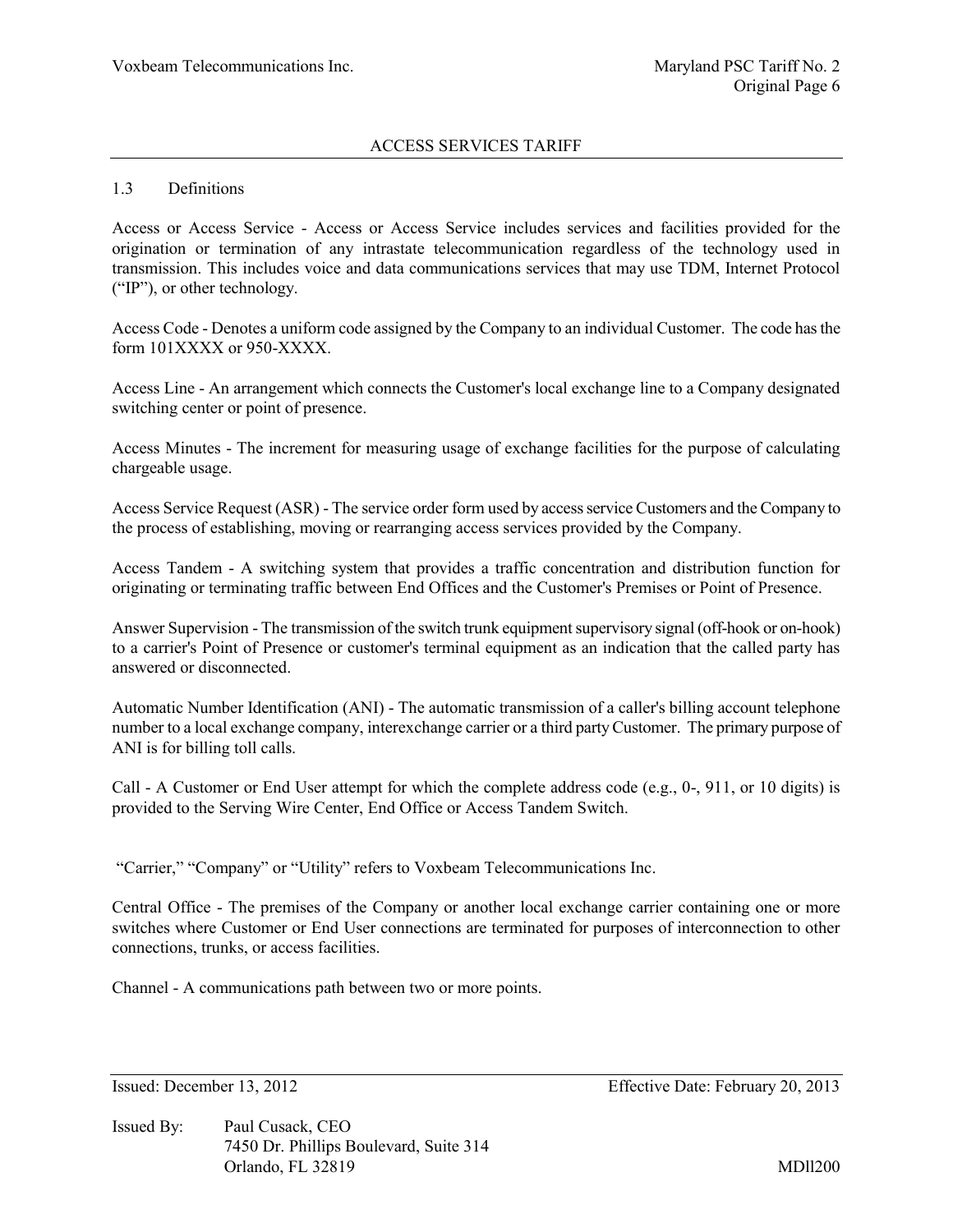### 1.3 Definitions, (Cont'd.)

"Commission" means the Maryland Public Service Commission.

"Completed call" is a call which the Company's network has determined has been answered by a person, answering machine, fax machine, computer modem device, or other answering device.

"Constructive Order" Delivery of calls to or acceptance of calls from the Company's End User locations over Company-switched local exchange services constitutes a Constructive Order by the Customer to purchase switched access services as described herein. Similarly the selection by a Company's End User of the Customer as the presubscribed IXC constitutes a Constructive Order of switched access by the Customer.

"Customer" means any person, firm, corporation, or governmental entity who has applied for and is granted service or who is responsible for payment of service. The Customer could be an End User, interexchange carrier, a wireless provider, other telecommunications carriers or providers originating or terminating VoIP-PSTN Access Traffic or any other carrier authorized to operate.

Customer Premises - The premises specified by the Customer for termination of access services. Typically an Interexchange Carrier's Point of Presence.

End Office - The Central Office from which the End User's Premises would normally obtain local exchange service and dial tone from the Company or other local exchange carrier.

End User - The term "End User" means any Customer of an Intrastate Telecommunications Service that is not a carrier, except that a carrier other than a telephone company shall be deemed to be an "End User" when such carrier uses a Telecommunications service for administrative purposes and a person or entity that offers Telecommunications services exclusively as a reseller shall be deemed to be an "End User" if all resale transmissions offered by such reseller originate on the premises of such reseller. An End User must pay a fee to the Company for telecommunications service. Other carriers, including IXCs, are not considered to be End Users under the terms of this Tariff, unless the Company consents to such classification in writing.

End User Premises - The premises specified by the Customer or End User for termination of access services at the End User's physical location.

Exchange - A group of lines in a unit generally smaller than a LATA established by the Company or other local exchange carrier for the administration of communications service in a specified area. An Exchange may consist of one or more central offices together with the associated facilities used in furnishing communications service within that area.

Issued By: Paul Cusack, CEO 7450 Dr. Phillips Boulevard, Suite 314 Orlando, FL 32819 MDll200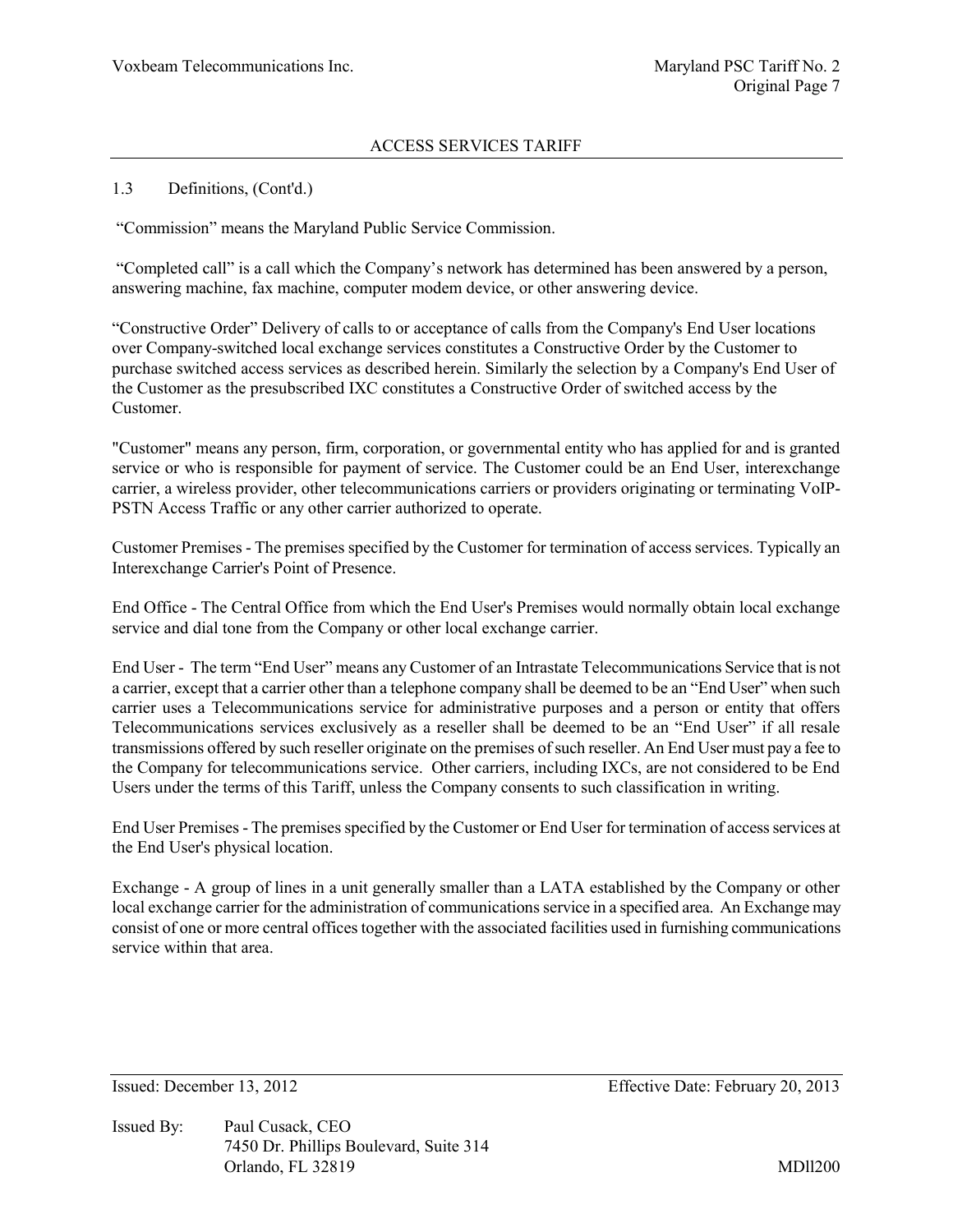#### 1.3 Definitions, (Cont'd.)

Host Office - An electronic switching system which provides call processing capabilities for one or more Remote Switching Modules or Remote Switching Systems.

Individual Case Basis or ICB - A process whereby the terms, conditions, rates and/or charges for a service provided under the general provisions of this tariff are developed or modified based on the unique circumstances in each case.

Interstate - For the purpose of this tariff, the term Interstate applies to the regulatory jurisdiction of services used for communications between one or more originating and terminating points located in different states within the United States or between one or more points in the United States and at least one international location.

Intrastate - For the purpose of this tariff, the term Intrastate applies to the regulatory jurisdiction of services used for communications between one or more originating and terminating points, all located within the same state.

Interexchange Carrier (IXC or IC) - A long distance telecommunications services provider that furnishes services between exchange areas.

LATA - Local Access and Transport Area. A geographic area for the provision and administration of communications services existing on February 8, 1996, as previously established by the U.S. District Court for the District of Columbia in Civil Action No. 82-0192; or established by a Bell operating company after February 8, 1996 and approved by the FCC; or any other geographic area designated as a LATA in the National Exchange Carrier Association (NECA) Tariff F.C.C. No. 4.

LEC - Local Exchange Company.

Message - See Call.

Non-Recurring Charge ("NRC") - The initial charge, usually assessed on a one-time basis, to initiate and establish a service or feature.

Originating Direction - The use of Switched Access Service for the origination of calls from an End User's Premises to a Customer's Point of Presence.

PIC Authorization - A Customer's or End User's selection of a PIC that meets the requirements of federal and state law.

Issued By: Paul Cusack, CEO 7450 Dr. Phillips Boulevard, Suite 314 Orlando, FL 32819 MDll200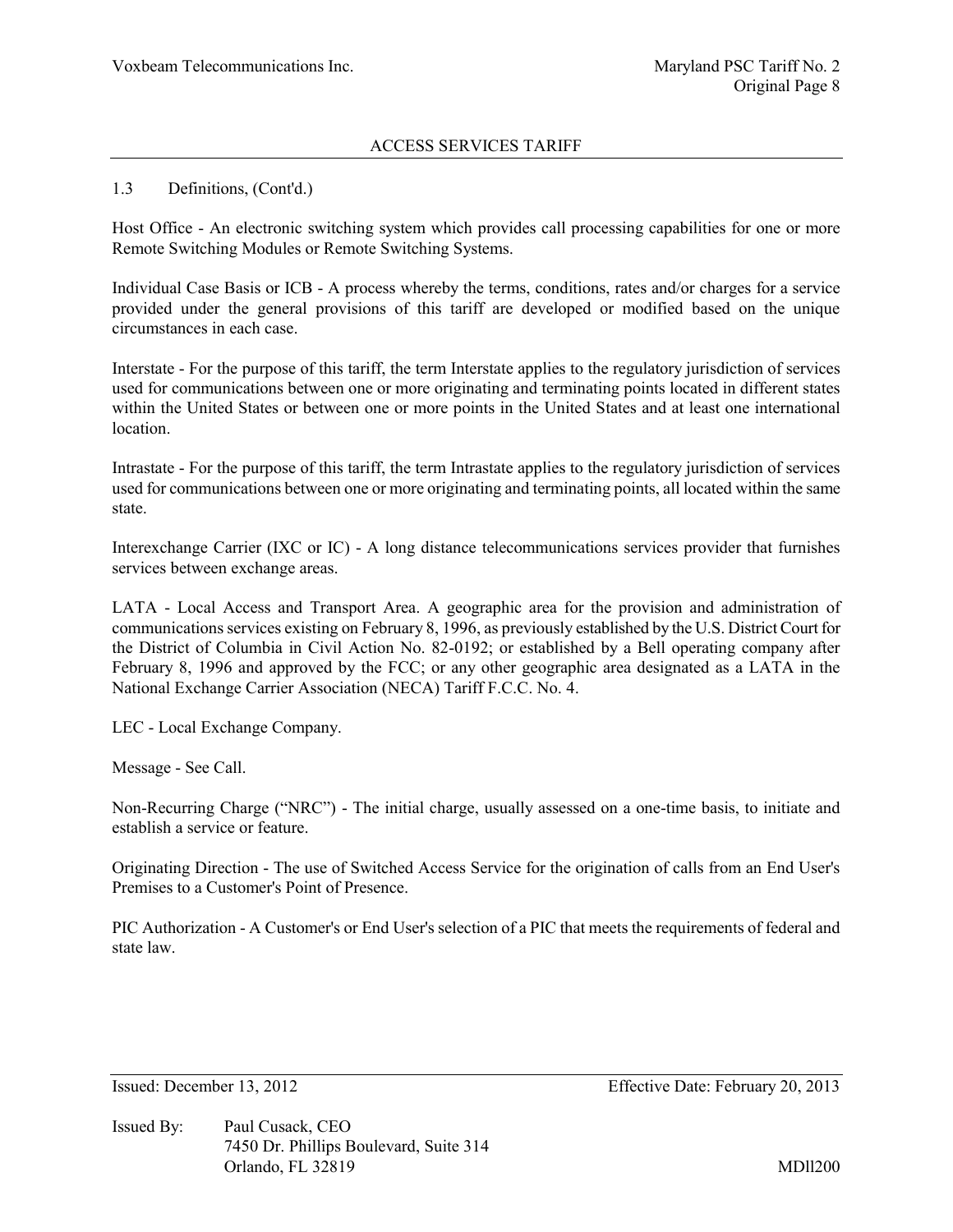#### 1.3 Definitions, (Cont'd.)

PIC - Primary Interexchange Carrier.

Point of Presence or POP - The physical location associated with an Interexchange Carrier's communication and switching systems.

Point of Termination - The point of demarcation within a Customer or End User Premises at which the Company's responsibility for the provision of access service ends. The point of demarcation is the point of interconnection between Company communications facilities and Customer-provided or End User-provided facilities as defined in Part 68 of the Federal Communications Commission's Rules and Regulations.

Premises - A building, portion of a building in a multi-tenant building, or buildings on continuous property not separated by a highway. May also denote a Customer-owned enclosure or utility vault located above or below ground on private property or on Customer acquired right-of-way.

Presubscription - An arrangement whereby a Customer selects and designate to the Company or other LEC a carrier he or she wishes to access, without an access code, for completing interLATA and/or intraLATA toll calls. The selected carrier is referred to as the Primary Interexchange Carrier.

Primary Interexchange Carrier - The IXC designated by the Customer as its first routing choice and primary overflow carrier for routing of 1+ direct dialed and operator assisted non-local calls.

Query - The inquiry to a Company data base to obtain information, processing instructions or service data.

Recurring Charge - The charges to the Customer for services, facilities or equipment, which continue for the agreed upon duration of the service. Recurring charges do not vary based on Customer usage of the services, facilities or equipment provided.

Residential - Customer is a Customer who has telephone service at a dwelling and who uses the service primarily for domestic or social purposes. All other customers are non-residential customers.

Service - Means any telecommunications service(s) provided by the Carrier under this tariff.

Serving Wire Center Switch - A Company switching system where Customer or End User station loops are terminated for purposes of interconnection to other station loops, trunks or access facilities. In most contexts, the Customer is connected via station loops or trunks to a Serving Wire Center Switch.

Station - Means a telephone instrument consisting of a connected transmitter, receiver, and associated apparatus to permit sending or receiving telephone messages.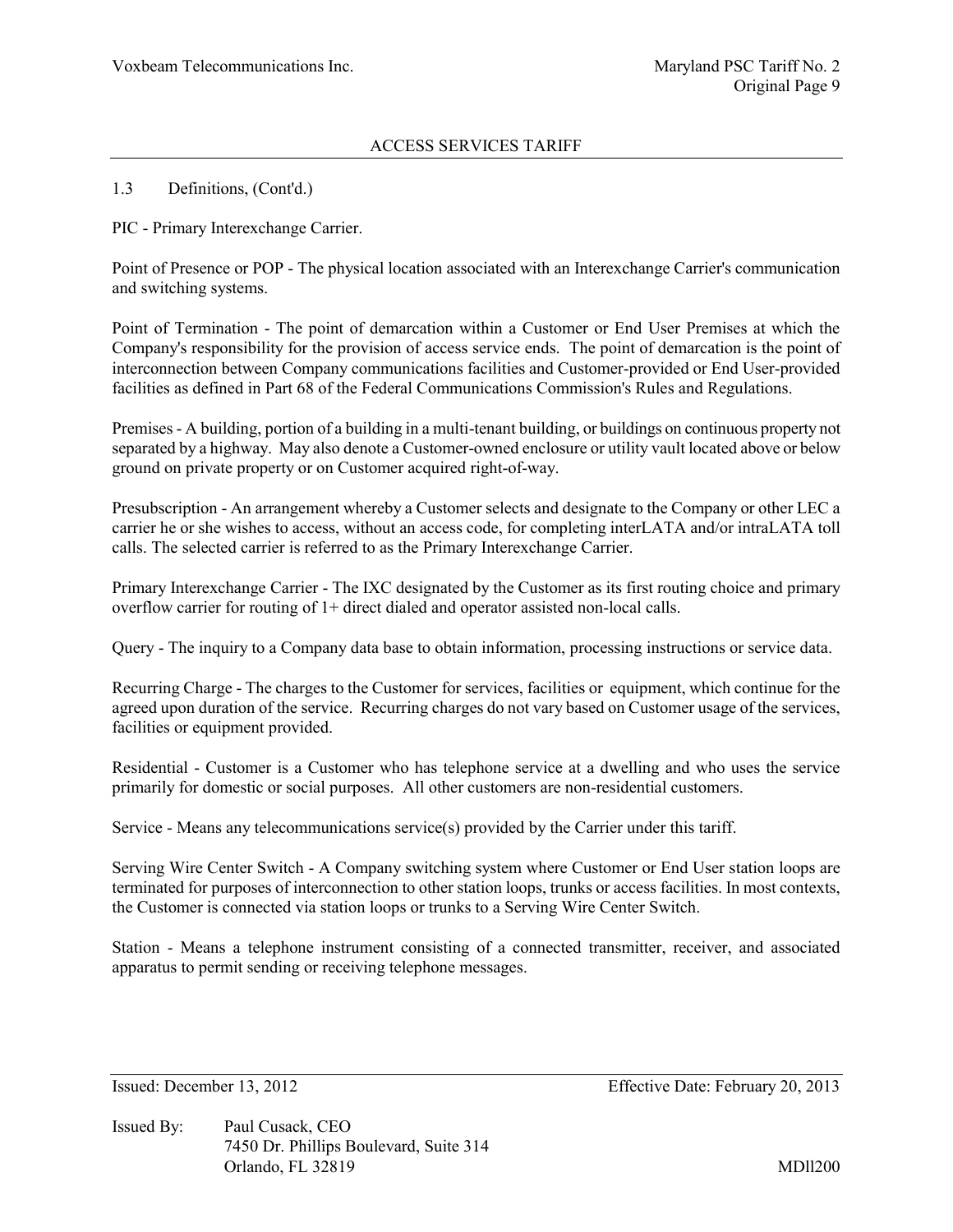#### 1.3 Definitions, (Cont'd.)

Terminating Direction - The use of Switched Access Service for the completion of calls from a Customer's Point of Presence to an End User Premises.

Trunk - A communications path connecting two switching systems in a network, used in the establishment of an end-to-end connection.

V & H Coordinates - Geographic points which define the originating and terminating points of a call in mathematical terms so that the airline mileage of the call may be determined. Call mileage may be used for the purpose of rating calls.

VOIP-PSTN Access Traffic - VoIP-PSTN Access Traffic is the access traffic exchanged between the Company and the Customer in time division multiplexing ("TDM") format that originates and/or terminates in Internet protocol ("IP") format. Traffic originates and/or terminates in IP format if it originates from and/or terminates to an end user customer of a service that requires Internet protocol compatible customer premises equipment.

VoIP Service – Transmission of communication by aid of wire, cable, radio, or other like connection using Voice Over Internet Protocol that is originated or terminated in Internet Protocol (IP) format. VoIP services are those services that require the use of IP compatible customer premises equipment.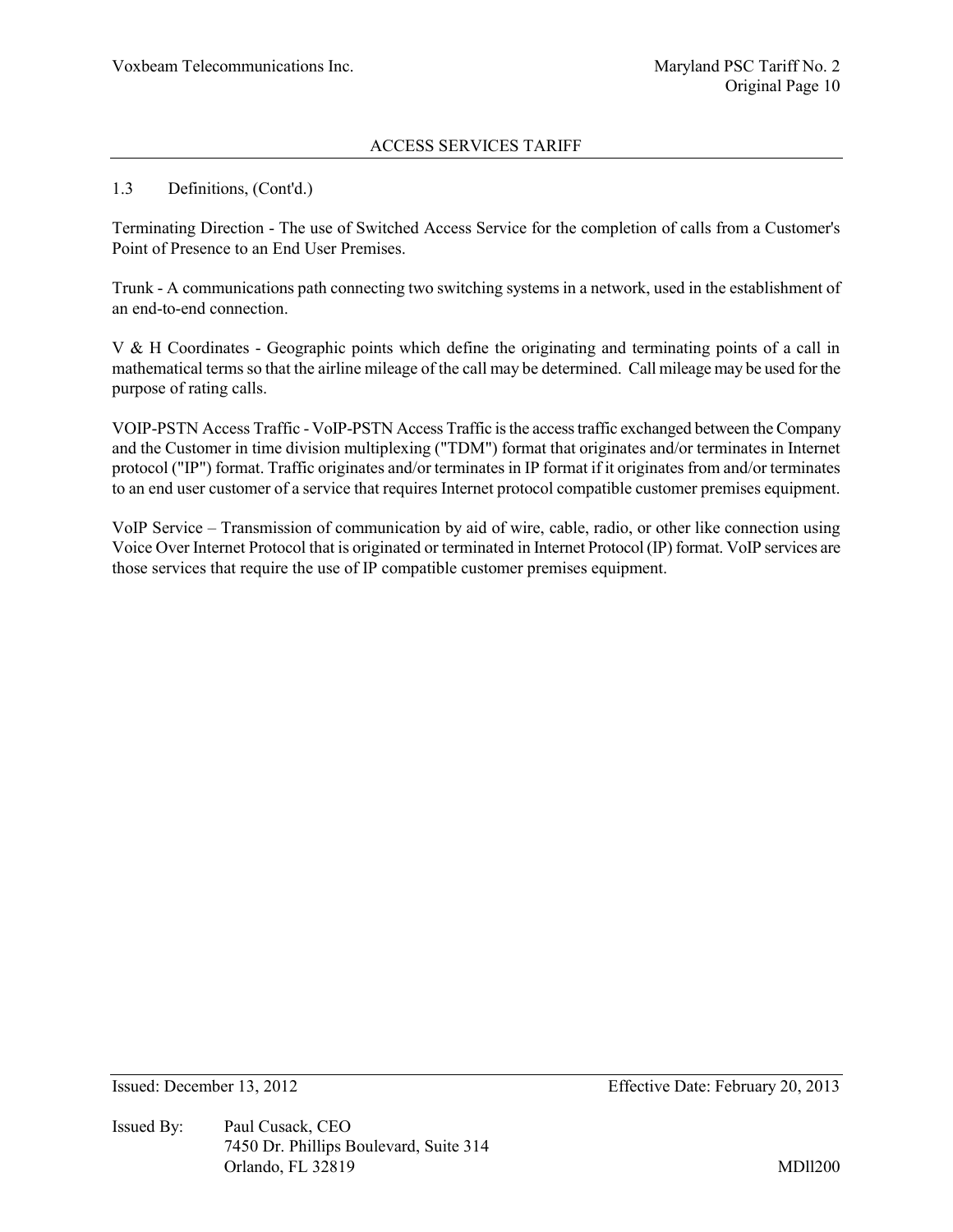# SECTION 2 - RULES AND REGULATIONS

#### 2.1 Undertaking of the Company

- 2.1.1 The company undertakes to furnish Switched Access Services pursuant to the terms of this tariff in connection with one-way and/or two-way information transmission between points within the state of Maryland under the terms of this tariff.
- 2.1.2 The Company shall be responsible only for the installation, operation and maintenance of service, which it provides and does not undertake to transmit messages under this tariff.

#### 2.2 Obligations of the Customer

- 2.2.1 The customer shall be responsible for:
	- 2.2.1.1 The payment of all applicable charges pursuant to this tariff.
	- 2.2.1.2 Reimbursing the Company for damage to, or loss of, the Company's facilities or equipment caused by the acts or omissions of the customer; or the noncompliance by the customer, with these regulations, or by fire or theft or other casualty on the customer's premises unless caused by the negligence or willful misconduct of the employees or agents of the Company.
	- 2.2.1.3 Providing at no charge, as specified from time to time by the Company, any needed space and power to operate the Company's facilities and equipment installed on the customer's premises.
	- 2.2.1.4 Complying with all laws and regulations regarding the working conditions on the premises at which the Company's employees and agents shall be installing or maintaining the Company's facilities and equipment. The customer may be required to install and maintain the Company's facilities and equipment within a hazardous area if, in the Company's opinion, injury or damage to the Company's employees or property might result from installation or maintenance by the Company. The customer shall be responsible for identifying, monitoring, removing and disposing of any hazardous material prior to any construction or installation work.
	- 2.2.1.5 Complying with all laws and regulations applicable to, and obtaining all consents, approvals, licenses and permits as may be required with respect to, the location of the Company's facilities and equipment in any customer premises for the purpose of installing, inspecting, maintaining, repairing, or upon termination of service as stated herein, removing the facilities or equipment of the Company.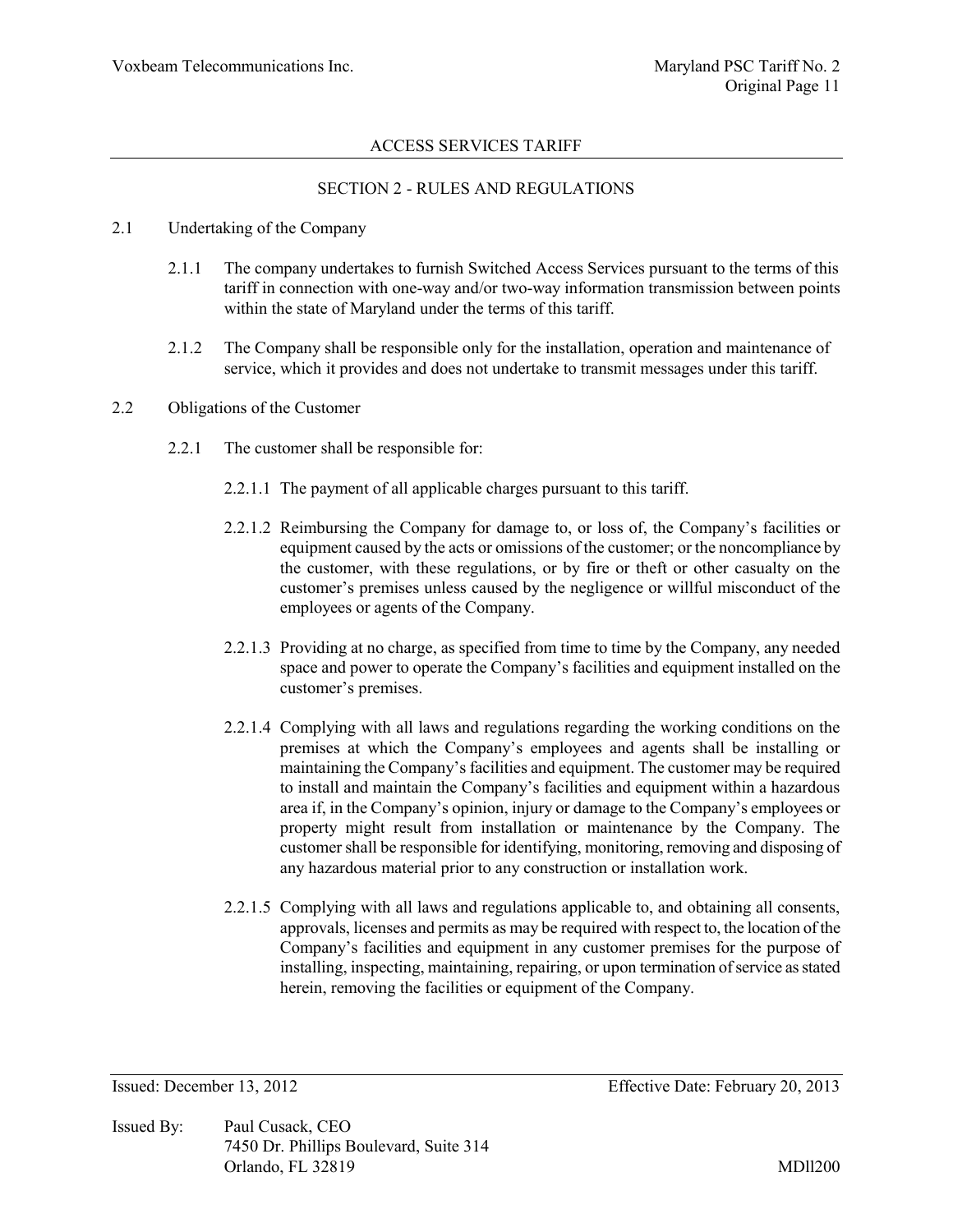# SECTION 2 - RULES AND REGULATIONS, (CONT'D.)

- 2.2 Obligations of the Customer, (Cont'd.)
	- 2.2.1.6 Making Company facilities and equipment available periodically for maintenance purposes at a time agreeable to both the Company and the customer. No allowance for interruptions in service will be made for the period during which service is interrupted for such purposes.
	- 2.2.2 With respect to any service or facility provided by the Company, the customer shall indemnify, defend and hold harmless the Company from all claims, actions, damages, liabilities, costs and expenses for:
		- 2.2.2.1 Any loss, destruction or damage to property of the Company or any third party, or injury to persons, including, but not limited to, employees or invitees of either the Company or the customer, to the extent caused by or resulting from the negligent or intentional act or omission of the customer, its employees, agents, representatives or invitees; or
		- 2.2.2.2 Any claim, loss, damage, expense or liability for infringement of any copyright, patent, trade secret, or any proprietary infringement of any copyright, patent, trade secret, or any proprietary or intellectual property right of any third party, arising from any act or omission by the customer.
	- 2.2.3 The customer is responsible for ensuring that customer-provided equipment connected to Company equipment and facilities is compatible with such equipment and facilities. The connection, operation, testing, or maintenance of such equipment shall be such as not to cause damage to the Company–provided equipment and facilities or injury to the Company's employees or other persons. Any additional protective equipment required to prevent such damage or injury shall be provided by the Company at the customer's expense.
	- 2.2.4 The Company's services (as detailed in this tariff) may be connected to the services or facilities or other communications carriers only when authorized by, and in accordance with, the terms and conditions of the tariffs or contracts, which are applicable to such connections.
	- 2.2.5 Upon reasonable notification to the customer, and at a reasonable time, the Company may make such tests and inspections as may be necessary to determine that the customer is complying with the requirements set forth in this tariff for the installation, operation, and maintenance of customer-provided facilities and equipment that is connected to Companyowned facilities and equipment.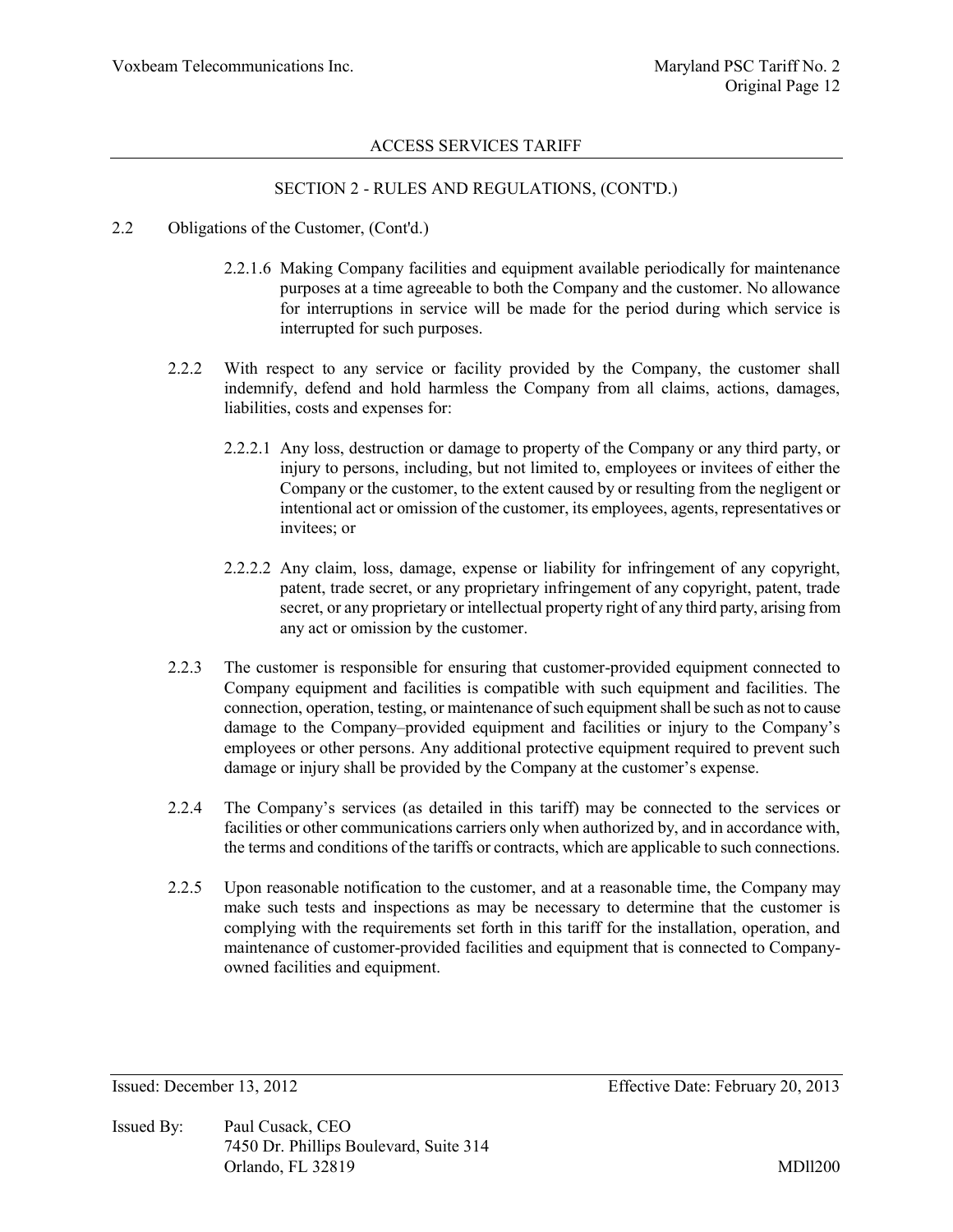# SECTION 2 - RULES AND REGULATIONS, (CONT'D.)

#### 2.3 Liability of the Company

- 2.3.1 In view of the fact that the customer has exclusive control over the use of service and facilities furnished by the Company, and because certain errors incident to the services and to the use of such facilities of the Company are unavoidable, services and facilities are furnished by the Company subject to the terms, conditions and limitations herein specified:
- 2.3.2 Service Irregularities
	- 2.3.2.1 The liability of the Company for damages arising out of mistakes, omissions, interruptions, delays, errors or defects in transmission, or failures or defects in facilities furnished by the Company, occurring in the course of furnishing service or other facilities and not caused by the negligence of the customer, shall in no event exceed an amount equivalent to the proportionate charge to the customer for the service or facilities affected during the period such mistake, omission, interruption, delay, error or defect in transmission, or failure or defect in facilities continues after notice and demand to Company.
	- 2.3.2.2 The Company shall not be liable for any act or omission of any connecting carrier, underlying carrier or local exchange Company except where Company contracts the other carrier; for acts or omission of any other providers of connections, facilities, or service; or for culpable conduct of the customer or failure of equipment, facilities or connection provided by the customer.
- 2.3.3 Claims of Misuse of Service
	- 2.3.3.1 The Company shall be indemnified and saved harmless by the customer against claims for libel, slander, fraudulent or misleading advertisements or infringement of copyright arising directly or indirectly from material transmitted over its facilities or the use thereof; against claims for infringement of patents arising from combining or using apparatus and systems of the customer with facilities of the Company; and against all other claims arising out of any act or omission of the customer in connection with the services and facilities provided by the Company.
	- 2.3.3.2 The Company does not require indemnification from the customer where the action for which it is seeking indemnification is based on a claim of negligence by the Company.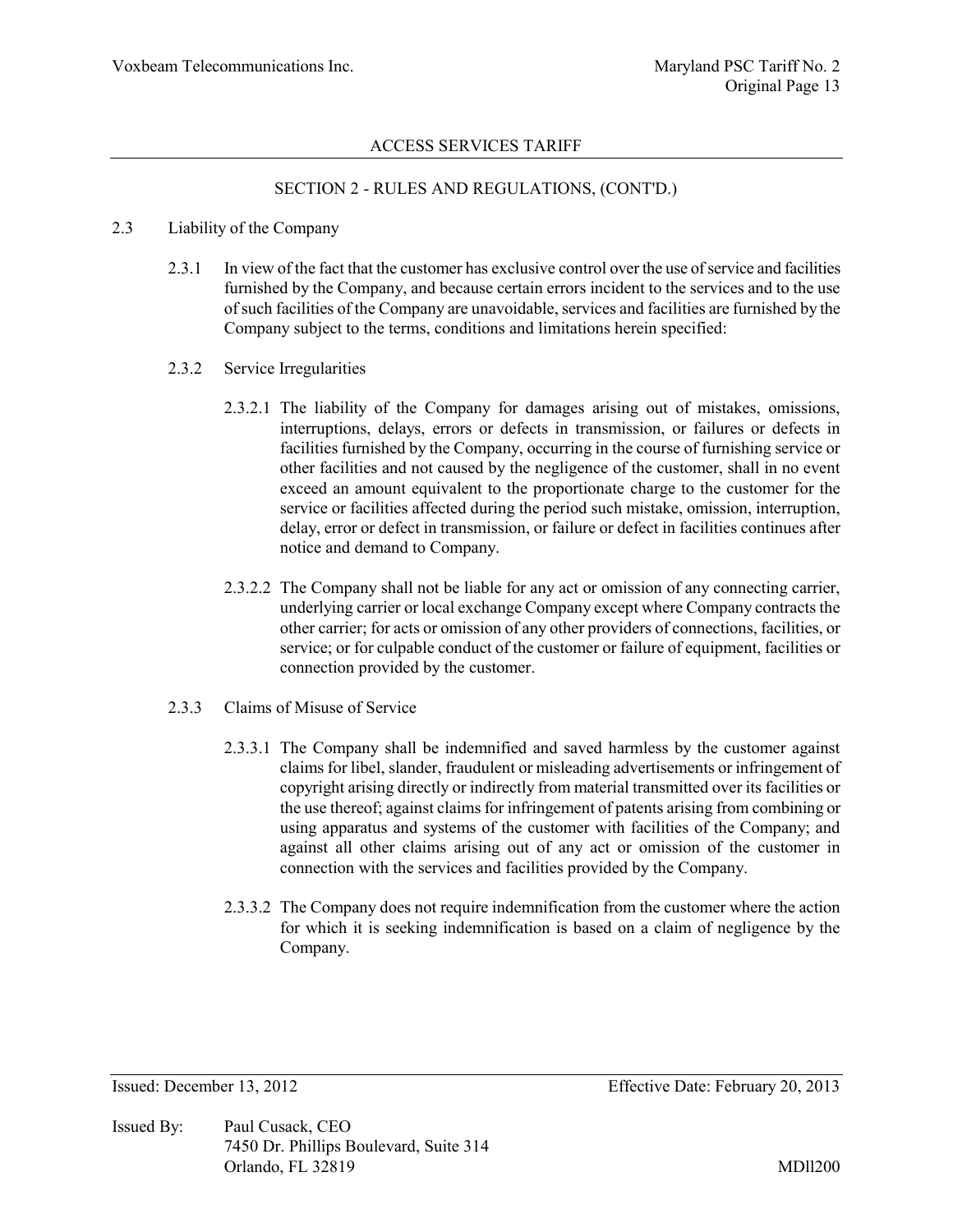#### SECTION 2 - RULES AND REGULATIONS, (CONT'D.)

#### 2.3 Liability of the Company, (Cont'd.)

#### 2.3.4 Defacement of Premises

- 2.3.4.1 The Company is not liable for any defacement of, or damage to, the customer's premises resulting from the furnishing of service or the attachment of equipment and facilities furnished by the Company on such premises or by the installation or removal thereof, when such defacement or damage is not the result of negligence of the Company. For the purpose of this paragraph, no agents or employees of the other participating carriers shall be deemed to be agents or employees of the Company except where contracted by the Company.
- 2.3.5 Facilities and Equipment in Explosive Atmosphere, Hazardous or Inaccessible Locations.
	- 2.3.5.1 The Company does not guarantee nor make any warranty with respect to installations provided by it for use in an explosive atmosphere. Company shall be indemnified, defended and held harmless by the customer from and against any and all claims, loss, demands, suits, or other action, or any liability whatsoever, whether suffered, made, instituted or asserted by the customer or by any other party, for any personal injury to or death of any person or persons, and for any loss, damage or destruction of any property, including environmental contamination, whether owned by the customer or by any other party, caused or claimed to have been caused directly or indirectly by the installation, operation, failure to operate, maintenance, presence, condition, location, use or removal of any equipment or facilities or the service and not due to the gross negligence or willful misconduct of the Company.
- 2.3.6 Service at Outdoor Locations
	- 2.3.6.1 The Company reserves the right to refuse to provide, maintain or restore service at outdoor locations unless the customer agrees in writing to indemnify and save the Company harmless from and against any and all loss or damage that may result to equipment and facilities furnished by the Company at such locations. The customer shall likewise indemnify and save the Company harmless from and against injury to or death of any person which may result from the location and use of such equipment and facilities.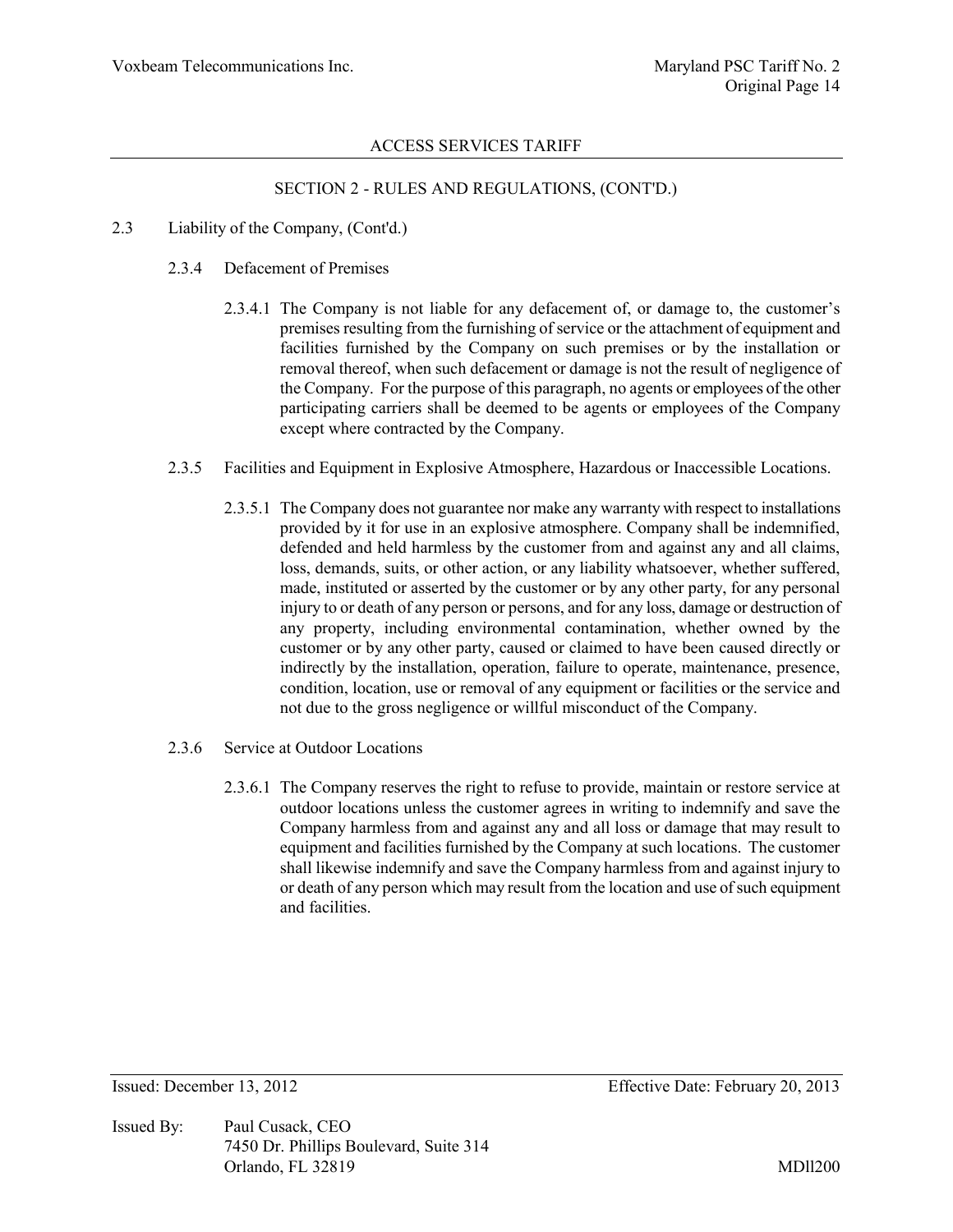#### SECTION 2 - RULES AND REGULATIONS, (CONT'D.)

- 2.3 Liability of the Company, (Cont'd.)
	- 2.3.7 Warranties
		- 2.3.7.1 THE COMPANY MAKES NO WARRANTIES OR REPRESENTATIONS, EXPRESS OR IMPLIED EITHER IN FACT OR BY OPERATON OF LAW, STATUTORY OR OTHERWISE, INCLUDING WARRANTIES OF MERCHANTABILITY OR FITNESS FOR A PARTICULAR USE, EXCEPT THOSE EXPRESSLY SET FORTH HEREIN.
		- 2.3.7.2 Acceptance of the provisions of Section 2.3 by the Commission does not constitute its determination that any disclaimer of warrantees or representations imposed by the Company should be upheld in a court of law.
	- 2.3.8 Limitation of Liability
		- 2.3.8.1 Nothing in this tariff shall be construed to limit the Company's liability in cases of gross negligence or willful misconduct.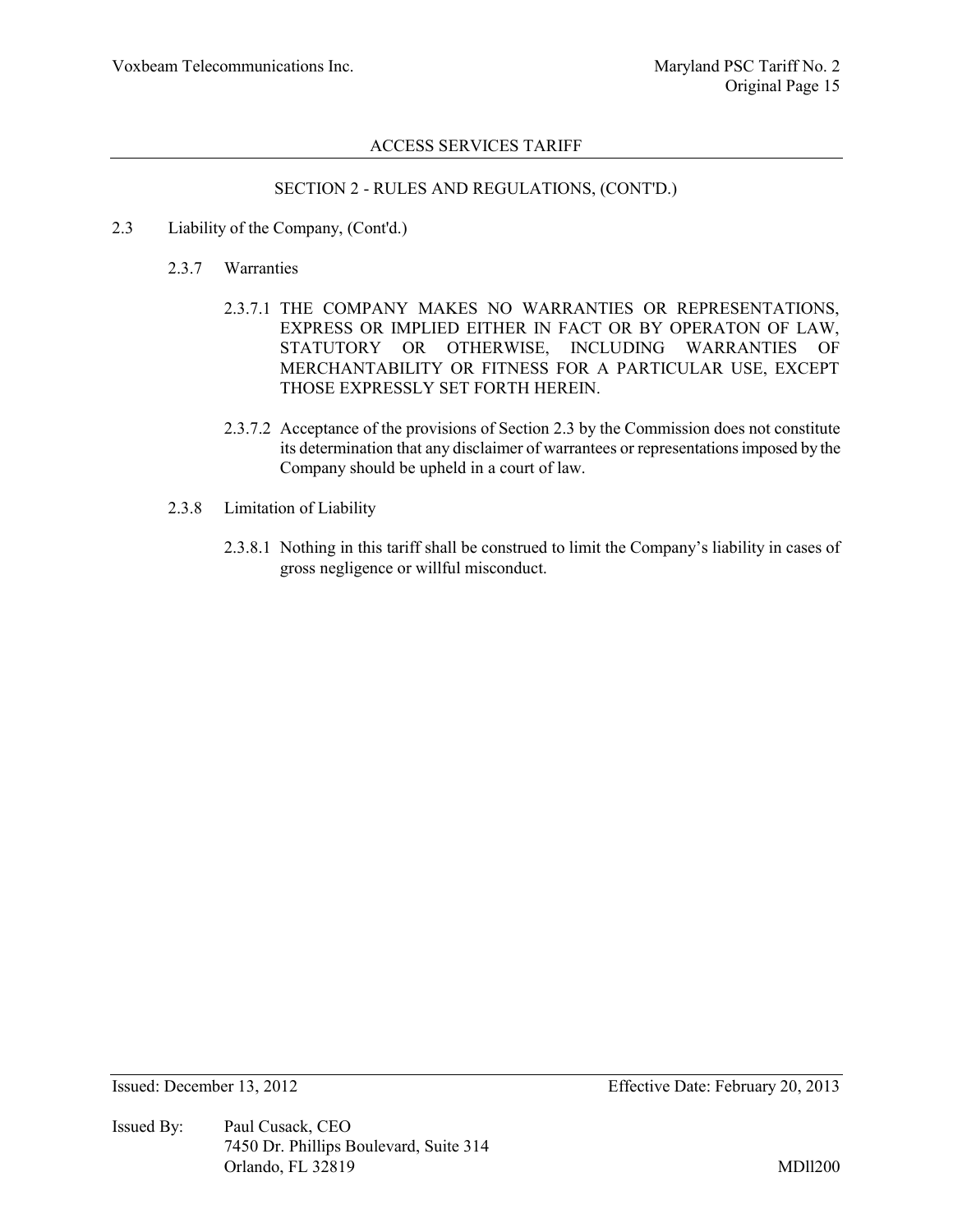# SECTION 2 - RULES AND REGULATIONS, (CONT'D.)

#### 2.4 Application for Service

#### 2.4.1 Minimum Contract Period

- 2.4.1.1 Except as otherwise provided, herein, service is provided and billed on the basis of a minimum period of at least one month, and shall continue to be provided until cancelled by the Customer, in writing, on not less than 30 days notice. Unless otherwise specified herein, for the purpose of computing charges in this tariff, a month is considered to have 30 days.
- 2.4.1.2 The Company may require a minimum contract period longer than one month in connection with special, non-standard types or arrangements of equipment, or for unusual construction, necessary to meet special demands for service.
- 2.4.2 Cancellation of Service
	- 2.4.2.1 Where the applicant cancels an order for service prior to the start of the installation or special construction of facilities, no charge shall apply, except to the extent the Company incurs a service order or similar charge from a supplying carrier, if any, prior to the construction.
	- 2.4.2.2 Where the installation of facilities, other than those provided by special construction, has been started prior to cancellation, the lower of the following charge applies;
		- 2.4.2.2.A The total costs of installing and removing such facilities; or
		- 2.4.2.2.B. The monthly charges for the entire initial contract period of the service ordered by the customer as provided in this tariff plus the full amount of any applicable installation and termination charges.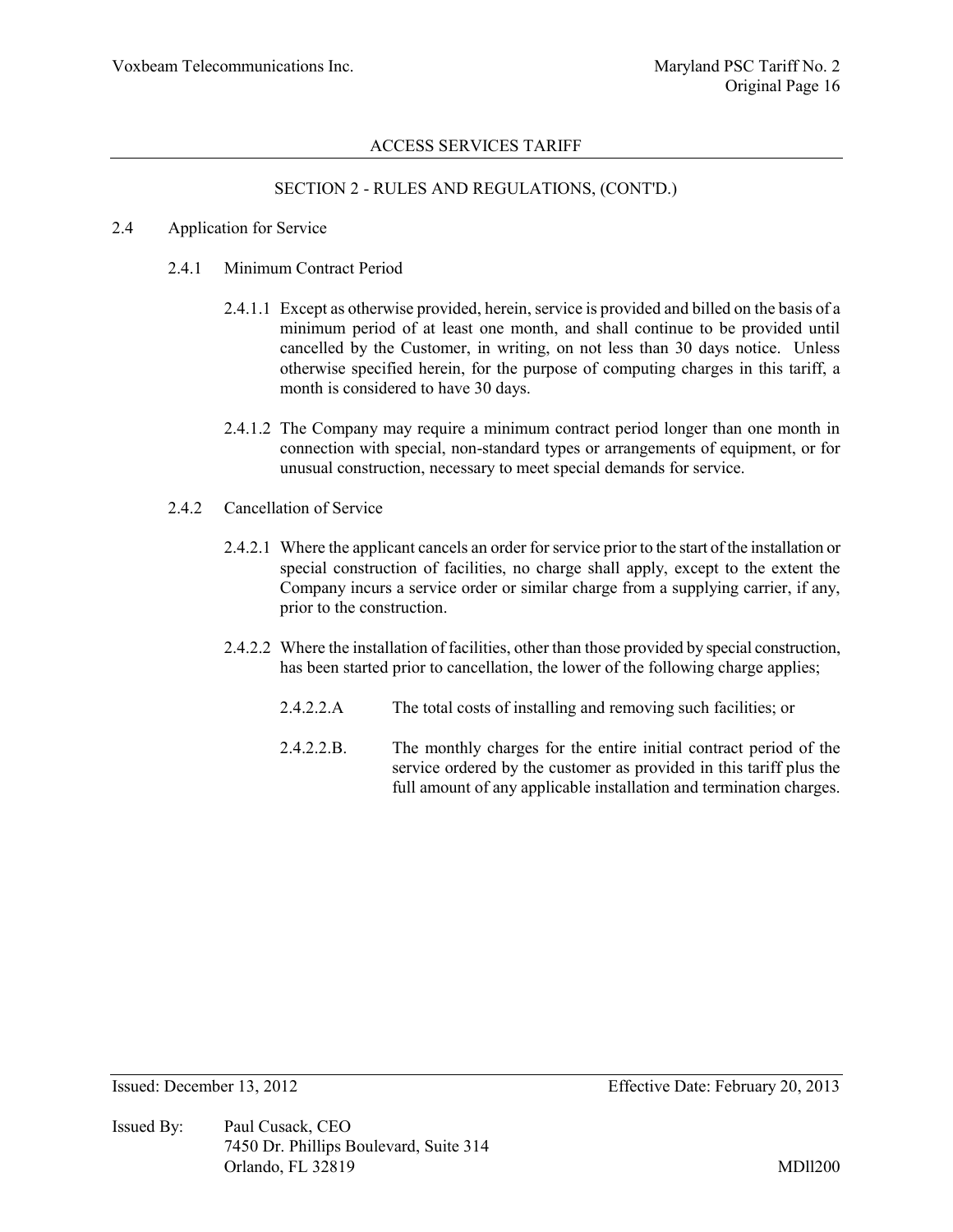#### SECTION 2 - RULES AND REGULATIONS, (CONT'D.)

#### 2.5 Payment for Service

- 2.5.1 Service will be billed directly by the Company on a monthly basis and is due and payable upon receipt or as specified on the customer's bill. Service will continue to be provided until canceled by the customer or discontinued by the Company as set forth in COMAR 20.45.04.05 through COMAR 20.45.04.07.
- 2.5.2 The customer is responsible for payment of all charges for service furnished to the customer. Charges based on actual usage during a month will be billed monthly in the month following the month in which the service was used. All fixed monthly and nonrecurring charges for services ordered will be billed monthly in advance.
- 2.5.3 The Company reserves the right to require from an applicant for service advance payments of fixed charges and nonrecurring charges. The advance payment will not exceed an amount equal to the nonrecurring charge(s) and one month's charges for the service or facility. In addition, where special construction is involved, the advance payment may also include an amount equal to the estimated nonrecurring charges for the special construction. The advance payment will be applied to any indebtedness for the service and facilities for which the advance payment is made on the customer's initial bill.

Advanced payments for installation costs or special construction will be credited on the first bill in their entirety.

2.5.4 The Company will not collect attorney fees or court costs from customers.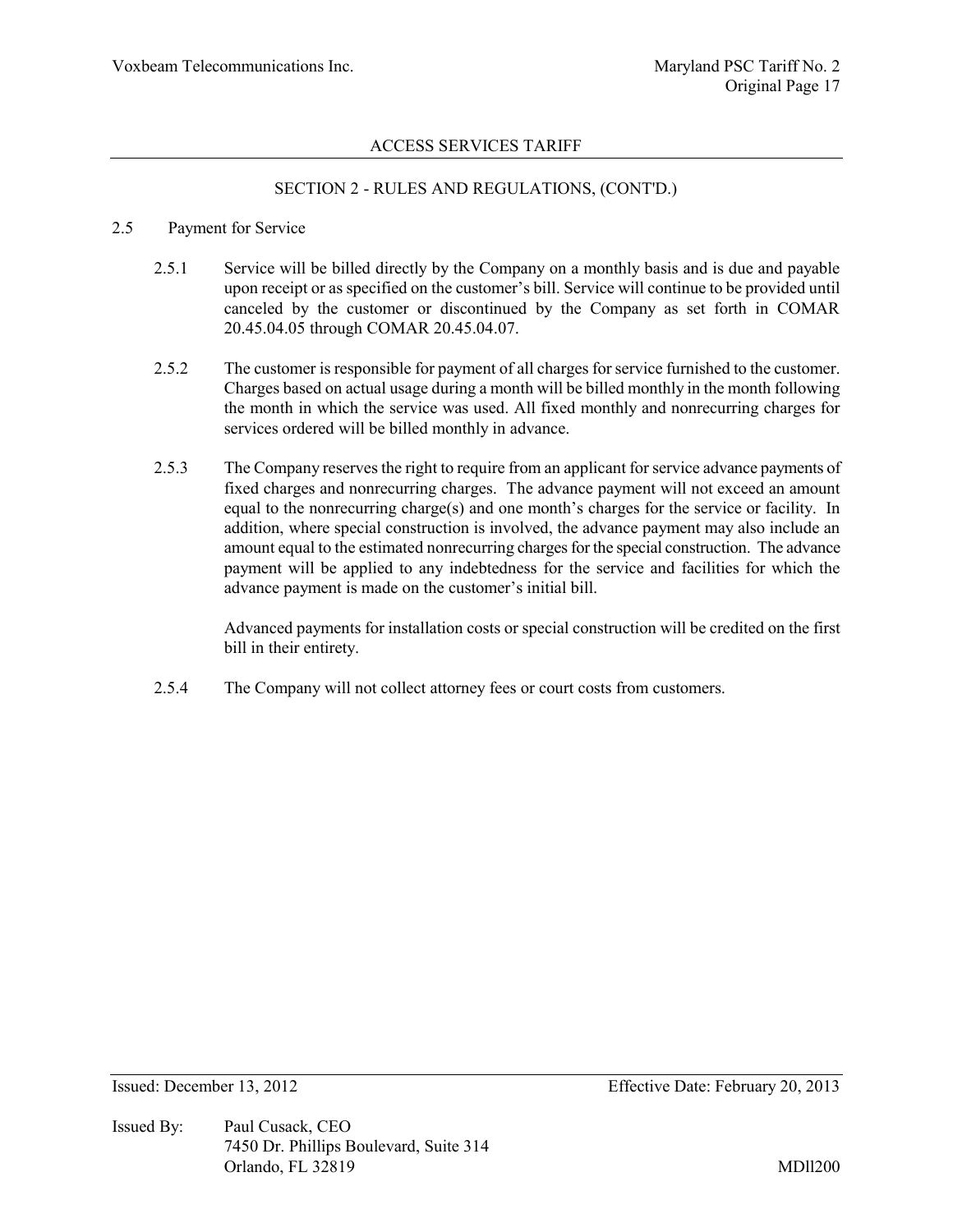# SECTION 2 - RULES AND REGULATIONS, (CONT'D.)

- 2.6 Allowance for Interruptions in Service
	- 2.6.1 Credit for failure of service or equipment will be allowed only when failure is caused by or occurs in equipment owned, provided, or billed for, by the Company. The Carrier agrees to abide by the regulations associated with interruptions in service as specified by Code of Maryland Regulations 20.45.05.09 as amended from time to time.
- 2.7 [RESERVED FOR FUTURE USE]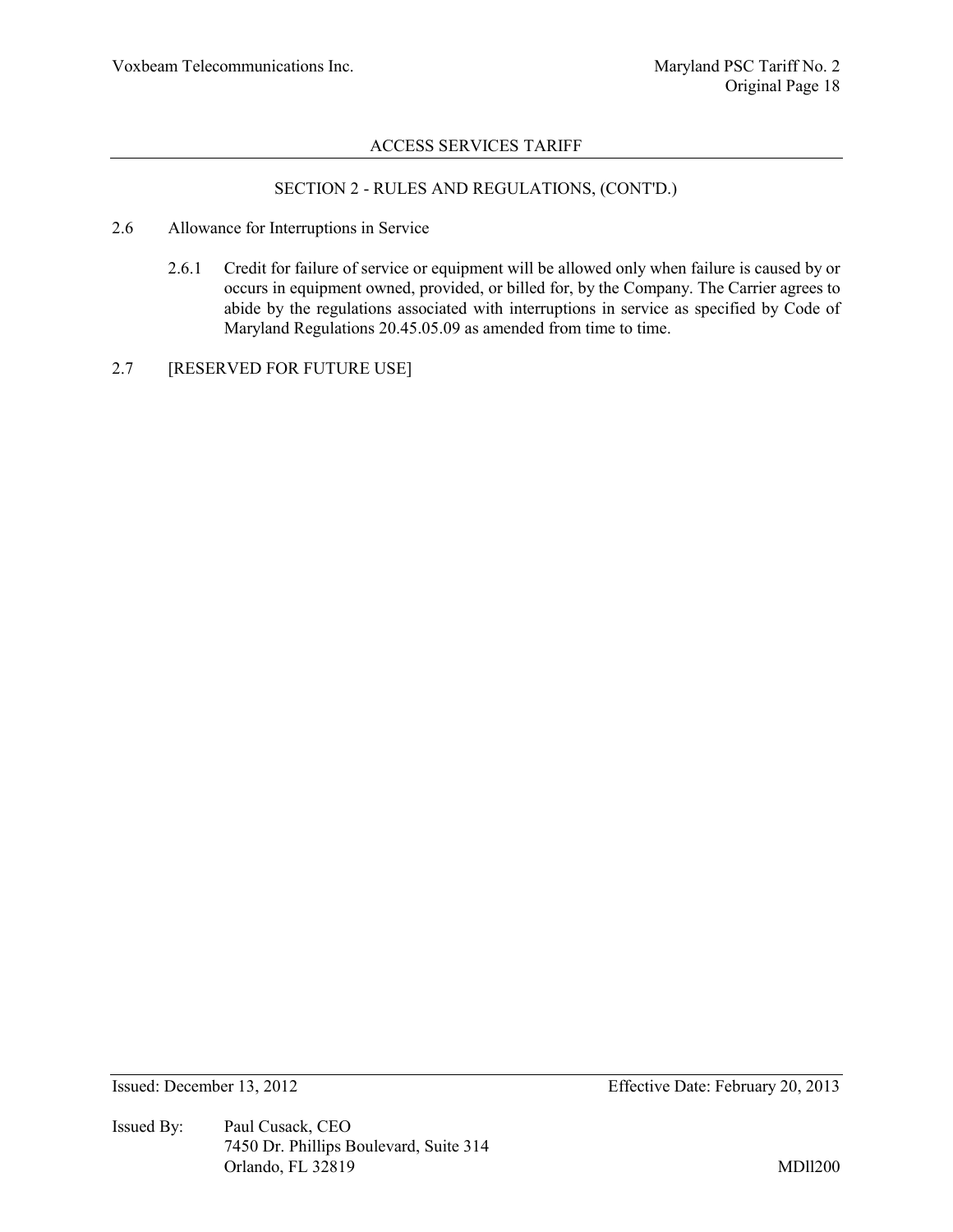#### SECTION 2 - RULES AND REGULATIONS, (CONT'D.)

#### PROVISION OF SERVICE AND FACILITIES

#### 2.8 Unlawful Use of Service

- 2.8.1 Service shall not be used for any purpose in violation of law or for any use as to which the customer has not obtained all required governmental approvals, authorizations, licenses, consents, and permits. The Company shall refuse to furnish service to an applicant or shall disconnect the service without notice of a customer when:
	- 2.8.1.1 An order shall be issued, signed by a judge finding that probable cause exists to believe that the use made or to be made of the service is prohibited by law, or
	- 2.8.1.2 The Company is notified in writing by a law enforcement agency acting within its jurisdiction that any facility furnished by the Company is being used or will be used for the purpose of transmitting or receiving gambling information in interstate or foreign commerce in violation of the law.
- 2.8.2 If service has been physically disconnected by law enforcement officials at the customer's premises and if there is not presented to the Company the written finding of a judge, then upon written or verbal request of the subscriber, and agreement to pay restoral of service charges and other applicable service charges, the Company shall promptly restore such service.
- 2.9 Interference with or Impairment of Service

Service shall not be used in any manner that interferes with other persons in the use of their service, prevents other persons from using their service, or otherwise impairs the quality of service to other customers. The Company may require a customer to immediately shut down its transmission of signals if said transmission is causing interference to others or impairing the service of others.

- 2.10 Telephone Solicitation by Use of Recorded Messages
	- 2.10.1 Service shall not be used for the purpose of solicitation by recorded messages when such solicitation occurs as a result of unrequested or unsolicited calls initiated by the solicitor by means of automatic dialing devices. Such devices, with storage capability of numbers to be called or a random or sequential number generator that produces numbers to be called and having the capability, working alone or in conjunction with other equipment, of disseminating a prerecorded message to the number called and which are calling party or called party controlled, are expressly prohibited.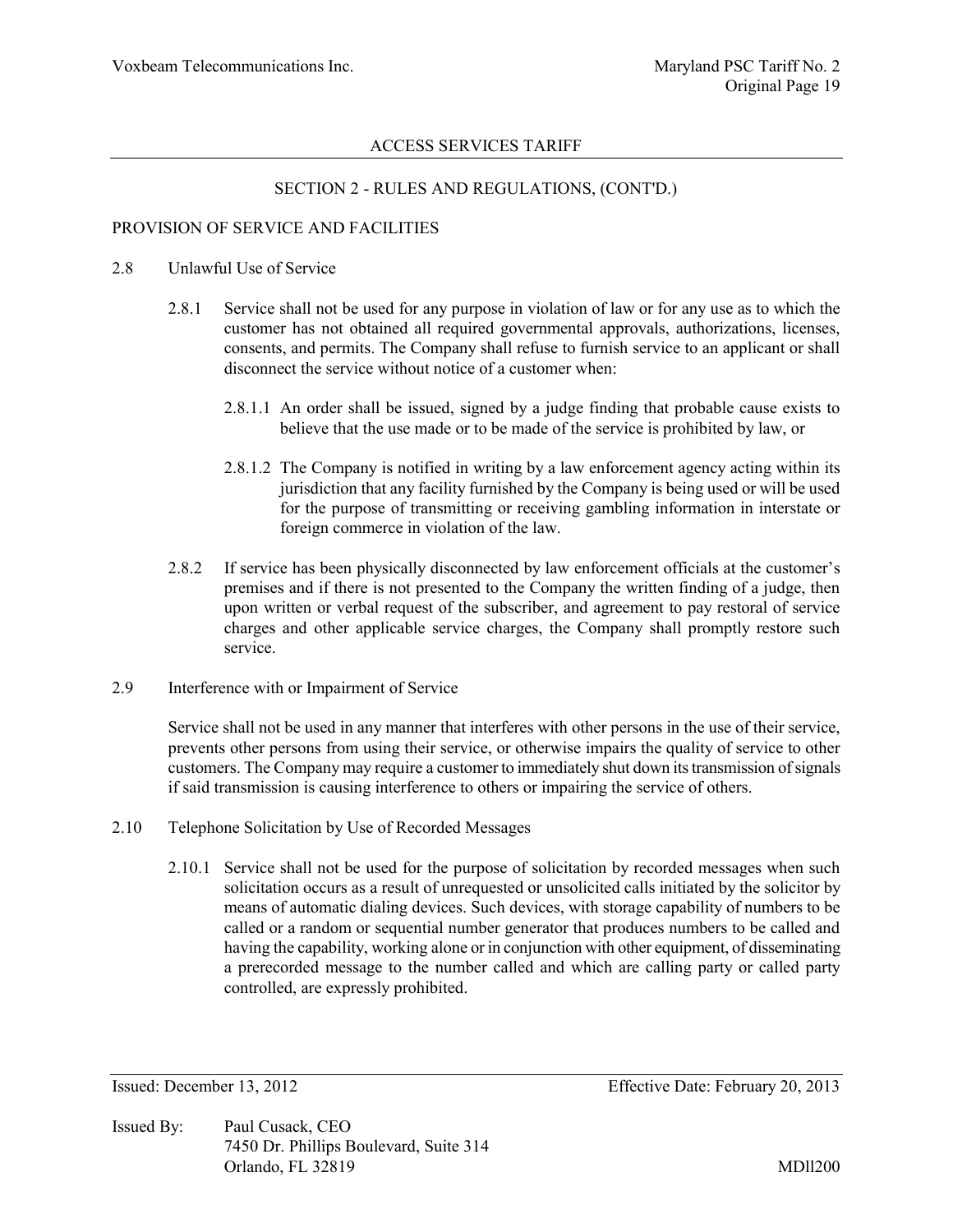# SECTION 2 - RULES AND REGULATIONS, (CONT'D.)

#### 2.11 Overcharge/Undercharge

- 2.11.1 Overcharge/undercharge provisions will be in accordance with COMAR 20.45.04.01.
- 2.11.2 When a customer has been overcharged, the amount shall be refunded or credited to the customer.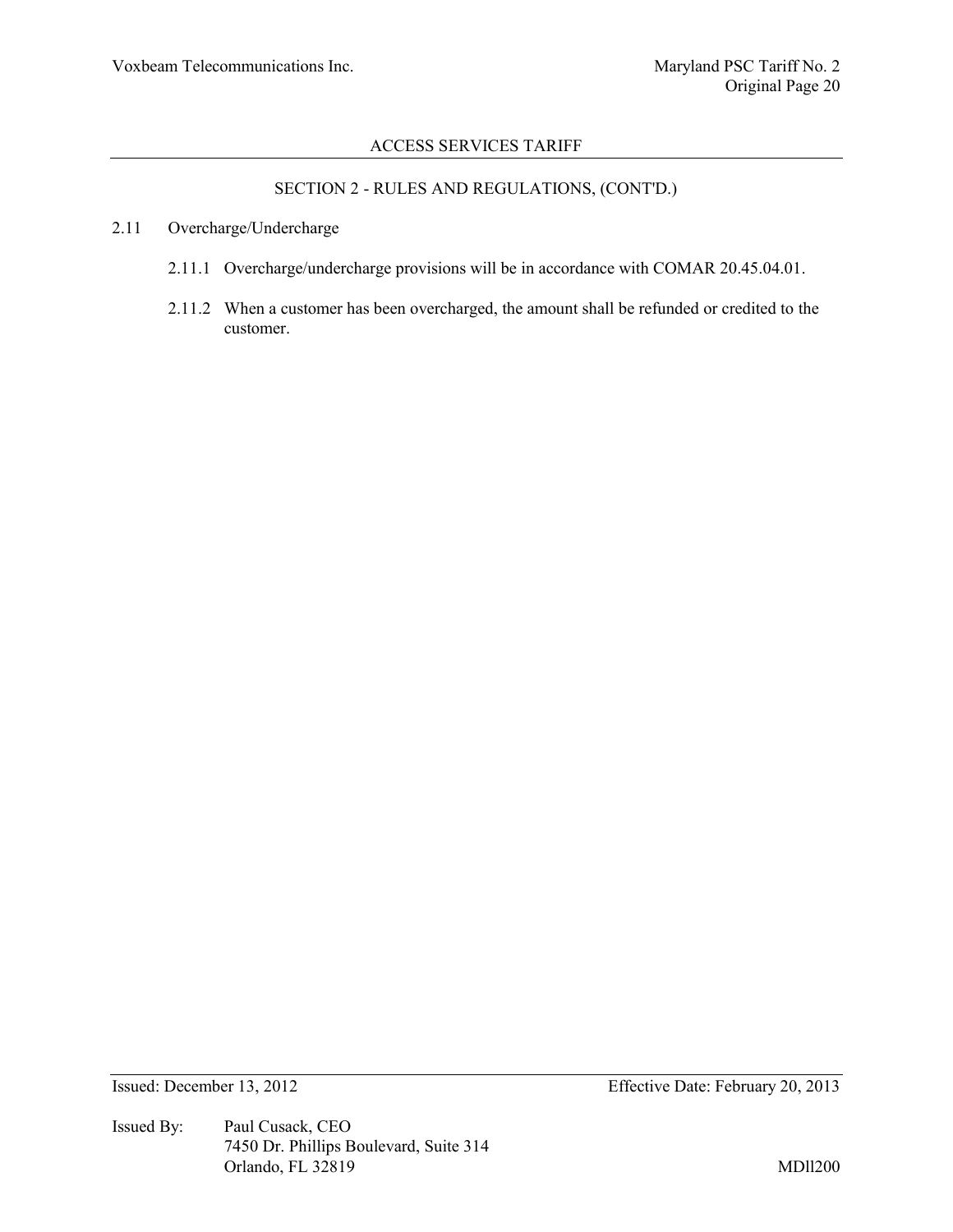# SECTION 2 - RULES AND REGULATIONS, (CONT'D.)

#### 2.12 Obligations of the Customer

- 2.12.1 The Customer shall be responsible for:
	- 2.12.1.1 The payment of all applicable charges pursuant to this tariff;
	- 2.12.1.2 Reimbursing the Company for damage to, or loss of, the Company's facilities or equipment caused by the acts or omissions of the Customer; or the noncompliance by the Customer, with these regulations, or by fire or theft or other casualty on the customer's premises unless caused by the negligence or willful misconduct of the employees or agents of the Company.
	- 2.12.1.3 Providing at no charge, as specified from time to time by the Company, any needed space and power to operate the Company's facilities and equipment installed on the Customer's premises.
	- 2.12.1.4 Complying with all laws and regulations regarding the working conditions on the premises at which the Company's employees and agents shall be installing or maintaining the Company's facilities and equipment. The Customer may be required to install and maintain the Company's facilities and equipment within a hazardous area if, in the Company's opinion, injury or damage to the Company's employees or property might result from installation or maintenance by the Company. The Customer shall be responsible for identifying, monitoring, removing and disposing of any hazardous material prior to any construction or installation work.
	- 2.12.1.5 Complying with all laws and regulations applicable to, and obtaining all consents, approvals, licenses and permits as may be required with respect to, the location of the Company's facilities and equipment in any Customer premises for the purpose of installing, inspecting, maintaining, repairing, or upon termination of service as stated herein, removing the facilities or equipment of the Company.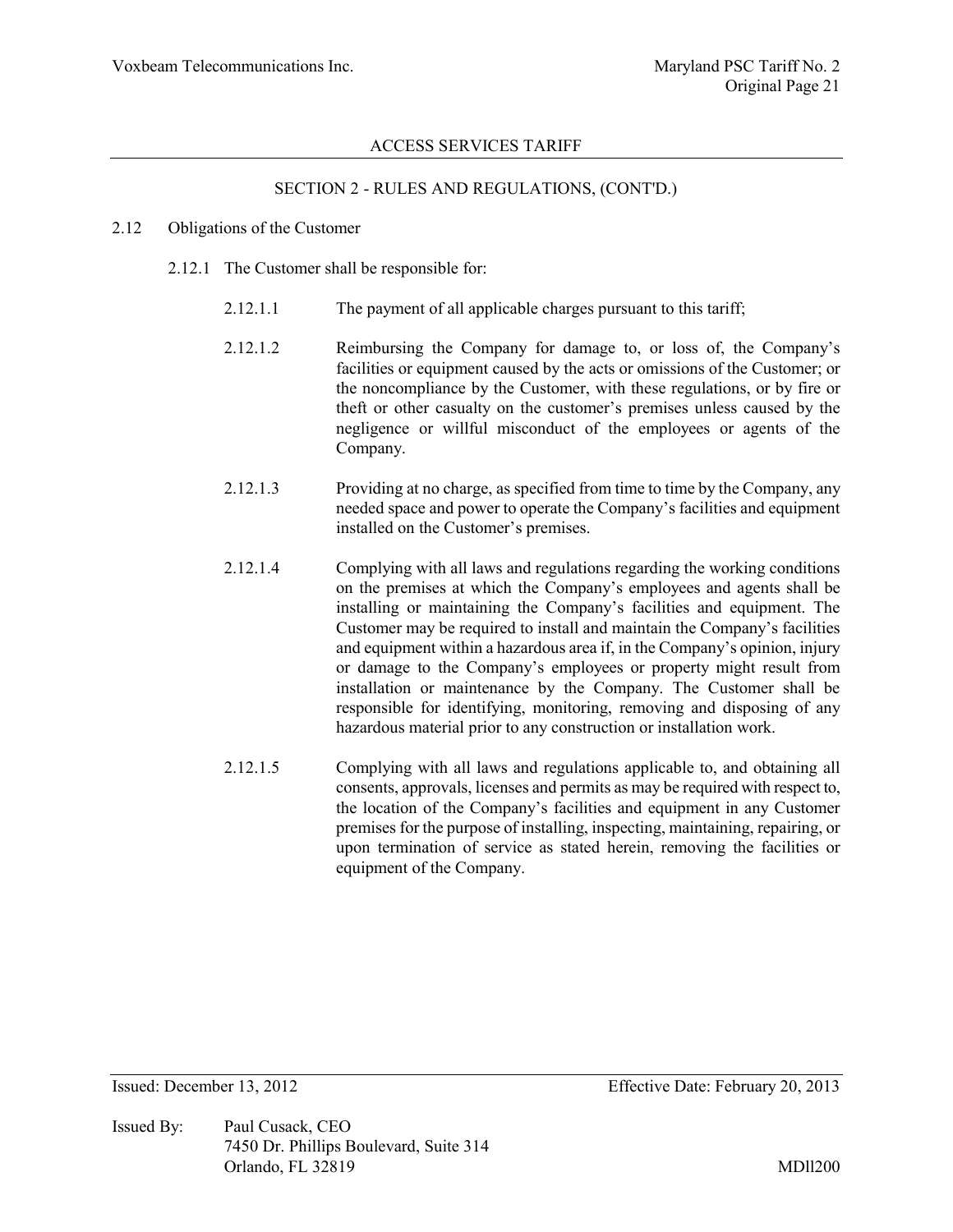### SECTION 2 - RULES AND REGULATIONS, (CONT'D.)

- 2.12 Obligations of the Customer, (Cont'd.)
	- 2.12.1 The customer shall be responsible for: (Cont'd.)
		- 2.12.1.6 Making Company facilities and equipment available periodically for maintenance purposes at a time agreeable to both the Company and the Customer. No allowance for interruptions in service will be made for the period during which service is interrupted for such purposes.
	- 2.12.2 With respect to any service or facility provided by the Company, the Customer shall indemnify, defend and hold harmless the Company from all claims, actions, damages, liabilities, costs and expenses for:
		- 2.12.2.1 Any loss, destruction or damage to property of the Company or any third party, or injury to persons, including, but not limited to, employees or invitees of either the Company or the Customer, to the extent caused by or resulting from the negligent or intentional act or omission of the Customer, its employees, agents, representatives or invitees; or
		- 2.12.2.2 Any claim, loss, damage, expense or liability for infringement of any copyright, patent, trade secret, or any proprietary infringement of any copyright, patent, trade secret, or any proprietary or intellectual property right of any third party, arising from any act or omission by the Customer.
	- 2.12.3 The Customer is responsible for ensuring that customer-provided equipment connected to Company equipment and facilities is compatible with such equipment and facilities. The connection, operation, testing, or maintenance of such equipment shall be such as not to cause damage to the Company-provided equipment and facilities or injury to the Company's employees or other persons. Any additional protective equipment required to prevent such damage or injury shall be provided by the Company at the Customer's expense.
	- 2.12.4 The Company's services (as detailed in this tariff) may be connected to the services or facilities or other communications carriers only when authorized by, and in accordance with, the terms and conditions of the tariffs or contracts which are applicable to such connections.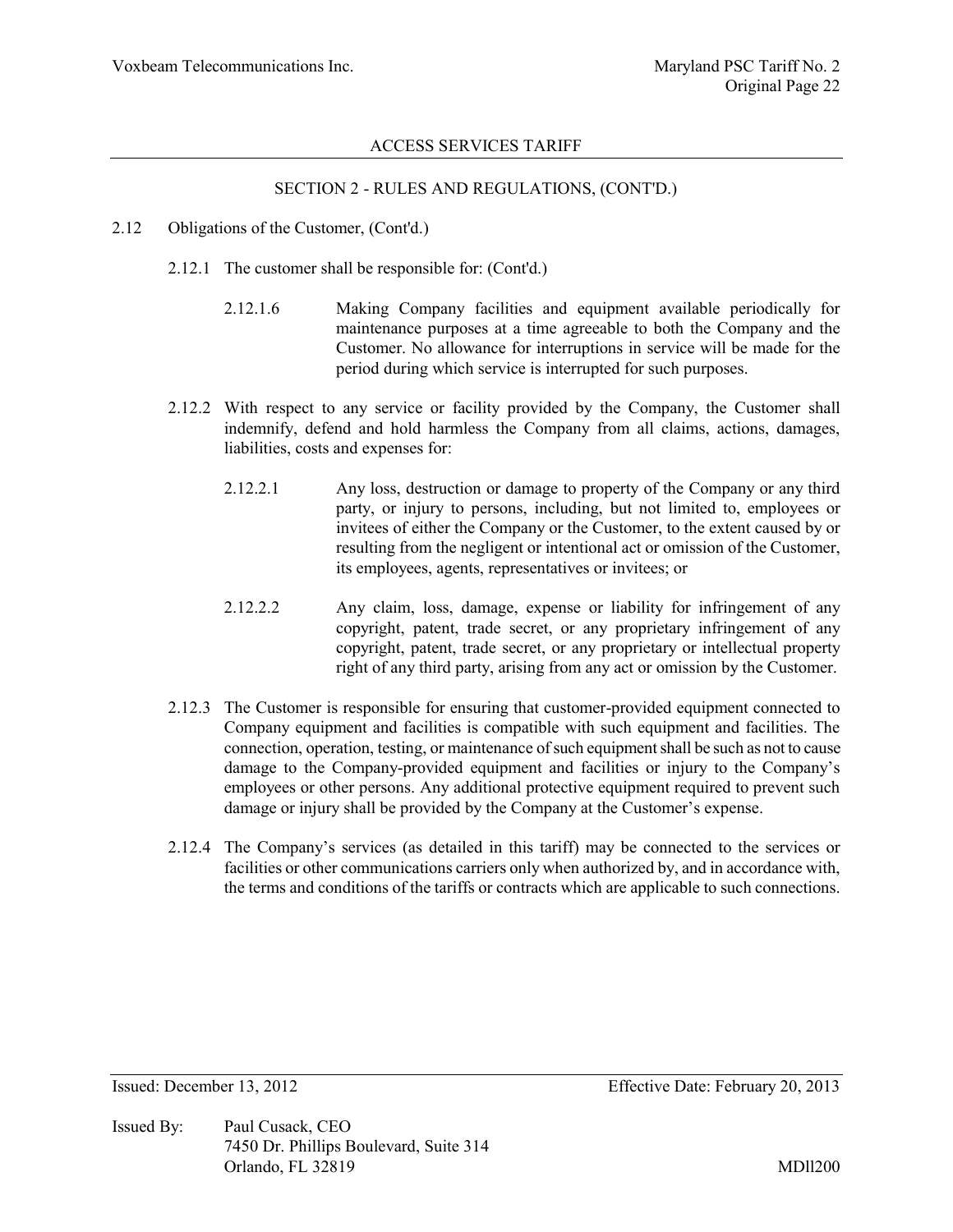# SECTION 2 - RULES AND REGULATIONS, (CONT'D.)

- 2.12 Obligations of the Customer, (Cont'd.)
	- 2.12.5 Upon reasonable notification to the Customer, and at a reasonable time, the Company may make such tests and inspections as may be necessary to determine that the Customer is complying with the requirements set forth in this tariff for the installation, operation, and maintenance of customer-provided facilities and equipment that is connected to Companyowned facilities and equipment.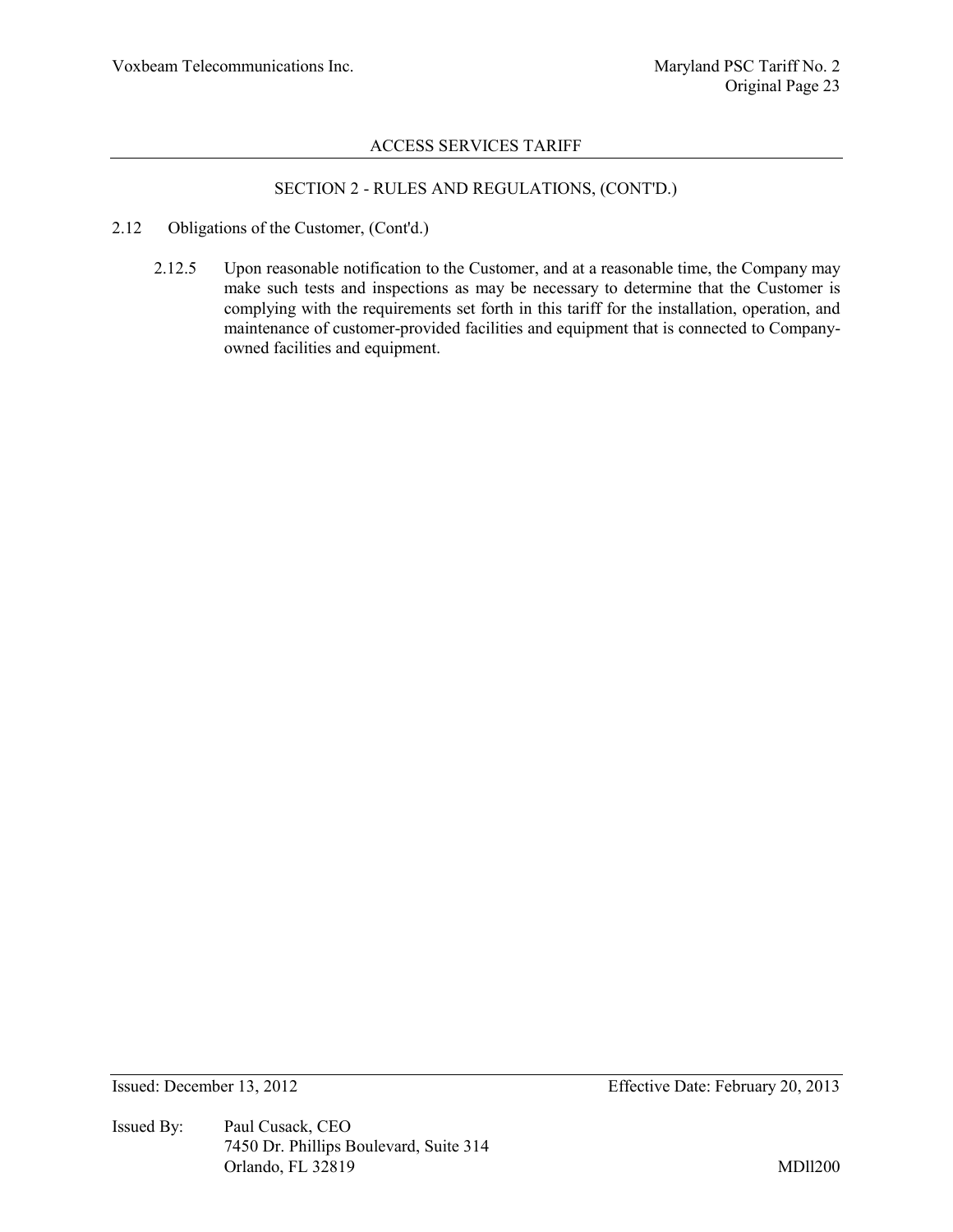# SECTION 2 - RULES AND REGULATIONS, (CONT'D.)

- 2.12 Obligations of the Customer, (Cont'd.)
	- 2.12.6 Jurisdictional Reports
		- 2.12.6.1 The jurisdictional reporting requirements will be as specified below. When a Customer orders Access Service, its projected Percent Interstate Usage (PIU) must be provided in whole numbers to the Company. These whole number percentages will be used by the Company to apportion the use and/or charges between interstate and intrastate until a revised report is received as set forth herein. Reported or default PIU factors are used only where the call detail is insufficient to determine the appropriate jurisdiction of the traffic.
			- 2.12.6.1.A Originating Access: Originating access minutes consist of traffic originating from the Company Local Switching Center(s). The Customer must provide the Company with a projected PIU factor on an annual basis. If no PIU for originating minutes is submitted as specified herein, a default PIU of 50% will be applied by the Company.
			- 2.2.6.1.B Terminating Access: Terminating access minutes consist of traffic terminating to the Company Local Switching Center(s). The Customer must provide the Company with a projected PIU factor on an annual basis. If no PIU for terminating minutes is submitted as specified herein, a default PIU of 50% will be applied by the Company.
			- 2.12.6.1.C Except where the Company measured access minutes are used as set forth above, the Customer reported Projected PIU factor as set forth above will be used until the Customer reports a different projected PIU factor, as set forth below.

Issued By: Paul Cusack, CEO 7450 Dr. Phillips Boulevard, Suite 314 Orlando, FL 32819 MDll200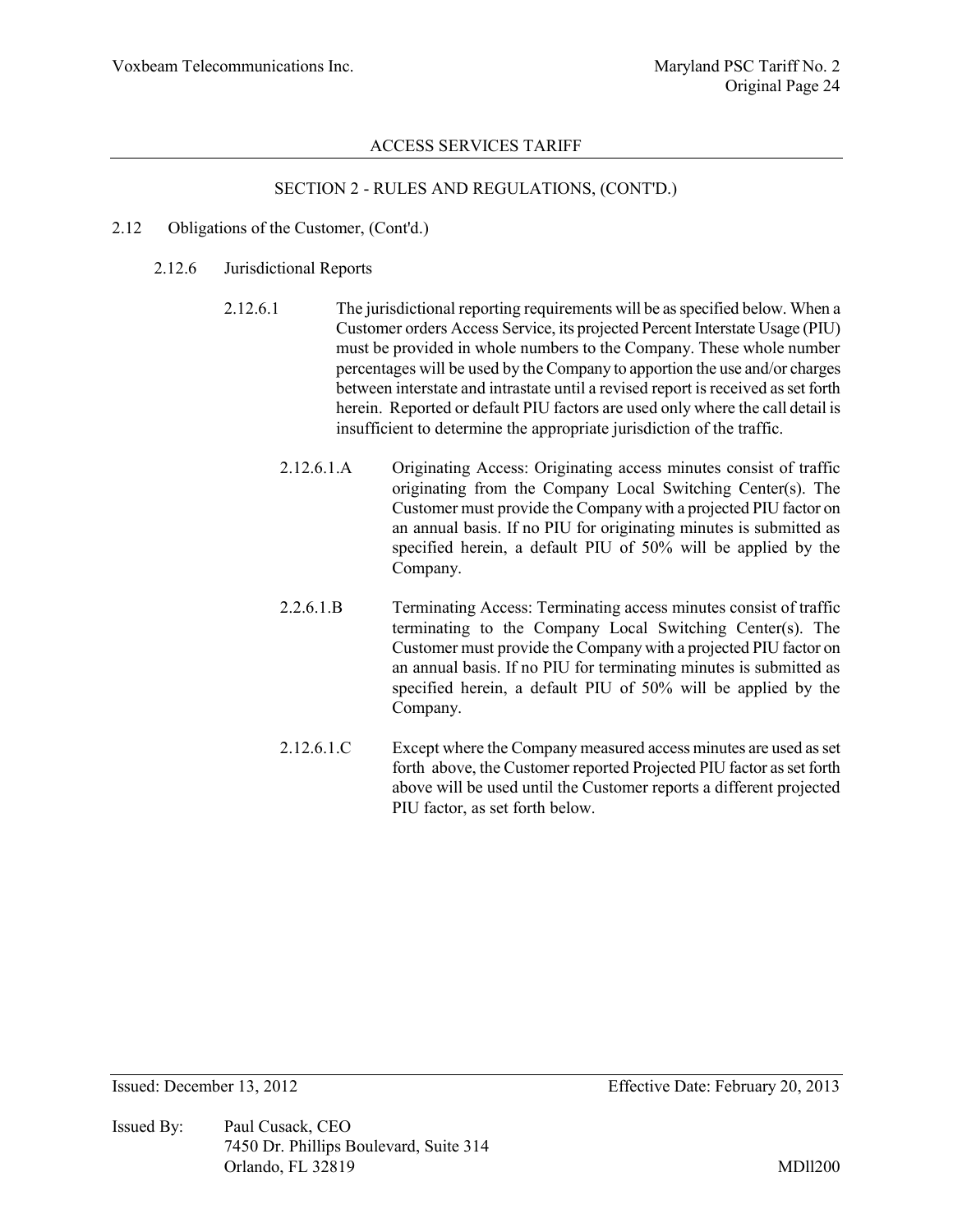#### SECTION 2 - RULES AND REGULATIONS, (CONT'D.)

#### 2.12 Obligations of the Customer, (Cont'd.)

#### 2.12.7 Jurisdictional Audits

- 2.12.7.1 The Customer shall keep sufficient detail from which the percentages of interstate and intrastate use reported to the Company can be verified and upon request of the Company make such records available for inspection and audit. The Customer must maintain these records for 24 months from the date the report became effective for billing purposes.
- 2.12.7.2 Initiation of an audit will be at the sole discretion of the Company. The audit shall be performed by an independent party selected by the Company. An audit may be initiated by the Company for a single Customer no more than once per year. The Customer shall supply the required data within 30 calendar days of the Company request.
- 2.12.7.3 In the event that an audit reveals that any Customer reported PIU was incorrect, the Company shall apply the audit result to all usage affected by the audit. The Customer shall be backbilled or credited, for a period retroactive to the date that the incorrect percentage was reported, but not to exceed 24 months. Backbilled amounts are subject to a late payment penalty and payment shall be made in immediately available funds, within 31 days from receipt of bill or by the following bill date, whichever is a shorter period.
- 2.12.7.4 Should an audit reveal that the misreported percentage(s) of use has resulted in an underpayment of access charges to the Company of five percent or more of the total Switched Access Services bill, the Customer shall reimburse the Company for the cost of the audit. Proof of cost shall be the bills, in reasonable detail submitted to the Company by the auditor.
- 2.12.7.5 Within 15 days of completion of the auditor's report, the Company will furnish a copy of the audit results to the person designated by the Customer to receive such results.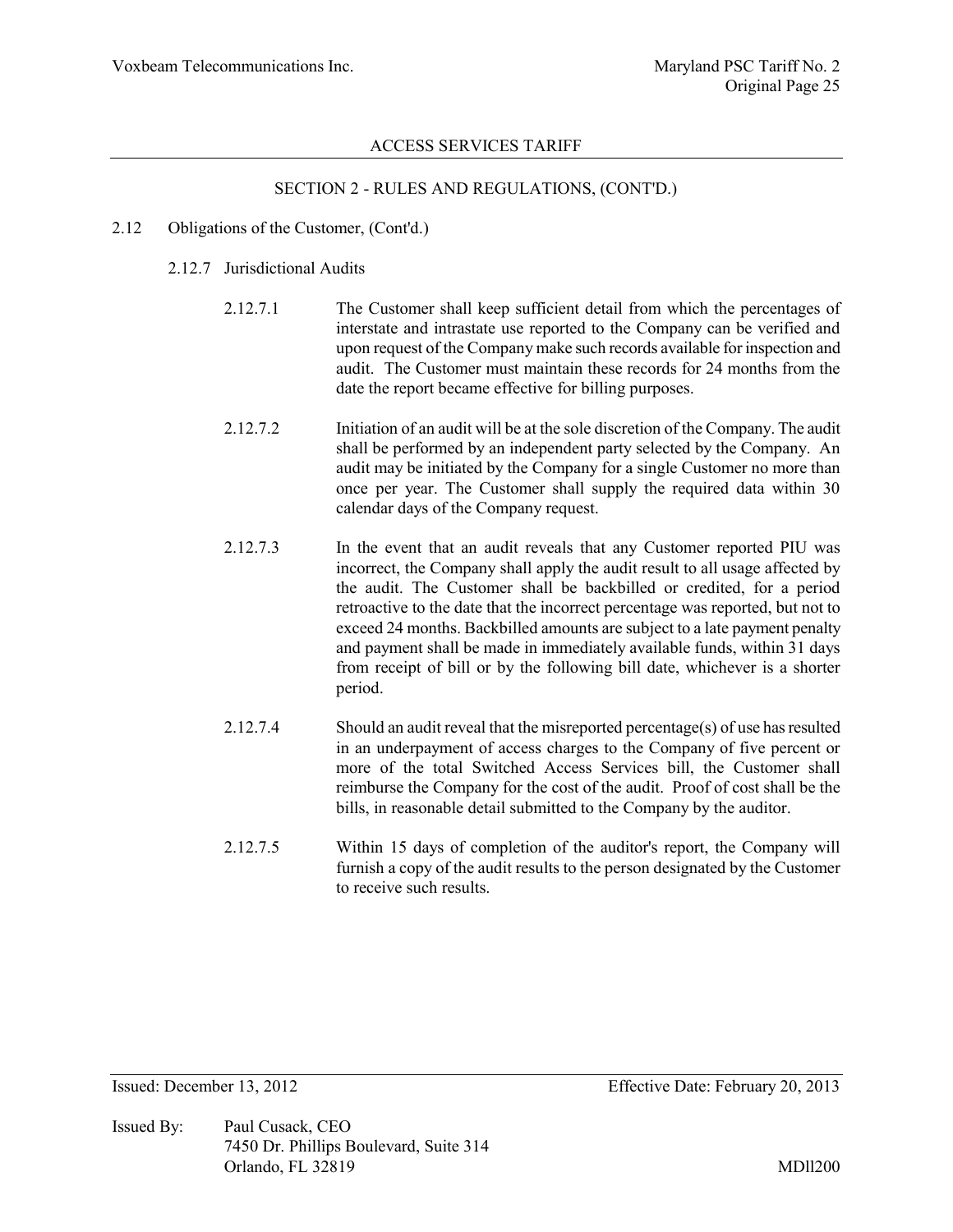#### SECTION 2 - RULES AND REGULATIONS, (CONT'D.)

- 2.13 Determination of Jurisdiction of Mixed Interstate and Intrastate Dedicated Facilities
	- 2.13.1 When mixed interstate and intrastate service is provided over a dedicated facility, the jurisdiction will be determined as follows. For jurisdictional reports required for switched access, see Section 2.12.2(c).
		- (a) If the Customer's estimate of the interstate traffic on the service equals 10% or more of the total traffic on that service, the service will be provided according to the applicable rules and regulations of the appropriate interstate tariff.
		- (b) If the Customer's estimate of the interstate traffic on the service is less than 10% of the total traffic on that service, the service will be provided according to the applicable rules and regulations of this tariff.
		- (c) If the percentage of interstate traffic on the service changes to the extent that it alters the jurisdiction of the service, the Customer must notify the Company of any required change in status. The affected service will revert to the appropriate jurisdictional tariff within the next full billing cycle. Any applicable termination liability will be transferred with the jurisdictional change of the service.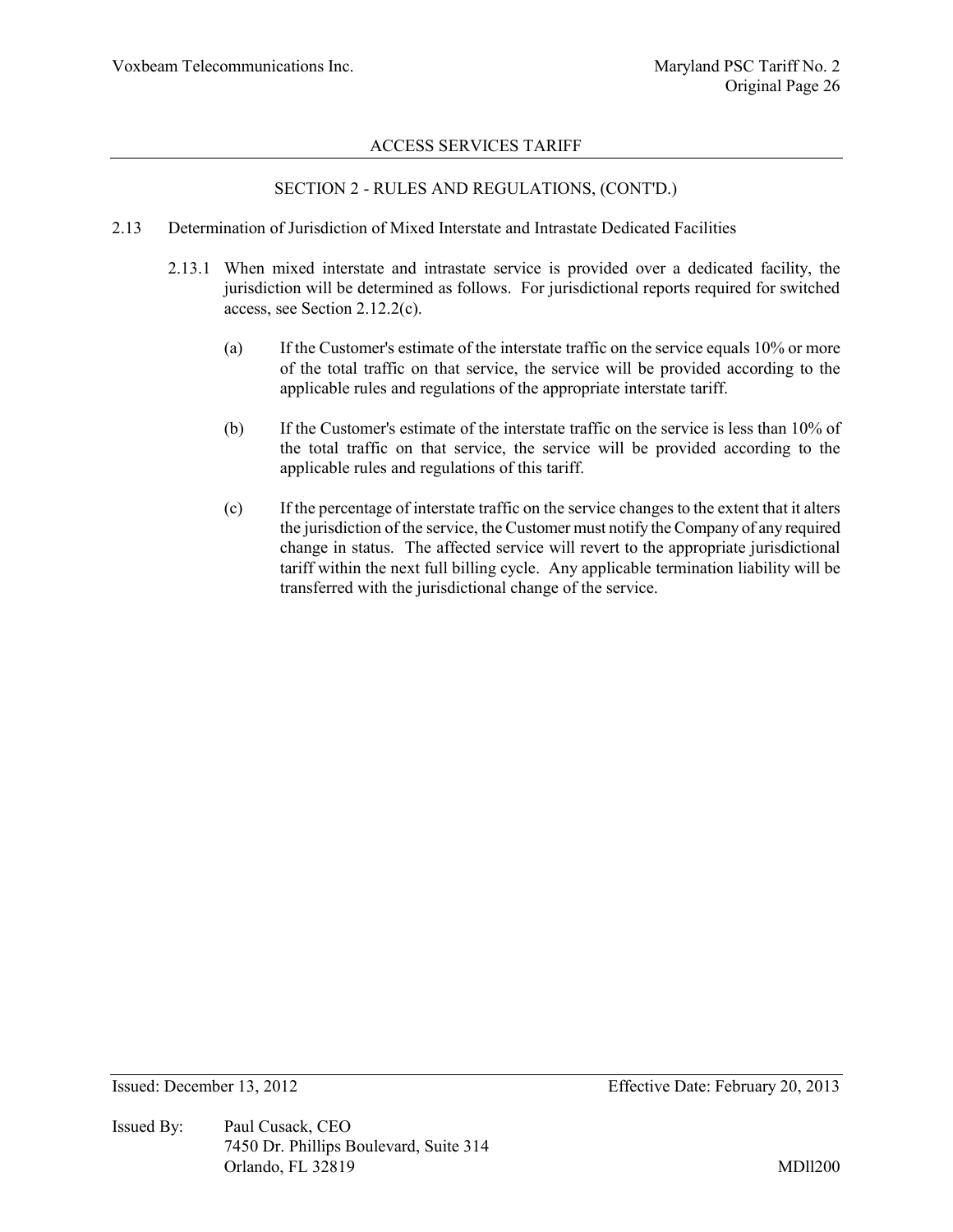### SECTION 2 - RULES AND REGULATIONS, (CONT'D.)

#### 2.14 Identification and Rating of Toll VoIP-PSTN Access Traffic

2.14.1. Scope

Toll VoIP-PSTN Traffic is the traffic exchanged in time division multiplexing ("TDM") format that originates and/or terminates in Internet protocol ("IP") format. This section governs the identification of Toll VoIP-PSTN Traffic that is required to be compensated at interstate access rates (unless the parties have agreed otherwise) by the Federal Communications Commission in its Report and Order in WC Docket Nos. 10-90 et. al., FCC No. 11-161 (November 18, 2011) ("FCC Order") and the FCC's Second Order on Reconsideration (April 25, 2012) ("Second Order"). Specifically, this section establishes the method of separating such traffic (referred to in this tariff as "Relevant VoIP-PSTN Access Traffic") from the Customer's traditional intrastate access traffic, so that such Relevant VoIP-PSTN Access Traffic can be billed in accordance with the FCC Order and Second Order.

2.14.2. Rating of Toll VoIP-PSTN Access Traffic

The Relevant VoIP-PSTN Access Traffic identified in accordance with this tariff section will be billed in accordance with the Company's applicable interstate switched access Tariff FCC No. 1.

2.14.3. Calculation and Application of Percent-VoIP-PSTN Usage Factor

The Company will determine the number of Relevant VoIP-PSTN Access Traffic minutes of use ("MOU") to which interstate rates will be applied under subsection 2.14.2, above, by applying a Percent VoIP Usage ("PVU") factor to the total intrastate access MOU (however determined – either based on call detail information or PIU) exchanged between the Company and the Customer after June 30, 2014. From the effective date of this tariff through June 30 2014, the PVU will be applied to only the terminating intrastate access MOU. The PVU will be derived and applied as follows:

A. The Customer will calculate and furnish to the Company a factor (the "PVU-A") representing the whole number percentage of the total intrastate access MOU that the Customer exchanges with the Company in the State, that (a) is terminating access sent to the Company and that originates in IP format; or (b) is originating access received from the Company and terminates in IP format after June 30, 2014. From the effective date of this tariff through June 30, 2014, the PVU will represent only the terminating intrastate access MOU. This PVU-A shall be based on information such as the number of the Customer's retail VoIP subscriptions in the state (e.g., as reported on FCC Form 477), traffic studies, actual call detail, or other relevant and verifiable information.

Issued By: Paul Cusack, CEO 7450 Dr. Phillips Boulevard, Suite 314 Orlando, FL 32819 MDll200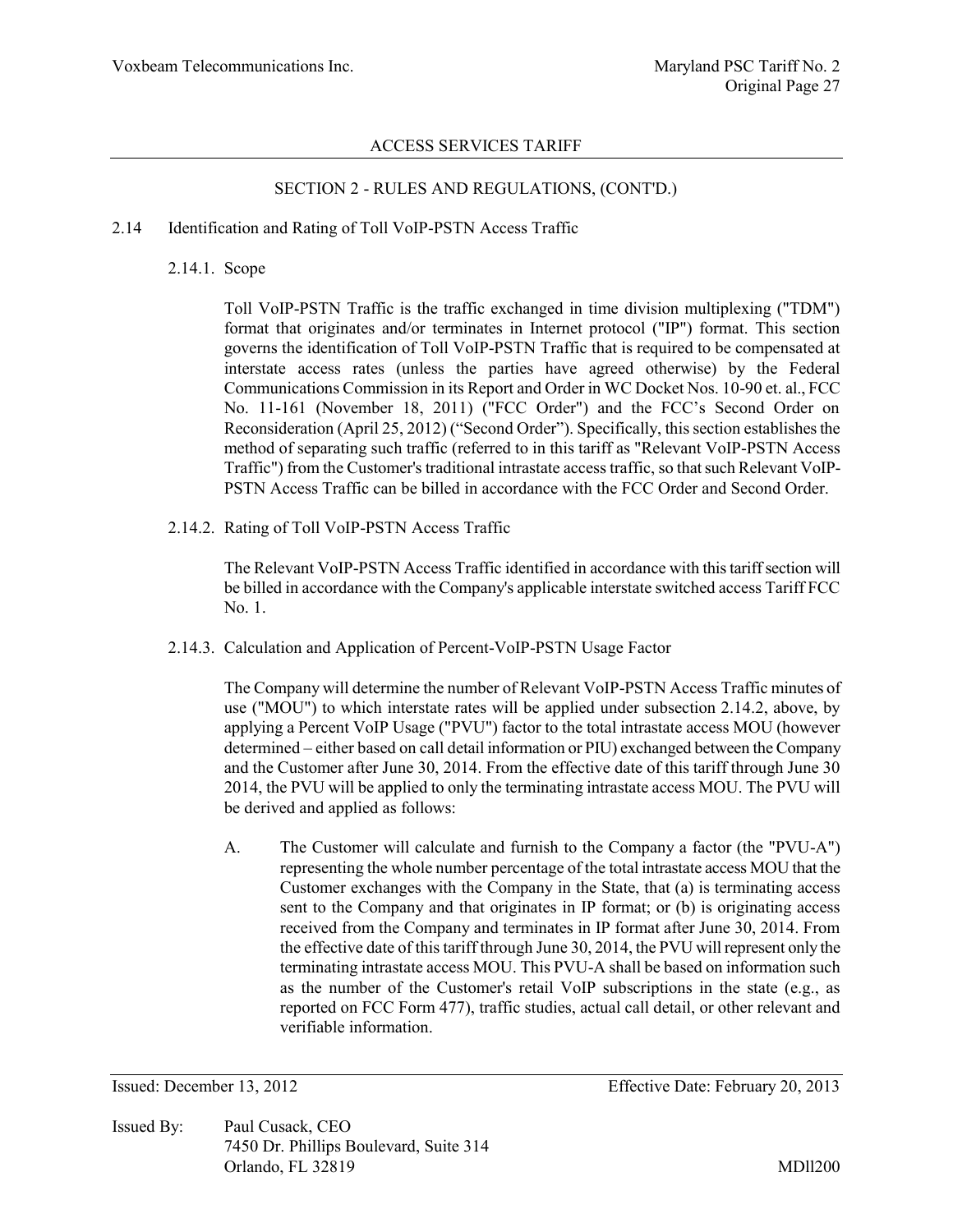#### SECTION 2 - RULES AND REGULATIONS, (CONT'D.)

2.14 Identification and Rating of Toll VoIP-PSTN Access Traffic, (Cont'd.)

2.14.3. Calculation and Application of Percent-VoIP-PSTN Usage Factor, (Cont'd.)

- B. Company will, likewise, calculate a factor (the "PVU-B") representing the percentage of the Company's total intrastate access MOU in the State that the Company originates or terminates in IP after June 30, 2014. From fifteen (15) days after the effective date of this tariff through June 30, 2014, the PVU will represent only the terminating intrastate access MOU. This PVU-B shall be based on information such as the number of the Company's retail VoIP subscriptions in the state (e.g., as reported on FCC Form 477), traffic studies, actual call detail, or other relevant and verifiable information.
- C. The Company will use the PVU-A and PVU-B factors to calculate an effective PVU factor that represents the percentage of total intrastate access MOU exchanged between the Company and the Customer that is originated or/or terminated in IP format, whether at the Company's end, at the Customer's end, or at both ends after June 30, 2014. From the effective date of this tariff through June 30, 2014, the PVU will represent only the relevant terminating intrastate access MOU. The effective PVU factor will be calculated as the sum of: (A) the PVU-A factor and (B) the PVU-B factor times (1.0 minus the PVU-A factor).
- D. The Company will apply the effective PVU factor to the applicable intrastate access MOU exchanged with the Customer to determine the number of VoIP-PSTN Access Traffic MOUs

Example 1: The PVU-A is 40% and the PVU-B is 10%. The effective PVU factor is equal to  $40\% + (10\% \times 60\%) = 46\%$ . The Company will bill 46% of the Customer's applicable intrastate access MOU in accordance with the Company's interstate switched access tariff.

Example 2: The PVU-A is 0% and the PVU-B is 10%. The effective PVU factor is  $0\% + (10\% \times 100\%) = 10\%$ . The Company will bill 10% of the Customer's applicable intrastate access MOU in accordance with the Company's interstate switched access tariff.

Example 3: The PVU-B is 100%. No matter what the PVU-A factor is, the effective PVU is 100%. The Company will bill 100% of the Customer's intrastate access MOU in accordance with the Company's applicable interstate switched access tariff.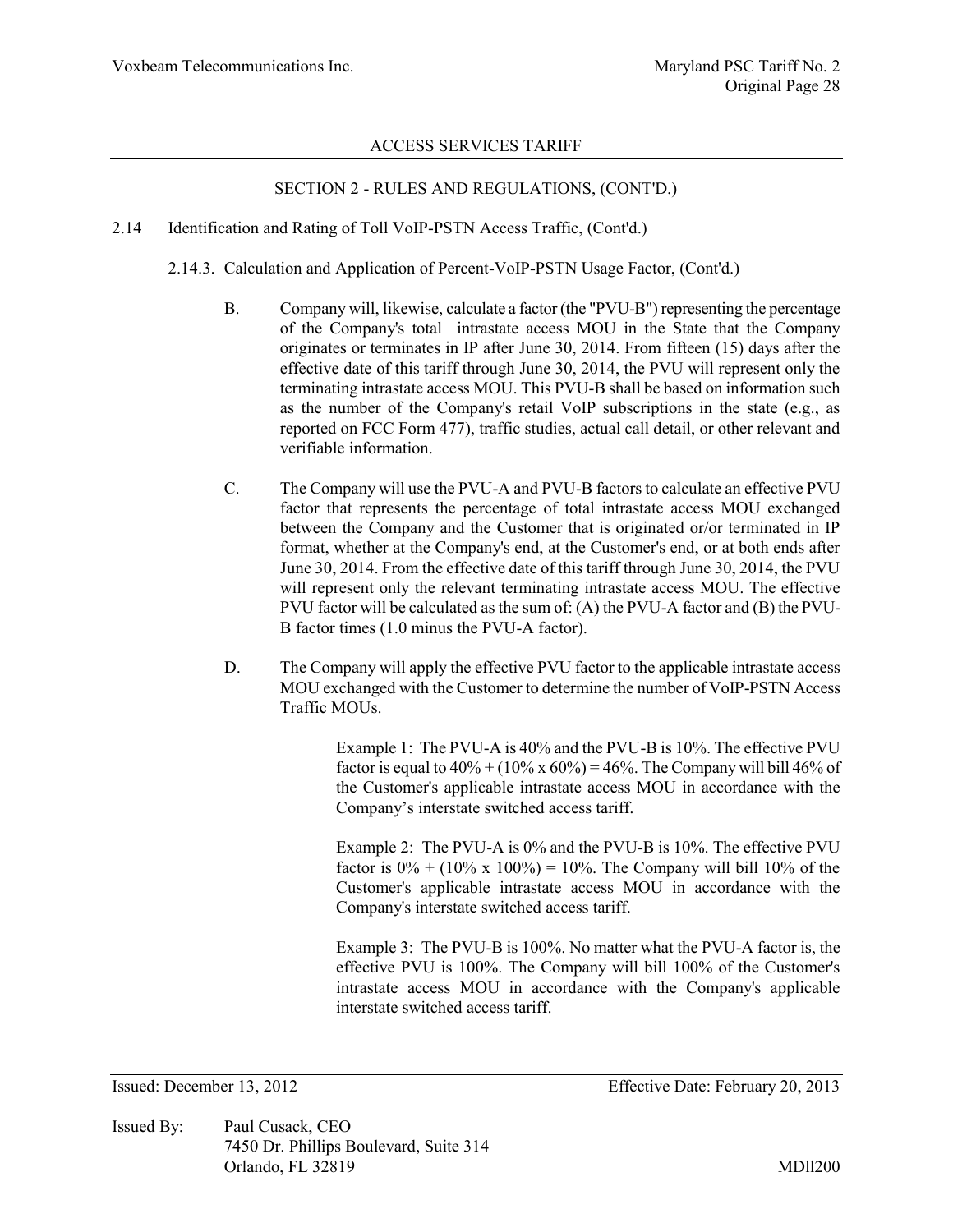### SECTION 2 - RULES AND REGULATIONS, (CONT'D.)

- 2.14 Identification and Rating of Toll VoIP-PSTN Access Traffic, (Cont'd.)
	- 2.14.3. Calculation and Application of Percent-VoIP-PSTN Usage Factor, (Cont'd.)
		- E. If the Customer does not furnish the Company with a PVU-A pursuant to the preceding paragraph A., the Company will utilize an effective PVU equal to the PVU-B.
		- F. The Customer shall not modify their reported PIU factor to account for Toll VoIP-PSTN Traffic.
	- 2.14.4. Initial PVU Factor

If the Customer does not provide the Company with a PVU-A within 15 days from the effective date of this tariff or within 15 days from the date the Customer initially utilizes the Company's switched access service, the Company will set the PVU equal to the PVU-B, as specified in 2.14.3.B above.

2.14.5. PVU Factor Updates

The Customer may update the PVU-A factor or the Company may update the PVU-B quarterly using the method set forth in subsection 2.14.3.A or 2.14.3.B, respectively, above. If the Customer chooses to submit such updates, it shall forward to the Company, no later than 15 days after the first day of January, April, July and/or October of each year, a revised PVU-A factor based on data for the prior three months, ending the last day of December, March, June and September, respectively. The Company will use the revised PVU-A to calculate a revised effective PVU. The revised effective PVU factor will apply prospectively and serve as the basis for billing until superseded by a new effective PVU.

2.14.6. PVU Factor Verification

Not more than twice in any year, the Company may ask the Customer to verify the PVU-A factor furnished to the Company and Customer may ask the Company to verify the PVU-B factor and the calculation of the effective PVU factor. The party so requested shall comply, and shall reasonably provide the records and other information used to determine the respective PVU-A and PVU-B factors. The Customer shall retain the call detail, work papers, and/or other information used to develop the PVU factor for a minimum of one year. No prorating or back billing will be done based on updated PVU factors.

Issued By: Paul Cusack, CEO 7450 Dr. Phillips Boulevard, Suite 314 Orlando, FL 32819 MDll200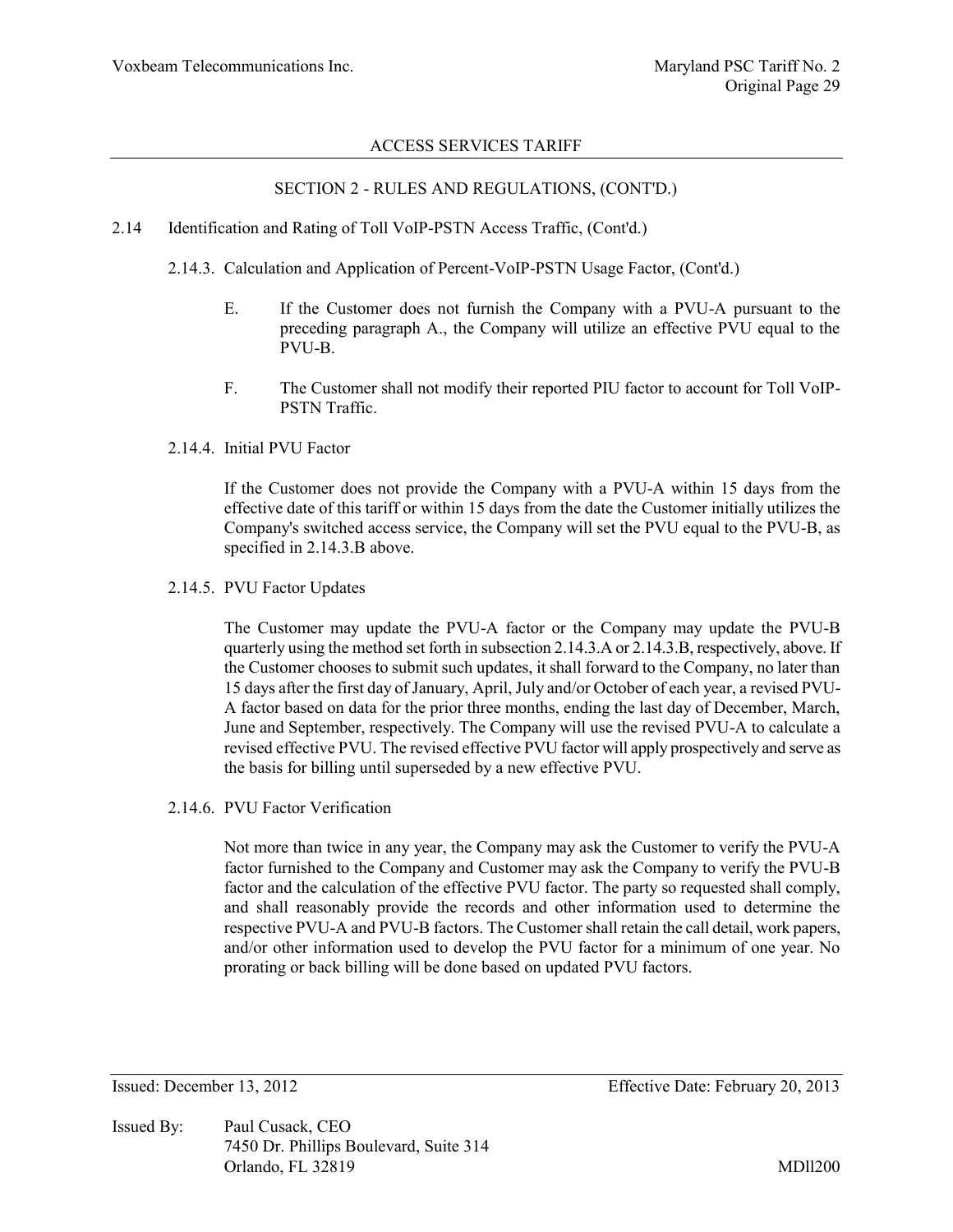# SECTION 3 - SWITCHED ACCESS SERVICE

#### 3.1 General

- 3.1.1 Switched Access Service, which is available to Customers for their use in furnishing their services to End Users, provides a two-point communications path between a Customer's Premises and an End User's Premises. It provides for the use of common terminating, switching and trunking facilities, and for the use of common subscriber plant of the Company. Switched Access Service provides for the ability to originate calls from an End User's Premises to a Customer's Premises and to terminate calls from a Customer's Premises to an End User's Premises.
- 3.1.2 When a rate as set forth in this tariff is shown to more than two decimal places, the charges will be determined using the rate shown. The resulting amount will then be rounded to the nearest penny (i.e., rounded to two decimal places).
- 3.1.3 In the absence of an ASR, delivery of calls to, or acceptance of calls from, the Customer's End User location(s) via Company-provided switched access services shall constitute a Constructive Order and an agreement by the Customer to purchase the Company's switched access services as described and priced herein.
- 3.1.4 The Company shall assess and collect switched access rate elements under this tariff for access services, regardless of whether the Company itself delivers such traffic to the called party's premises or delivers the call to the called party's premises via contractual or other arrangements with an affiliated or unaffiliated provider of VoIP service that does not itself seek to collect switched access charges for the same traffic. The Company will not charge for functions not performed by the Company, its affiliated or unaffiliated provider of VoIP service. For purposes of this provision, functions provided by the Company as part of transmitting telecommunications between designated points using, in whole or in part, technology other than TDM transmission in a manner that is comparable to a service offered by a local exchange carrier constitutes the functional equivalent of carrier access service.

Issued By: Paul Cusack, CEO 7450 Dr. Phillips Boulevard, Suite 314 Orlando, FL 32819 MDll200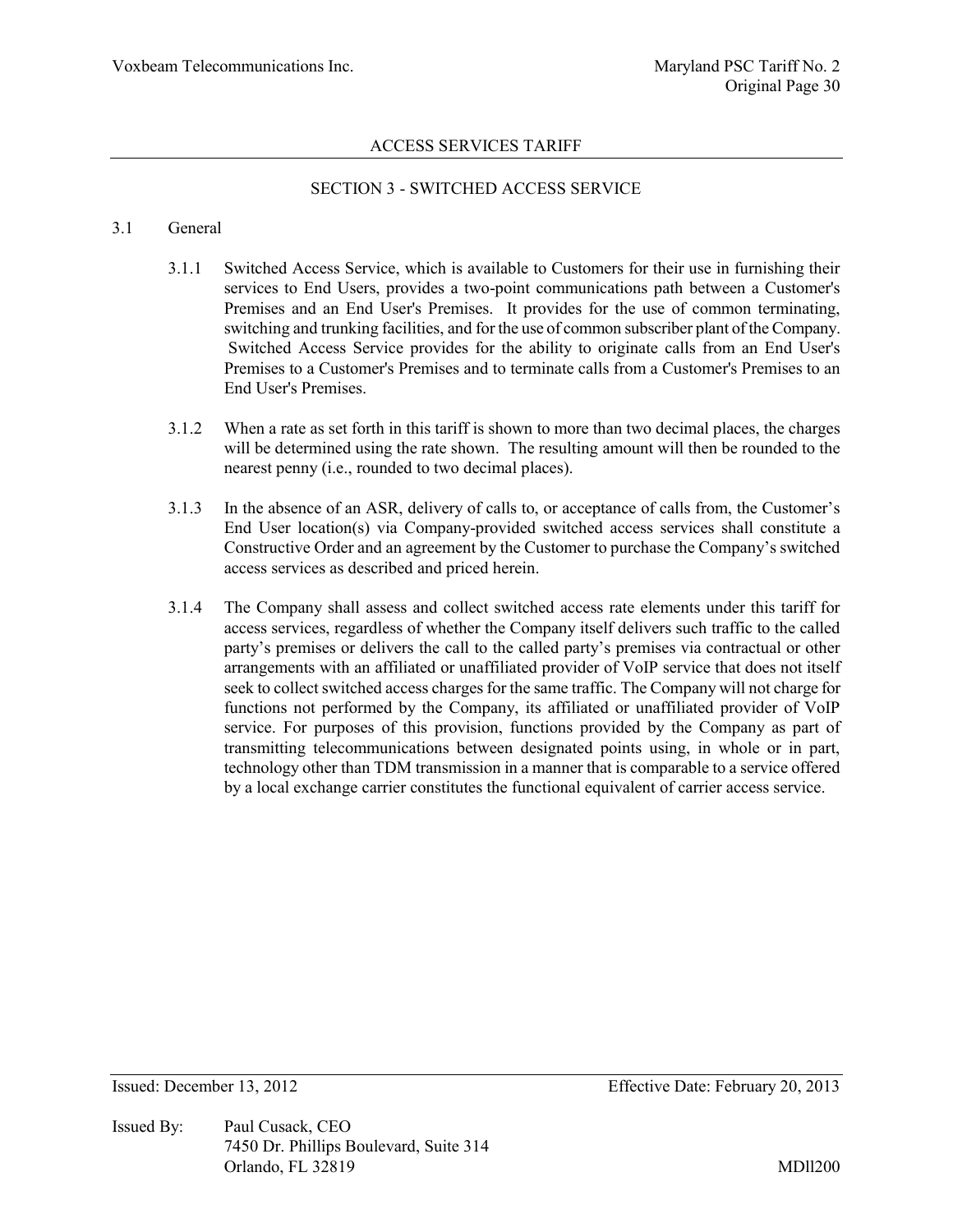### SECTION 3 - SWITCHED ACCESS SERVICE, (CONT'D)

#### 3.2 Manner of Provision

- 3.2.1 Switched Access Service is furnished for originating and/or terminating traffic.
- 3.2.2 Feature Group Access is provisioned, at minimum, at the DS-1 level and provides line-side or trunk-side access to End Office switches, for the Customer's use in originating and terminating communications. Basic Switched Access Service will be provided with Multi-Frequency In Band Signaling (SS7 is also available, where capabilities exist).
- 3.2.3 Two types of Feature Group Access are available:
	- A. Tandem Connect Access: This option applies when the Customer has no direct facilities to the End Office. All traffic is routed to and from End Office via an Access Tandem. Delivery of calls to, or acceptance of calls from, the Customer's End User location(s) via Tandem Connect Access shall constitute a Constructive Order and an agreement by the Customer to purchase the Company's switched access services as described and priced herein.
	- B. Direct Connect Access: This option applies when the Customer has direct facilities to the End Office. This transmission path is dedicated to the use of a single Customer. The Company may require the Customer to submit an ASR or comparable documentation for Direct Connect Access. The dedicated components of Direct Connect Access are provided on an Individual Case Basis as Special Service Arrangements pursuant to Section 6.3 of this tariff.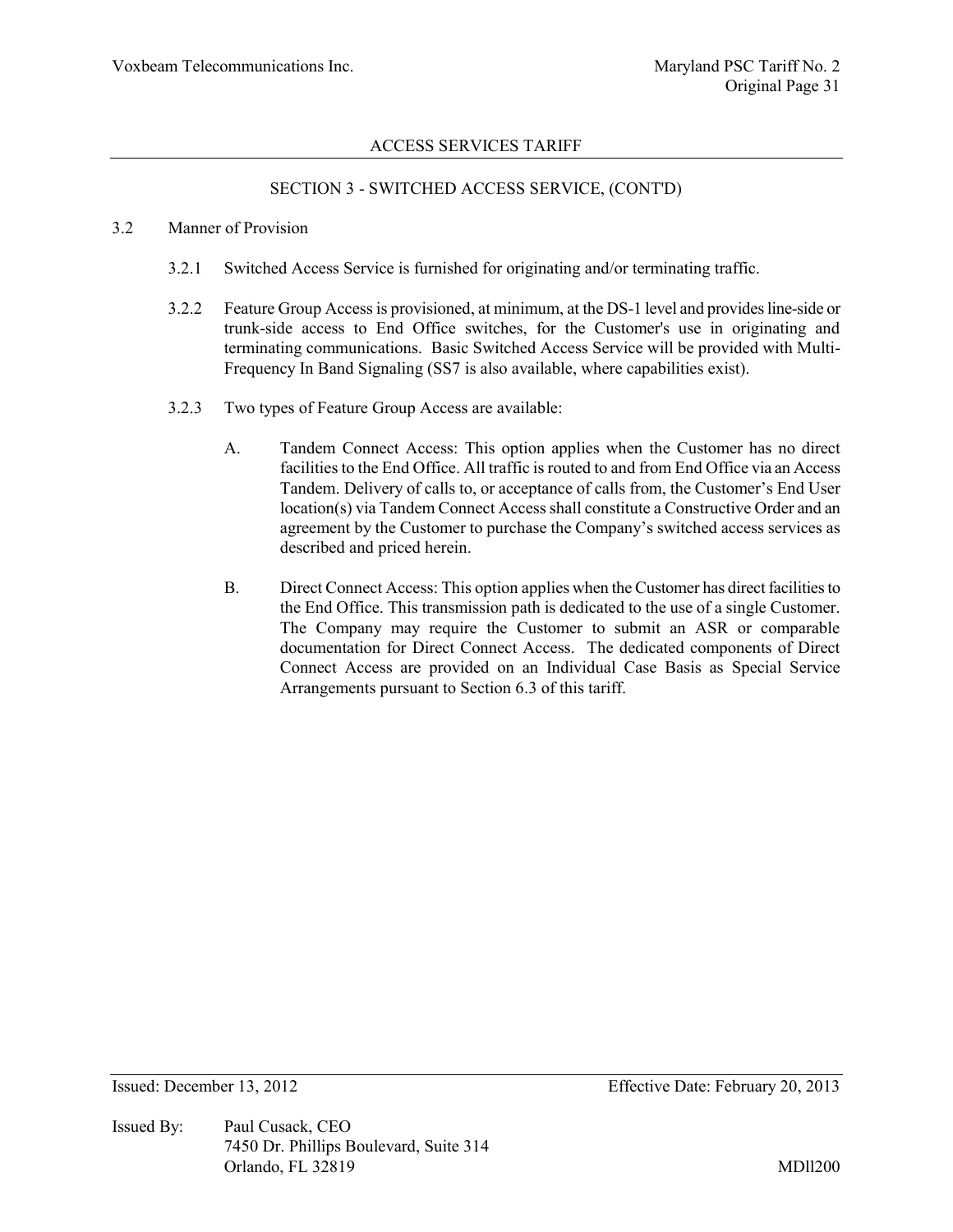#### SECTION 3 - SWITCHED ACCESS SERVICE, (CONT'D)

#### 3.3 Rate Categories

There are five rate categories which apply to Switched Access Service:

- Common Line
- Switched Transport
- End Office Switching
- Toll-Free 8XX Data Base Access Service
- Optional Features

#### 3.3.1 Common Line

The Common Line component is related to the use of Company-provided or leased end user common lines, or equivalent connections, by Customers and End Users for Intrastate access.

3.3.2 Switched Transport

The Switched Transport component is related to the transmission and tandem switching facilities between the customer designated premises and the end office switch(es) where the customer's traffic is switched to originate or terminate the customer's communications. The Switched Transport component also includes transport between an end office which serves as host for a remote switching system or module (RSS or RSM) and the RSS or RSM.

3.3.3 End Office Switching

The End Office Switching component is related to the use of end office switching equipment, the terminations in the end office of end user lines, the terminations of calls at Company Intercept Operators or recordings, the Signaling Transfer Point (STP) costs, and the SS7 signaling function between the end office and the STP.

Issued By: Paul Cusack, CEO 7450 Dr. Phillips Boulevard, Suite 314 Orlando, FL 32819 MDll200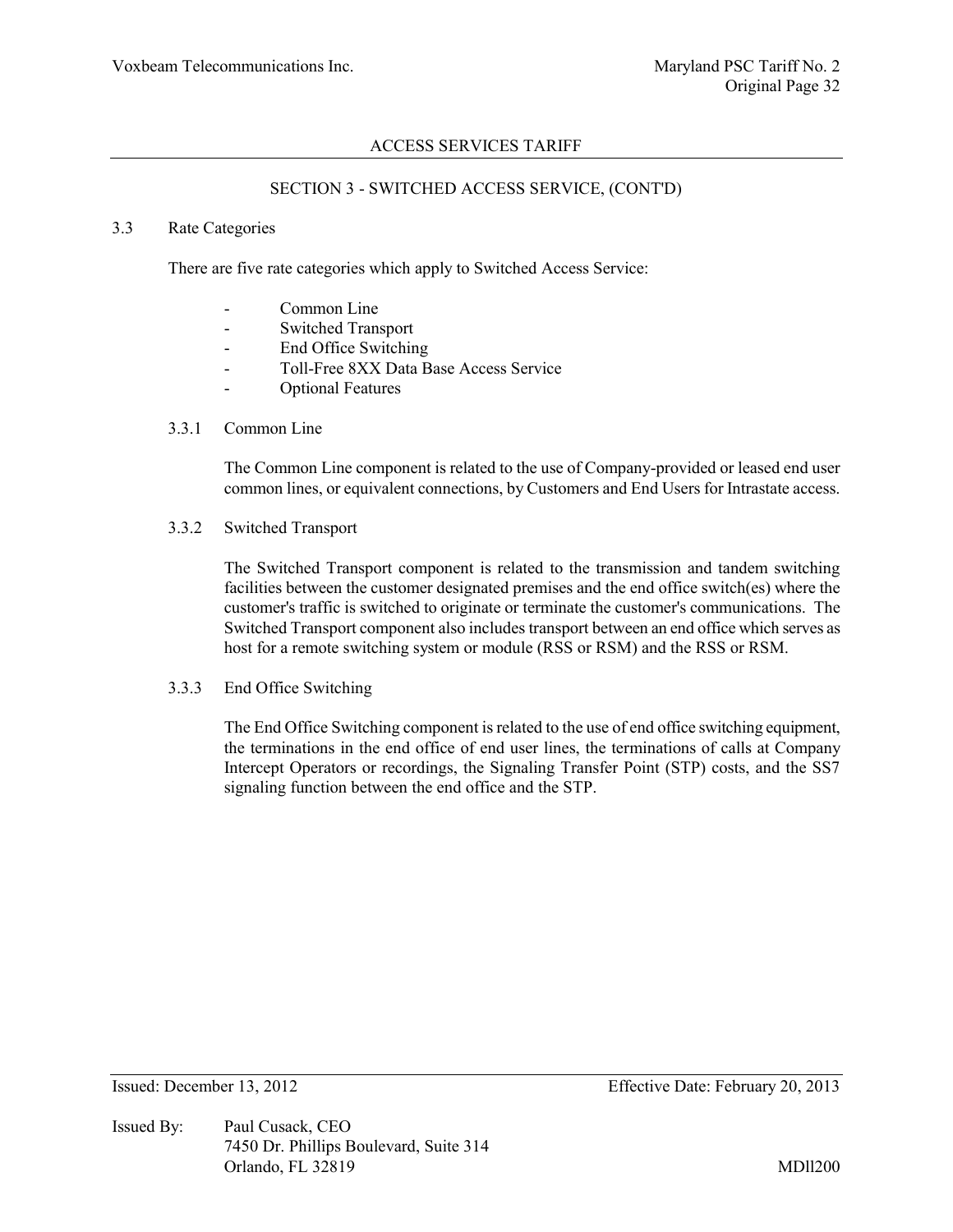### SECTION 3 - SWITCHED ACCESS SERVICE, (CONT'D)

- 3.3 Rate Categories (Continued)
	- 3.3.4 Toll-Free 8XX Data Base Query

The Toll-Free 8XX Data Base Query Charge, will apply for each Toll-Free 8XX call query received at the Company's (or its provider's) Toll-Free 8XX data base.

3.3.5 Switched Access Optional Features

Various optional features may be available and will be priced on an individual case basis.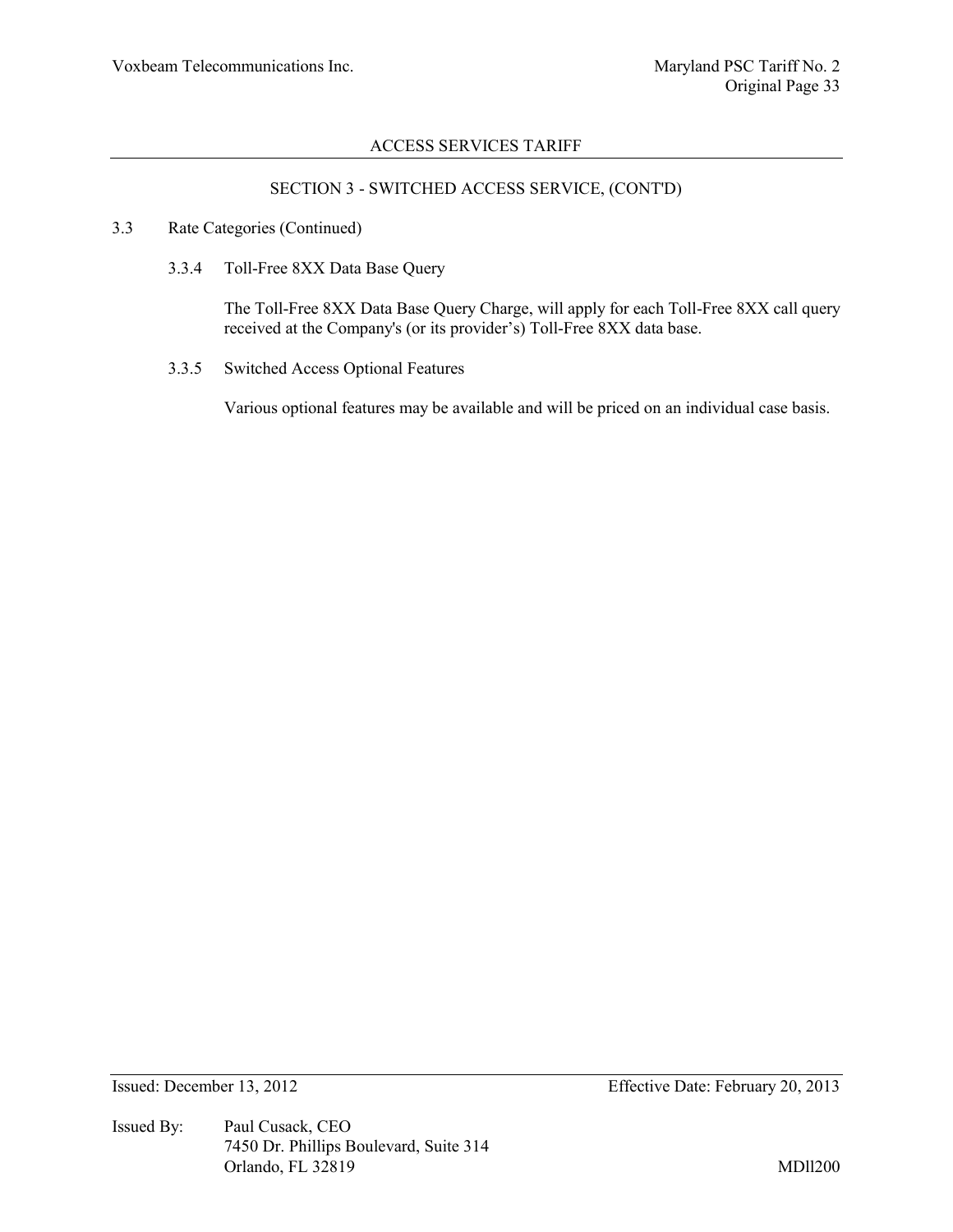# SECTION 3 - SWITCHED ACCESS SERVICE, (CONT'D)

#### 3.4 Access Ordering

- 3.4.1 General
	- A. Customers may order switched access through a Constructive Order, as defined herein, or through an ASR. The format and terms of the ASR will be as specified in the Industry Access Service Order Guidelines, unless otherwise specified herein.
	- B. A Customer may order any number of services of the same type and between the same premises on a single ASR. All details for services for a particular order must be identical.
	- C. The Customer shall provide all information necessary for the Company to provide and bill for the requested service. When placing an order for Access Service, the Customer shall provide the following minimum information:
		- 1. Customer name and Premises address(es);
		- 2. Billing name and address (when different from Customer name and address); and
		- 3. Customer contact name(s) and telephone number(s) for the following provisioning activities: order negotiation, order confirmation, interactive design, installation and billing.
- 3.4.2 Access Service Date Intervals
	- A. Access Service is provided with Standard or Negotiated Intervals
	- B. The Company will specify a firm order confirmation date and Service Commencement Date contingent on the ASR being complete as received. To the extent the Access Service can be made available with reasonable effort, the Company will provide the Access Service in accordance with the Customer's requested interval, subject to the following conditions:
		- 1. For service provided under a Standard Interval: The Standard Interval for Switched Service will be sixty (60) business days from the Application Date. This interval only applies to standard service offerings where there are preexisting facilities to the Customer Premises. Access Services provided under the Standard Interval will be installed during Company business hours.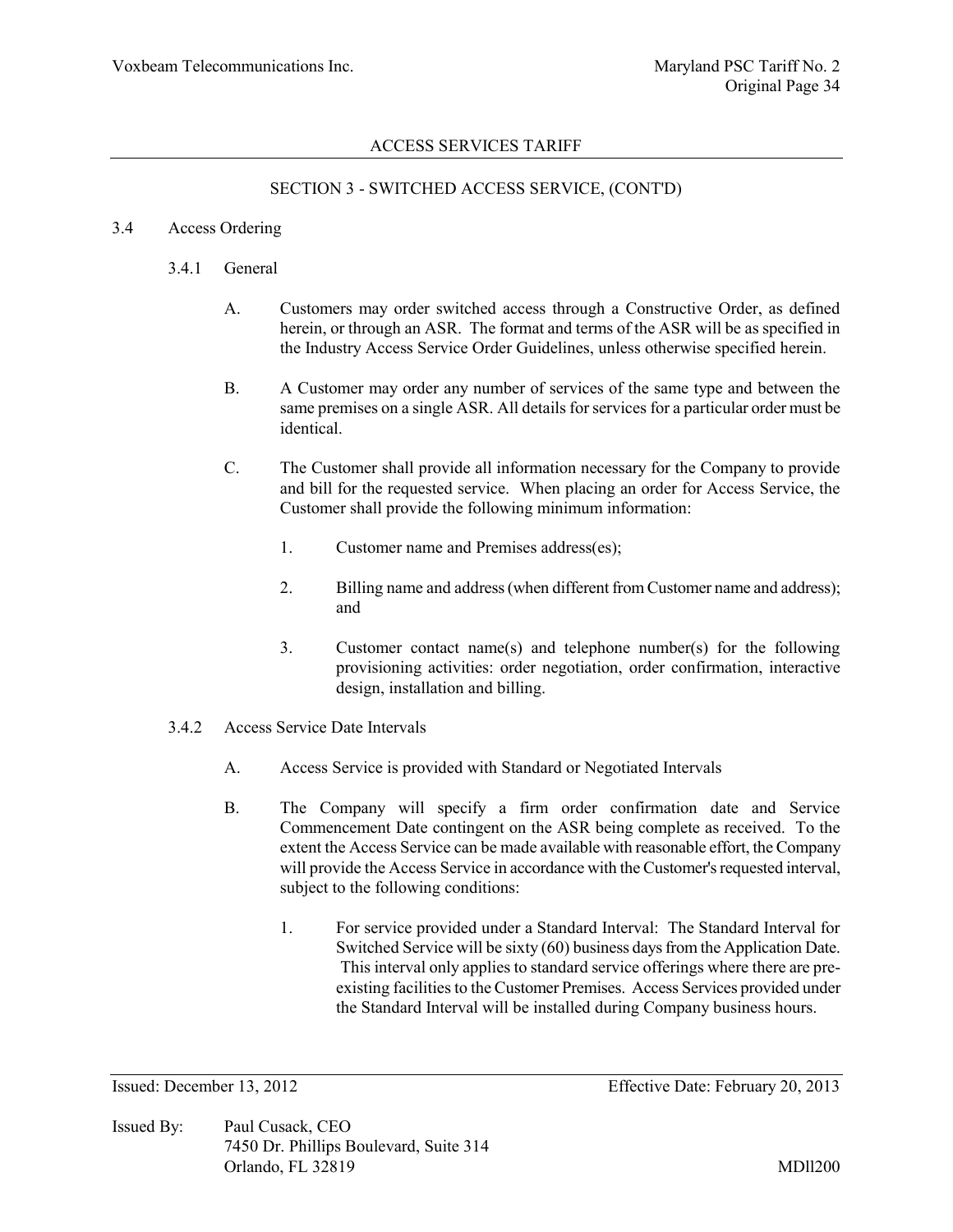#### SECTION 3 - SWITCHED ACCESS SERVICE, (CONT'D)

#### 3.4 Access Ordering, (Cont'd.)

- 3.4.2 Access Service Date Intervals, (Cont'd.)
	- B. (Cont'd.)
		- 2. For service provided under a Negotiated Interval: The Company will offer a Service Date based on the type and quantity of Access Services the Customer has requested. The Negotiated Interval may not exceed by more than six months the Standard Interval Service Date, or, when there is no Standard Interval, the Company offered Service Date, except as otherwise agreed by the Company in writing. The Company will negotiate a Service Date interval with the Customer when:
			- a. The Customer requests a Service Date before or beyond the applicable Standard Interval Service Date; or
			- b. There is no existing facility connecting the Customer Premises with the Company; or
			- c. The Customer requests a service that is not considered by the Company to be a standard service offering (for example, if additional engineering or special construction is required to complete the order); or
			- d. The Company determines that Access Service cannot be installed within the Standard Interval.
	- C. All services for which rates are applied on an Individual Case Basis are provided with a Negotiated Interval.
- 3.4.3 Access Service Request Modifications

The Customer may request a modification of its ASR prior to the Service Commencement Date. All modifications must be in writing using the industry ASR process. The Company, in its sole discretion, may accept a verbal modification from the Customer. The Company will make every effort to accommodate a requested modification when it is able to do so with the normal work force assigned to complete such an order within normal business hours.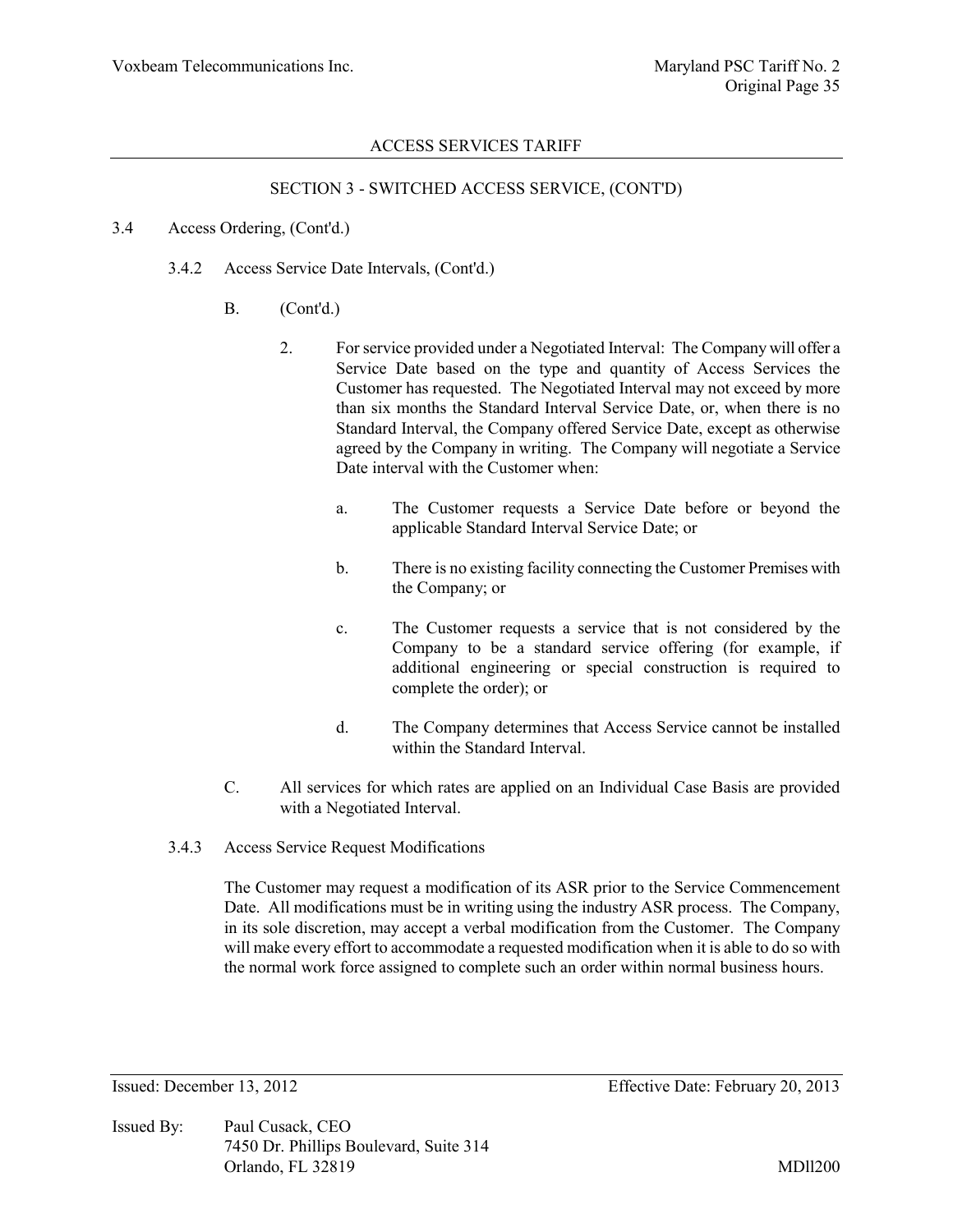# SECTION 3 - SWITCHED ACCESS SERVICE, (CONT'D)

- 3.5 Special Construction or Special Service Arrangements
	- 3.5.1 Subject to the agreement of the Company and to all of the regulations contained in this tariff, special construction of Company facilities or development of special service arrangements may be undertaken by the Company on a reasonable-efforts basis at the request of the Customer. Such construction or arrangements will be provided pursuant to regulations contained in Section 6.3 of this tariff.
- 3.6 Obligations of the Company
	- 3.6.1 With regard to access services provided by the Company, specific Company responsibilities include, but are not limited to the following:
		- A. Network Management

The Company will administer its network to ensure that provision of acceptable service levels to all telecommunications users of the Company's network services. Generally, service levels are considered acceptable only when both End Users and Customers are able to establish connections with minimal delay encountered within the Company network. The Company maintains the right to apply protective controls, i.e., those actions, such as call gapping, which selectively cancel the completion of traffic, over any traffic carried over its network, including that associated with a Customer's Switched Access Service. Generally, such protective measures would only be taken as a result of occurrences such as a failure or overload of Company or Customer facilities, natural disasters, mass calling or national security demands.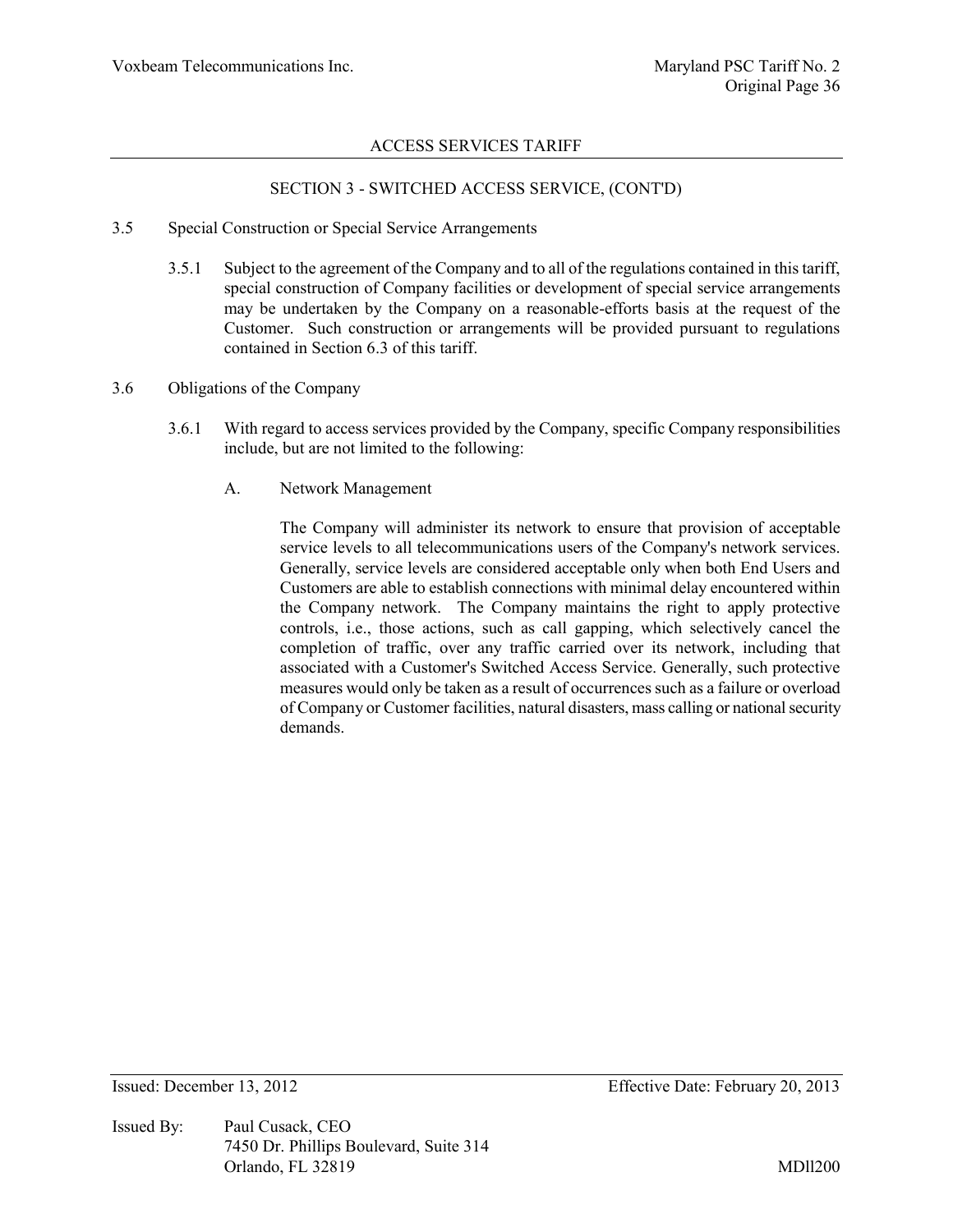# SECTION 3 - SWITCHED ACCESS SERVICE, (CONT'D)

3.6 Obligations of the Company, (Cont'd.)

3.6.1 (Cont'd.)

B. Design and Traffic Routing of Switched Access Service

The Company shall design and determine the routing of Switched Access Service, including the selection of the first point of switching and the selection of facilities from the interface to any switching point and to the End Offices. The Company shall also decide if capacity is to be provided by originating only, terminating only, or twoway trunk groups. Finally, the Company will decide whether trunk side access will be provided through the use of two-wire or four-wire trunk terminating equipment.

Selection of facilities and equipment and traffic routing of the service are based on standard engineering methods, available facilities and equipment and the Company's traffic routing plans. If the Customer desires different routing or directionality than that determined by the Company, the Company will work cooperatively with the Customer in determining (1) whether the service is to be routed directly to an end office or through an access tandem switch and (2) the directionality of the service.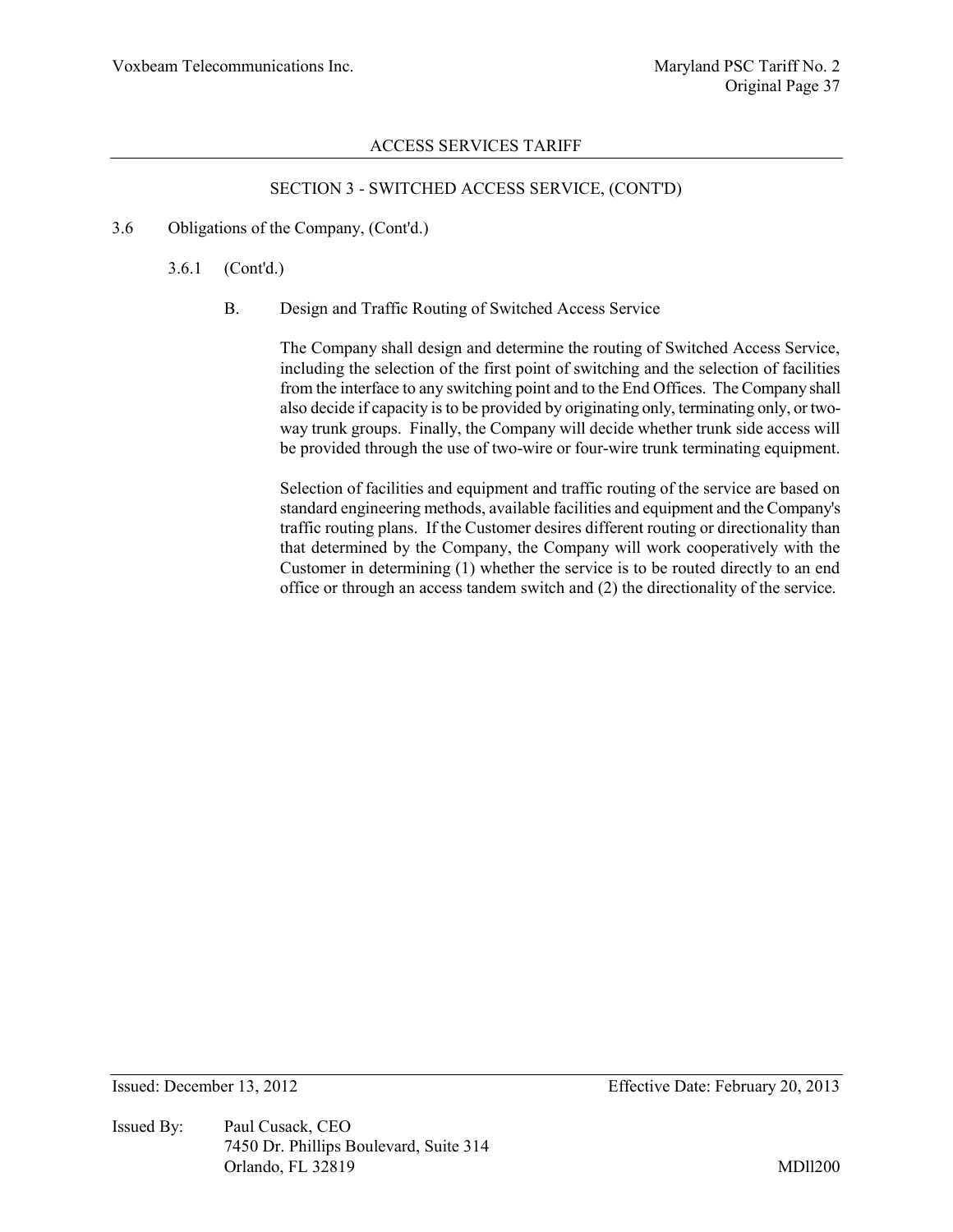#### SECTION 3 - SWITCHED ACCESS SERVICE, (CONT'D)

#### 3.7 Obligations of the Customer

- 3.7.1 The Customer has certain specific obligations pertaining to the use of Switched Access Service. These obligations are in addition to obligations specified in Section 2.2 of this tariff and are as follows:
	- A. Report Requirements

Customers are responsible for providing the following reports to the Company, when applicable:

(1) Jurisdictional Reports

When a Customer orders Switched Access Service for both interstate and intrastate use, the Customer is responsible for providing reports as set forth in Section 2.12.2(c) preceding.

(2) PVU Reports

When a Customer orders Switched Access Service for origination or termination of Toll VoIP PSTN traffic, the Customer is responsible for providing the PVU-A factor as set forth in Section 12.14.3.A preceding.

(2) Code Screening Reports

When a Customer orders service call routing, trunk access limitation or call gapping arrangements, the customer must report the number of trunks and/or the appropriate codes to be instituted in each end office or access tandem switch, for each of the arrangements ordered.

B. On and Off-Hook Supervision

The Customer's facilities shall provide the necessary on and off-hook supervision for accurate timing of calls.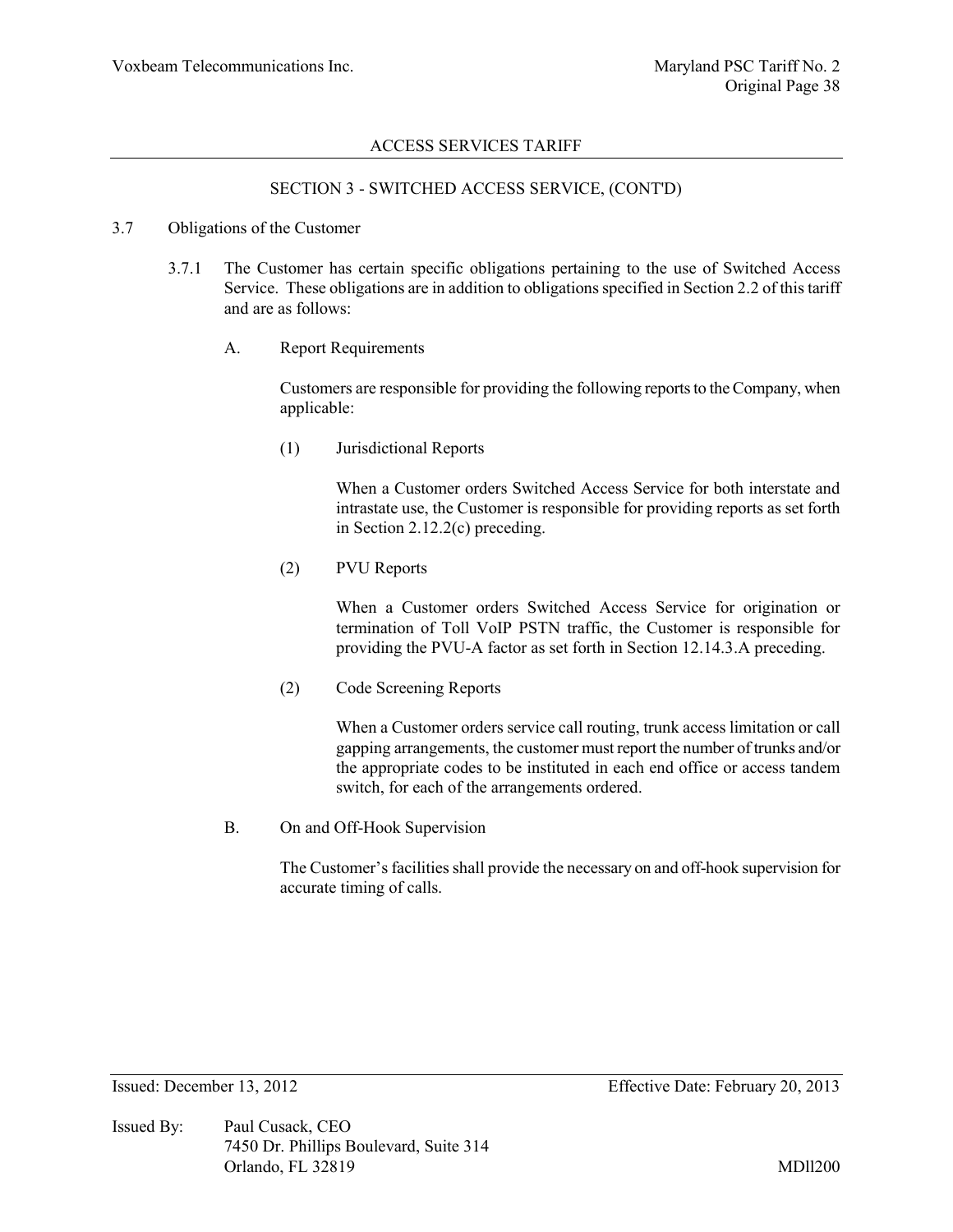# SECTION 3 - SWITCHED ACCESS SERVICE, (CONT'D)

#### 3.8 Rate Regulations

3.8.1 General

There are three type of rates and charges that apply to Switched Access Service provided by the Company. These are monthly recurring charges, usage charges, and nonrecurring charges.

- 3.8.2 Types of Charges
	- A. Nonrecurring charges are one time charges that apply for a specific work activity (e.g., installation or change to an existing service). Non-recurring charges may apply for installation of service, installation of optional features and service rearrangements.
	- B. Recurring Charges are flat monthly rates that apply for each month or fraction thereof that a specific rate element is provided. For billing purposes, each month is considered to have 30 days.
	- C. Usage Charges are rates that apply only when a specific rate element is used. These are applied on a per-access minute, a per-call or per-query basis. Usage rates are accumulated over a monthly period.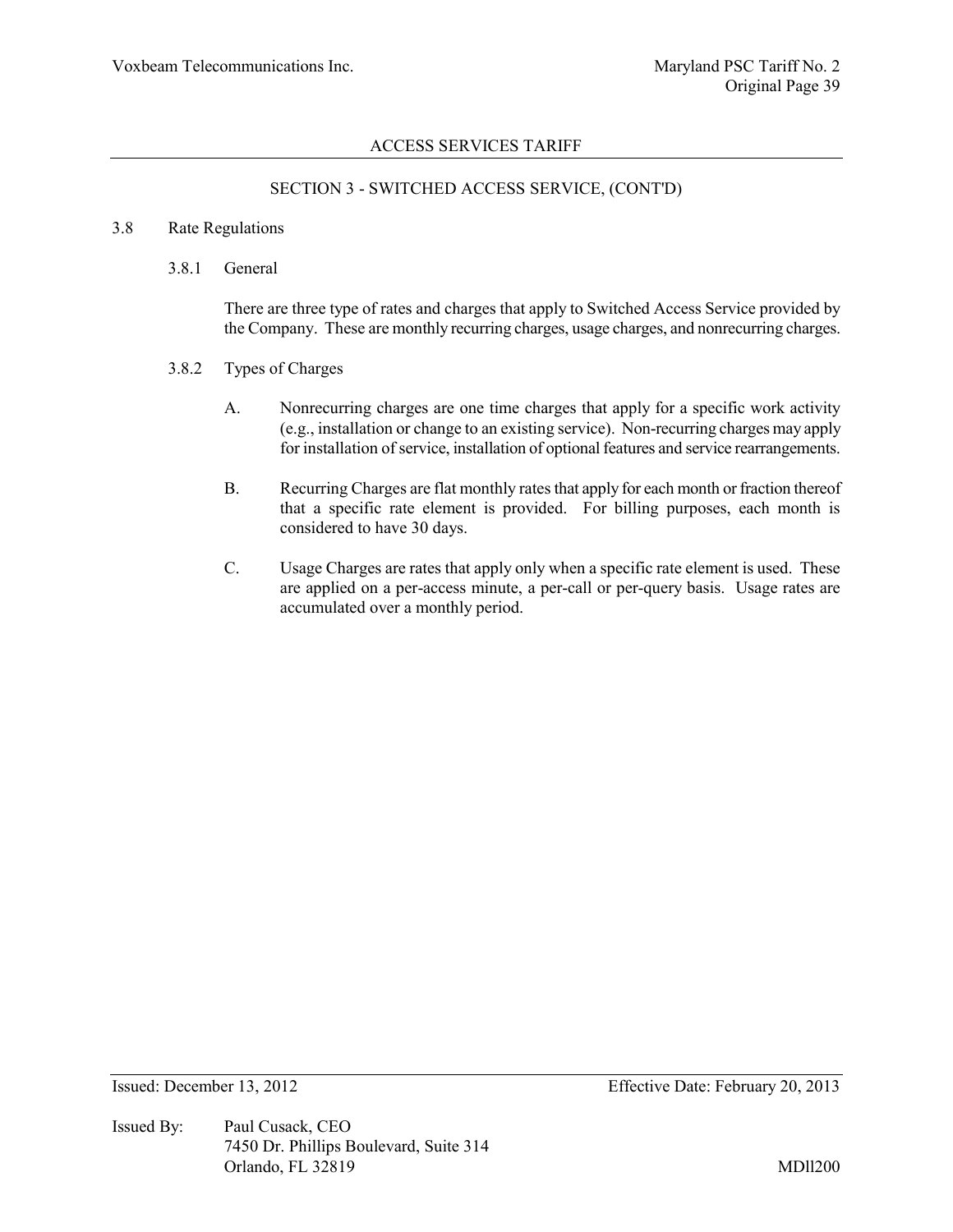### SECTION 3 - SWITCHED ACCESS SERVICE, (CONT'D)

- 3.8 Rate Regulations, (Cont'd.)
	- 3.8.3 Measurement and Billing of Access Minutes
		- A. When recording originating calls over Switched Access Service with multi-frequency address signaling, usage measurement begins when the first wink supervisory signal is forwarded from the Customer's facilities. The measurement of originating call usage over Switched Access Service ends when the originating Switched Access Service entry switch receives disconnect supervision from either the originating End User's End Office (indicating that the originating End User has disconnected), or from the Customer's facilities, whichever is recognized first by the entry switch. For terminating calls over Switched Access Service with multi-frequency address signaling, the measurement of access minutes begins when a seizure signal is received from the Carrier's trunk group at the Point of Presence within the LATA. The measurement of terminating call usage over Switched Access Service ends when a disconnect signal is received, indicating that either the originating or terminating user has disconnected.
		- B. When recording originating calls over Switched Access Service with SS7 signaling, usage measurement begins with the transmission of the initial address message by the switch for direct trunk groups and with the receipt of an exit message by the switch for tandem trunk groups. The measurement of originating Switched Access Service usage ends when the entry switch receives or sends a release message, whichever occurs first. For terminating calls over Switched Access Service with SS7 signaling, the measurement of access minutes begins when the terminating recording switch receives the initial address message from the terminating End User. On directly routed trunk groups or on tandem routed trunk groups, the Company switch receives the initial address message and sends the indication to the Customer in the form of an answer message. The measurement of terminating Switched Access Service call usage ends when the entry switch receives or sends a release message, whichever occurs first.
		- C. Mileage, where applicable, will be measured in accordance with standard industry practices.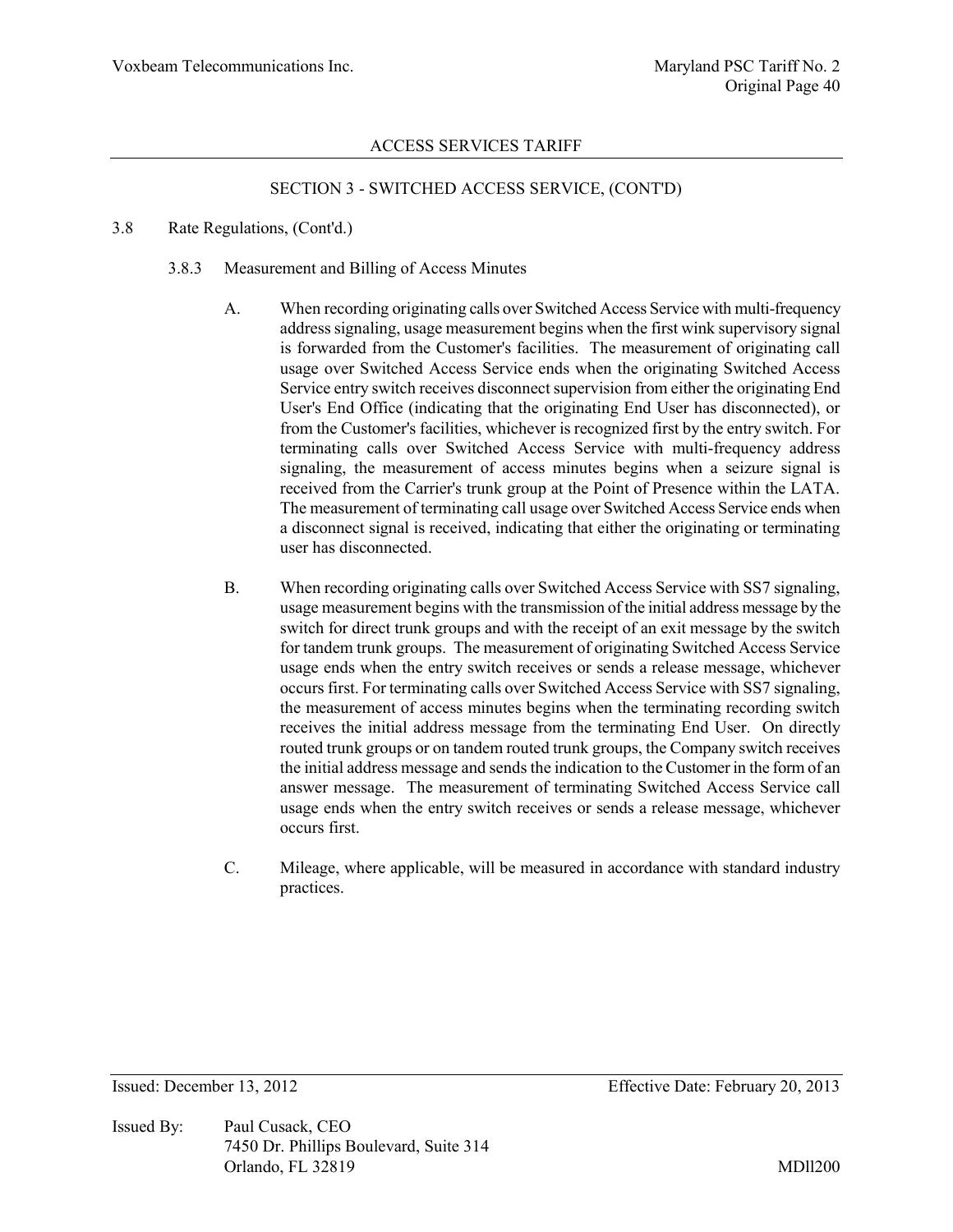# SECTION 3 - SWITCHED ACCESS SERVICE, (CONT'D)

- 3.8 Rate Regulations, (Cont'd.)
	- 3.8.3 Measurement and Billing of Access Minutes, (Cont'd.)
		- D. The Company will use the Small Exchange Carrier Access Billing ("SECAB") guidelines, or the Carrier Access Billing System ("CABS") guidelines, or other system that emulates or otherwise produces a reasonable substitute for the output of SECAB or CABS, for billing all charges under this tariff. The Company will provide billing using a hardcopy format or upon request, a mechanized medium (e.g., cartridge tape, CD ROM, etc.). Bills will be accurate and contain sufficient supporting details to allow customers to account for the charges and to verify their accuracy in a reasonable and timely fashion. Requests for additional bill detail will be handled and priced on an Individual Case Basis (ICB).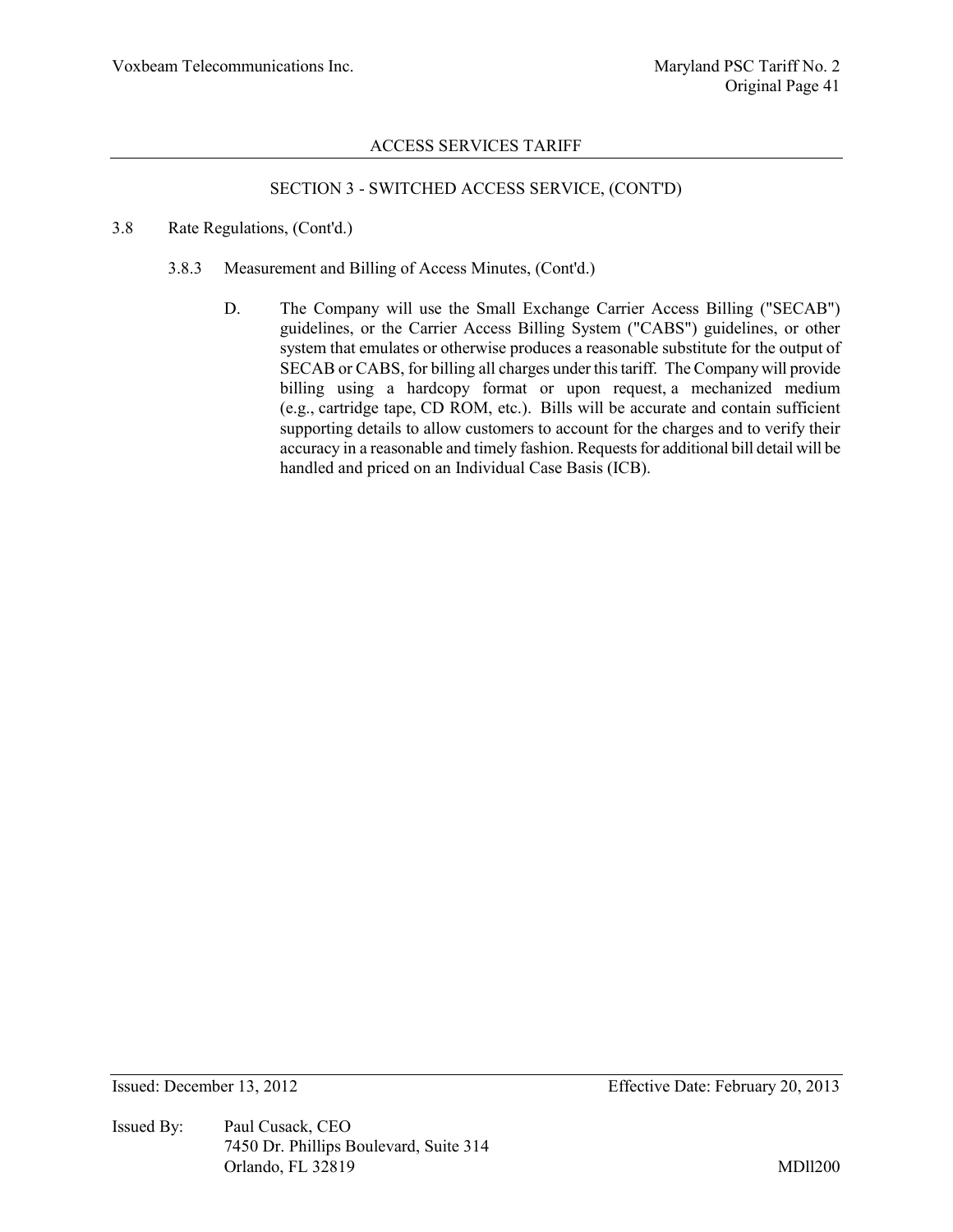### SECTION 3 - SWITCHED ACCESS SERVICE, (CONT'D)

#### 3.8 Rate Regulations, (Cont'd.)

#### 3.8.4 Moves

- A. A move of services involves a change in the physical location of one of the following:
	- (1) The point of termination at the Customer's Premises, or
	- (2) The Customer's Premises
- B. The charges for the move are dependent on whether the move is to a new location within the same building or to a different building as described below:
	- (1) Moves Within the Same Building

When the move is to a new location within the same building, the charge for the move will be an amount equal to one half of the nonrecurring charge for the capacity affected. There will be no change in the minimum period requirements.

(2) Moves to a Different Building

Moves to a different building will be treated as a discontinuance and start of service and all associated nonrecurring charges will apply. New minimum period requirements will be established for the new service. The Customer will also remain responsible for satisfying all outstanding minimum period charges for the discontinued service.

Issued By: Paul Cusack, CEO 7450 Dr. Phillips Boulevard, Suite 314 Orlando, FL 32819 MDll200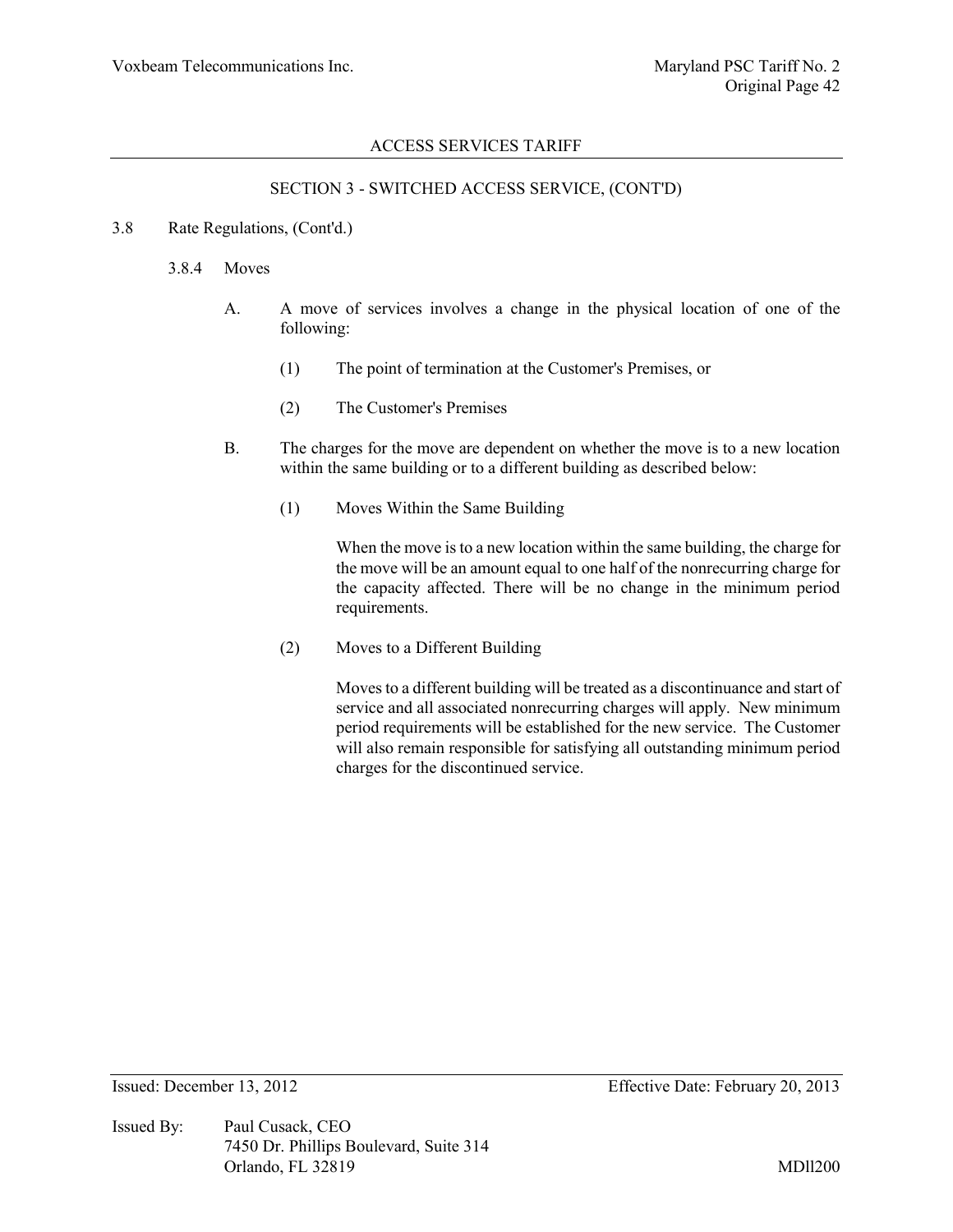### SECTION 3 - SWITCHED ACCESS SERVICE, (CONT'D)

#### 3.8 Rate Regulations, (Cont'd.)

- 3.8.5 Installation of Optional Features
	- A. If a separate nonrecurring charge applies for the installation of an optional feature available with Switched Access Service, the charge applies whether the feature is installed coincident with the initial installation of service or at any time subsequent to the initial installation of service.
	- B. For all other changes, including the addition of, or modifications to, optional features without separate nonrecurring charges, a charge equal to one half the Switched Transport nonrecurring (i.e. installation) charge will apply. When an optional feature is not required on each transmission path, but rather for an entire transmission path group, an end office or an access tandem switch, only one such charge will apply.
- 3.8.6 Service Rearrangements
	- A. Service rearrangements are changes to existing services which do not result in either a change in the minimum period requirements or a change in the physical location of the point of termination at the Customer's premises or the Customer's End User's premises. Changes which result in the establishment of new minimum period obligations are treated as disconnects and starts.
	- B. The charge to the Customer for the service rearrangement is dependent on whether the change is administrative only in nature or involves an actual physical change to the service.
	- C. Administrative changes will be made without charge(s) to the Customer. Such changes require the continued provision and billing of the Access Service to the same entity or change in jurisdiction.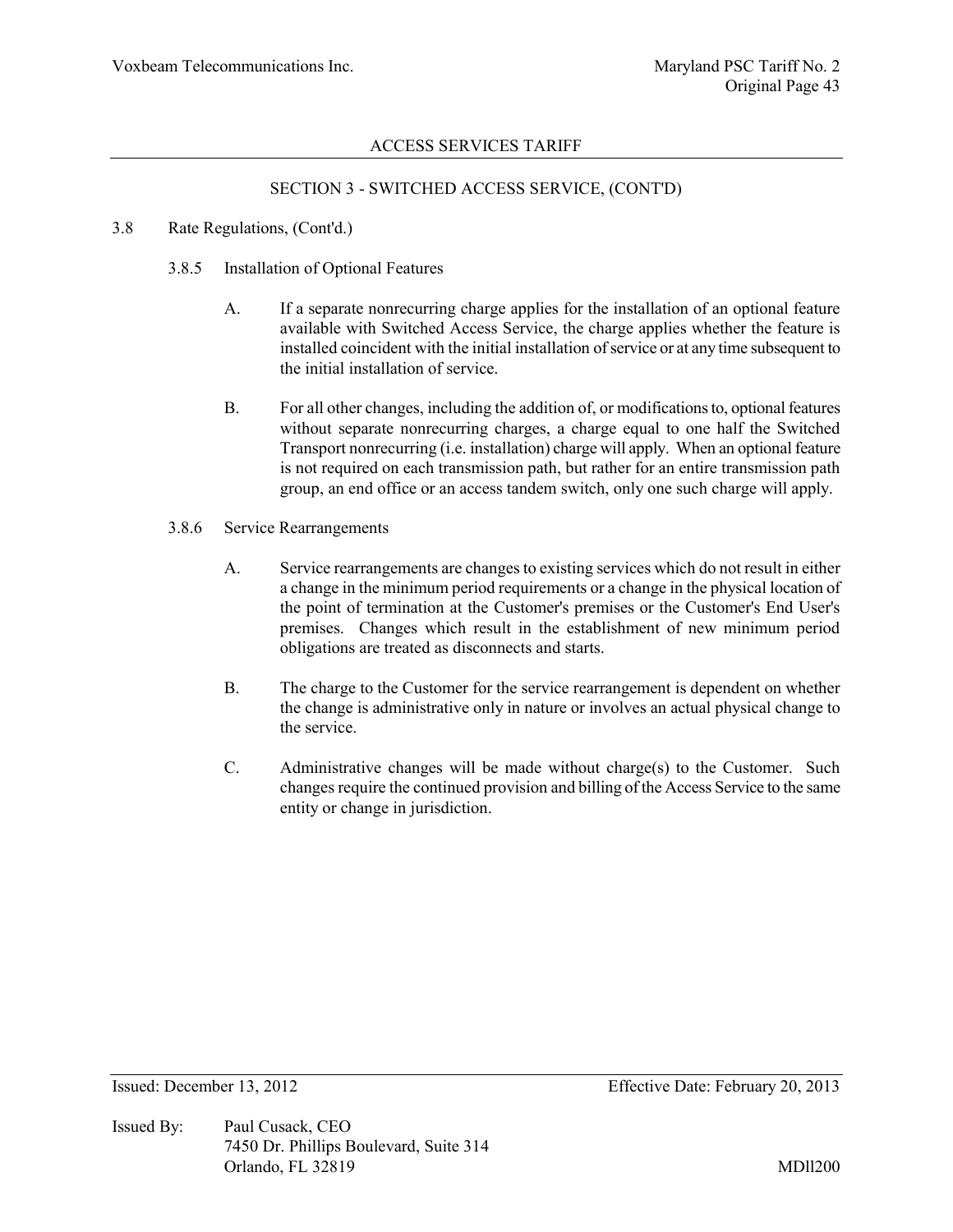# SECTION 3 - SWITCHED ACCESS SERVICE, (CONT'D)

#### 3.9 Rates and Charges

3.9.1 Composite Switched Access Per Minute Usage Rates

| Direct-Trunked Transport: |            |
|---------------------------|------------|
| Originating:              | \$0.012248 |
| Termination:              | \$0.012248 |
|                           |            |
| Tandem-Trunked Transport: |            |
| Originating:              | \$0.020570 |
| Terminating:              | \$0.013828 |

3.9.2 Switched Transport Service

Direct-Trunked Transport

Any elements of Direct-Trunked Transport are provided by the Company pursuant to Section 6 of this tariff.

3.9.3 Toll-Free 8XX Data Base Access Service

Per Query Note 1

Note  $1 - 8XX$  Data Base Query charge is included in the composite rate in Section 3.9.1.

Issued By: Paul Cusack, CEO 7450 Dr. Phillips Boulevard, Suite 314 Orlando, FL 32819 MDll200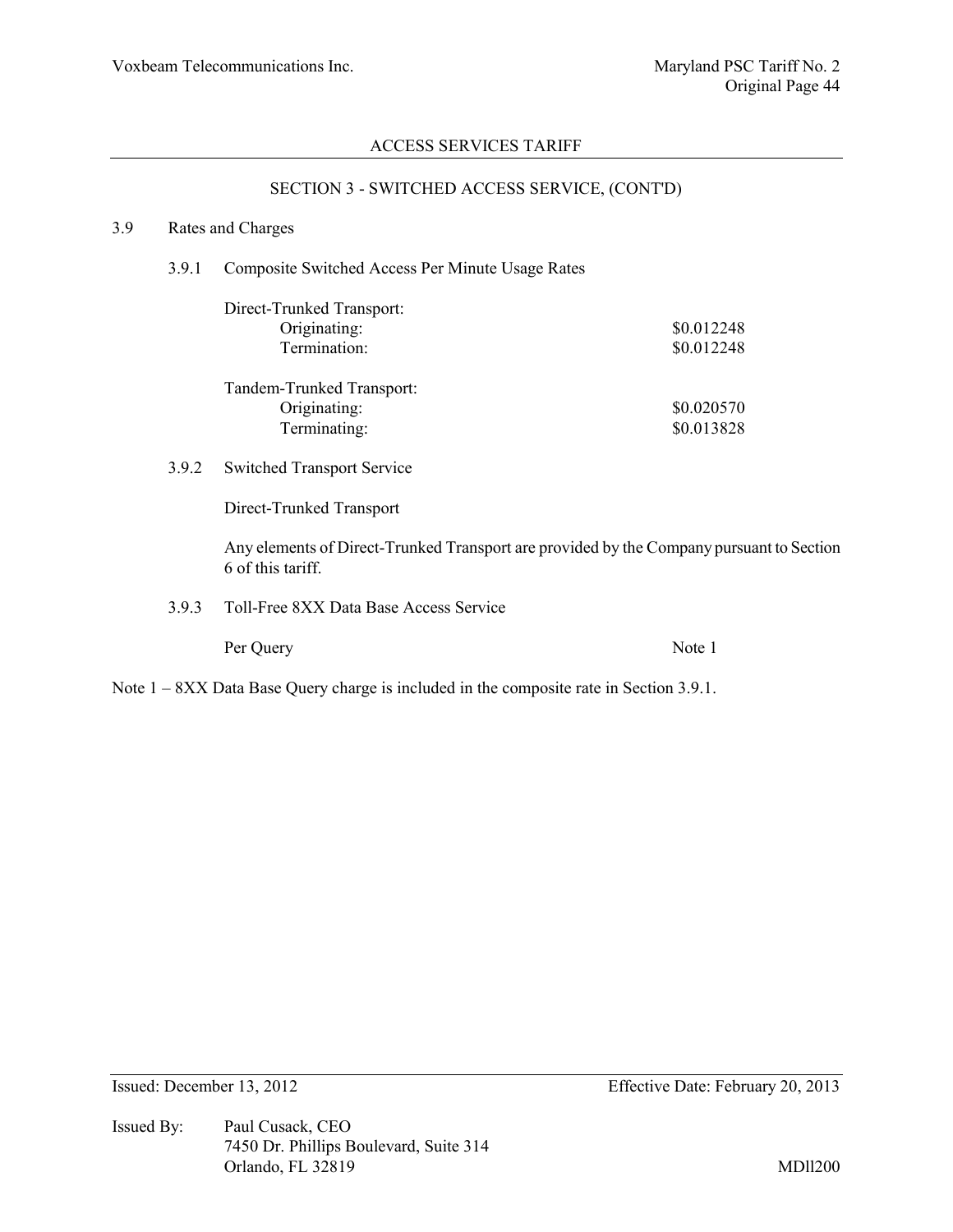### SECTION 3 - SWITCHED ACCESS SERVICE, (CONT'D)

- 3.9 Rates and Charges, (Cont'd.)
	- 3.9.4 Switched Access Optional Features

Optional Features are provided on an Individual Case Basis as Special Service Arrangements pursuant to Section 6 of this tariff.

3.9.5 Service Order Charges

Service Order Charges recover the administrative costs associated with initiating Access Service and will be provided pursuant to Section 6 of this tariff.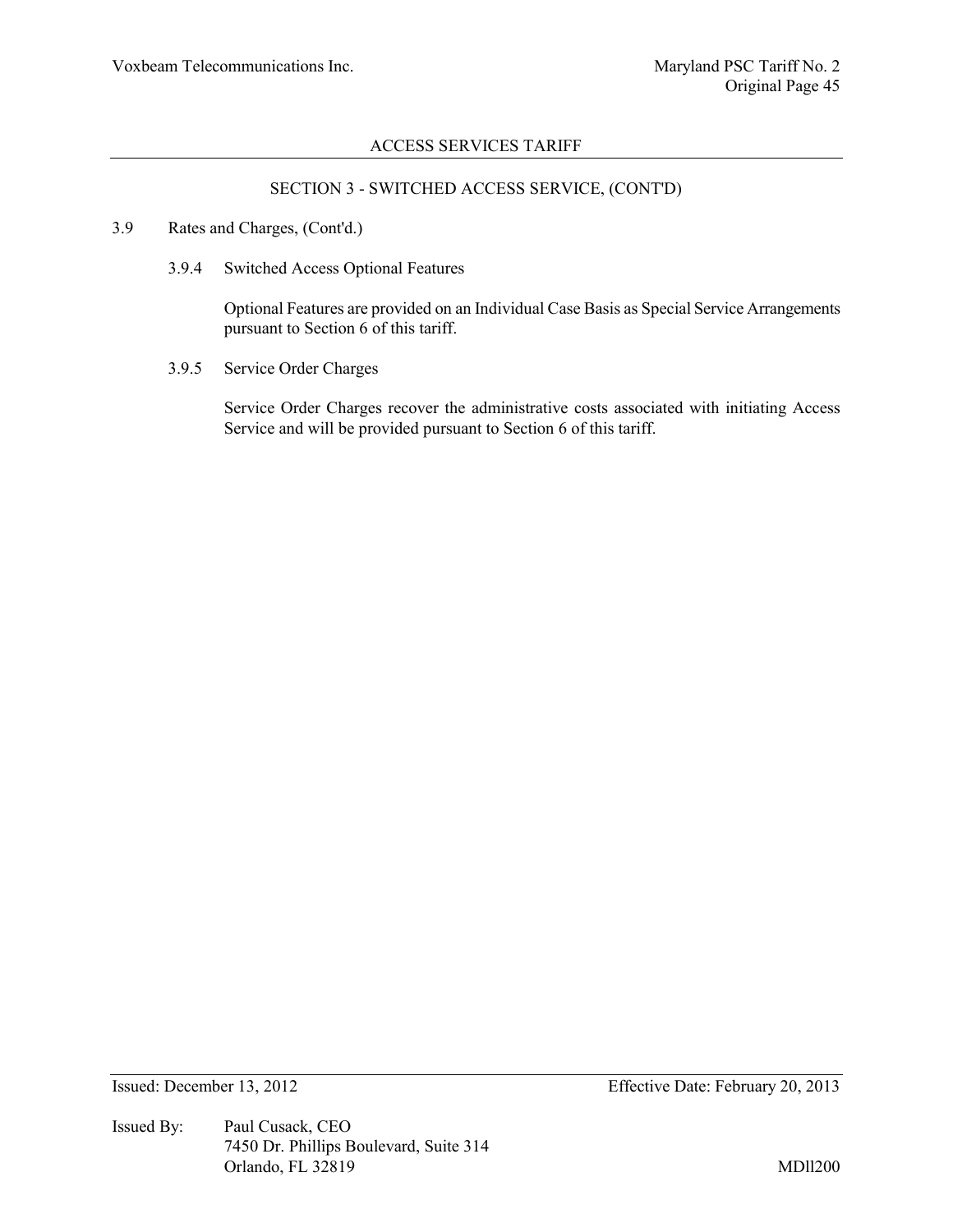# SECTION 4 - DEDICATED ACCESS SERVICE

#### 4.1 General

- 4.1.1 The Company, at its discretion, may provide Intrastate Dedicated Access Services with transmission speeds ranging from 2.4 Kbps to 2.4 Gbps. Dedicated Access Services are offered on a point-to-point basis only. Each Dedicated Access Service is dedicated to a single Customer and the entire usable bandwidth for each service is available to that Customer for their exclusive use.
- 4.1.2 All Dedicated Access Services, if offered, will be provided on an individual case basis.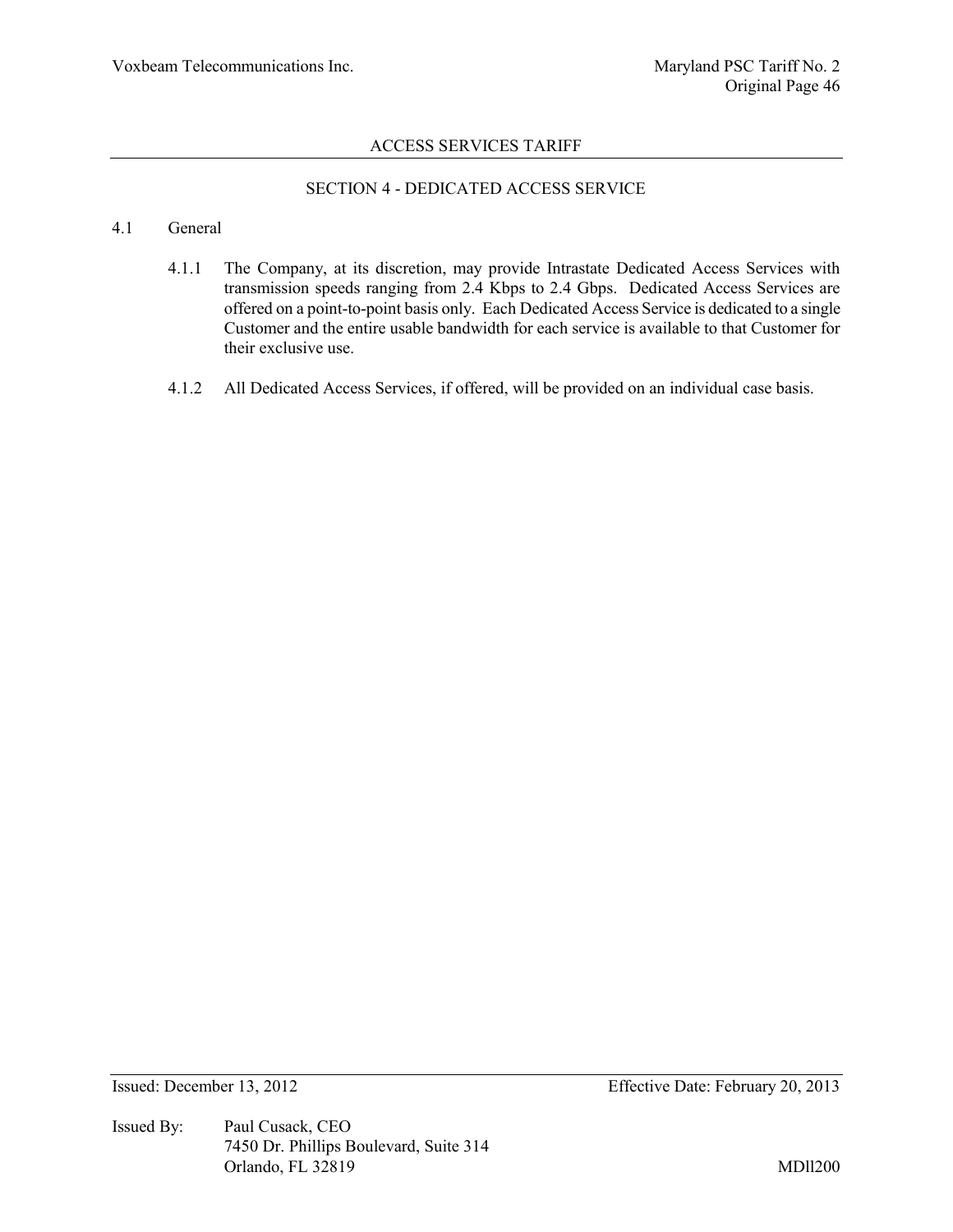#### SECTION 5 - MISCELLANEOUS SERVICES AND CHARGES

#### 5.1 Billing and Collection

The Company will provide the following services:

- Recording Service
- Automatic Number Identification (ANI)
- Billing Name and Address (BNA)
- 5.1.1 Recording Service

Recording is the entering on magnetic tape or other acceptable media the details of Customer messages originated through Switched Access Service. Recording is provided 24 hours a day, 7 days a week.

The Company will provide Recording Service in association with the offering of Switched Access Service for Customer messages that can be recorded by Company-provided automatic message accounting equipment. At the request of the Customer, Recording Service will be provided for Switched Access Service on an end office and type of Call basis. Type of Call means message telecommunications service (MTS) including 700 and 900 service, Calls originating and/or terminating over a WATS access line, and station message detail recording for MTS and Calls originating from a WATS access line.

The Company will provide Recording Service in its operating territory. The minimum territory for which the Company will provide Recording Service is all the appropriately equipped offices in a state operating territory for which the Customer has ordered Switched Access Service.

For Switched Access Service, the term "customer message" used herein denotes an Intrastate Call originated by a Customer's End User. Station message detail recording is an optional feature which provides a record of Customer messages originated by MTS and WATS access lines.

Issued By: Paul Cusack, CEO 7450 Dr. Phillips Boulevard, Suite 314 Orlando, FL 32819 MDll200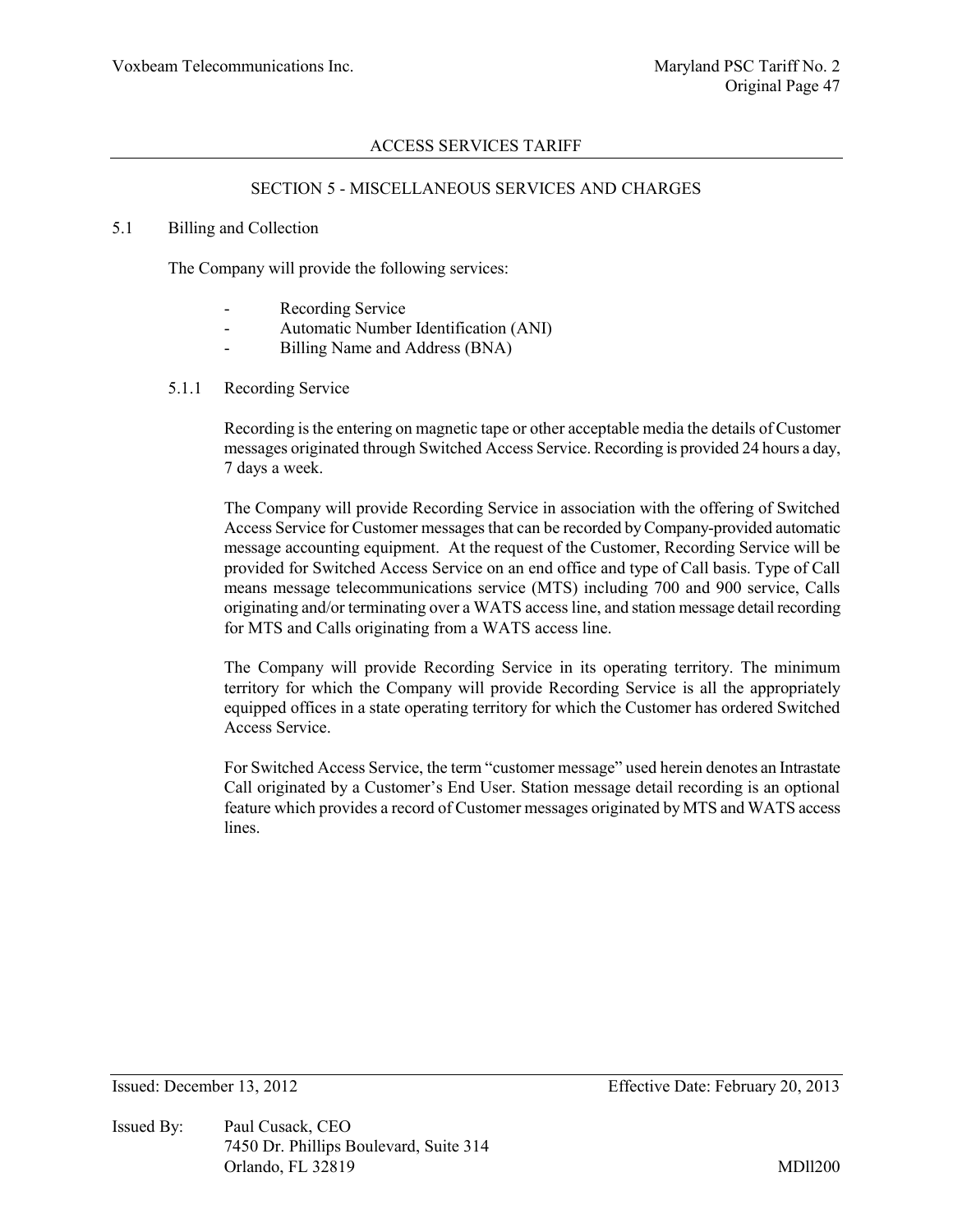#### SECTION 5 - MISCELLANEOUS SERVICES AND CHARGES, (CONT'D)

- 5.1 Billing and Collection, (Cont'd.)
	- 5.1.1 Recording Service, (Cont'd.)
		- A. Undertaking of the Company
			- 1. The Company will record all Customer messages carried over Switched Access Service that are available to Company-provided recording equipment or operators. Unavailable Customer service messages (i.e. certain Feature Group operator and TOPS messages which are not accessible by Companyprovided equipment or operators) will not be recorded. The recording equipment will be provided at locations selected by the Company.
			- 2. A standard format for the provision of the recorded Customer message detail will be established by the Company and provided to the Customer. If, in the course of Company business, it is necessary to change the format, the Company will notify the involved Customers six months prior to the change, unless otherwise agreed to by the Customer and the Company.
			- 3. Recorded Customer message detail which is used at the request of the Customer to provide message bill processing service is not retained by the Company for longer than forty-five (45) days. The rates for unbilled message detail and the billed message detail is retained for reference in place of the recorded Customer message detail. For recorded Customer message detail not used by Customer's message processing service, the Company will, upon request, make every reasonable effort to recover recorded Customer message detail previously made available to the Customer and make it available again for the Customer. The charges as set forth in the rate schedule, following, will apply for all such detail provided. Such a request must be made within thirty (30) days from the date the details were initially made available to the Customer.

Issued By: Paul Cusack, CEO 7450 Dr. Phillips Boulevard, Suite 314 Orlando, FL 32819 MDll200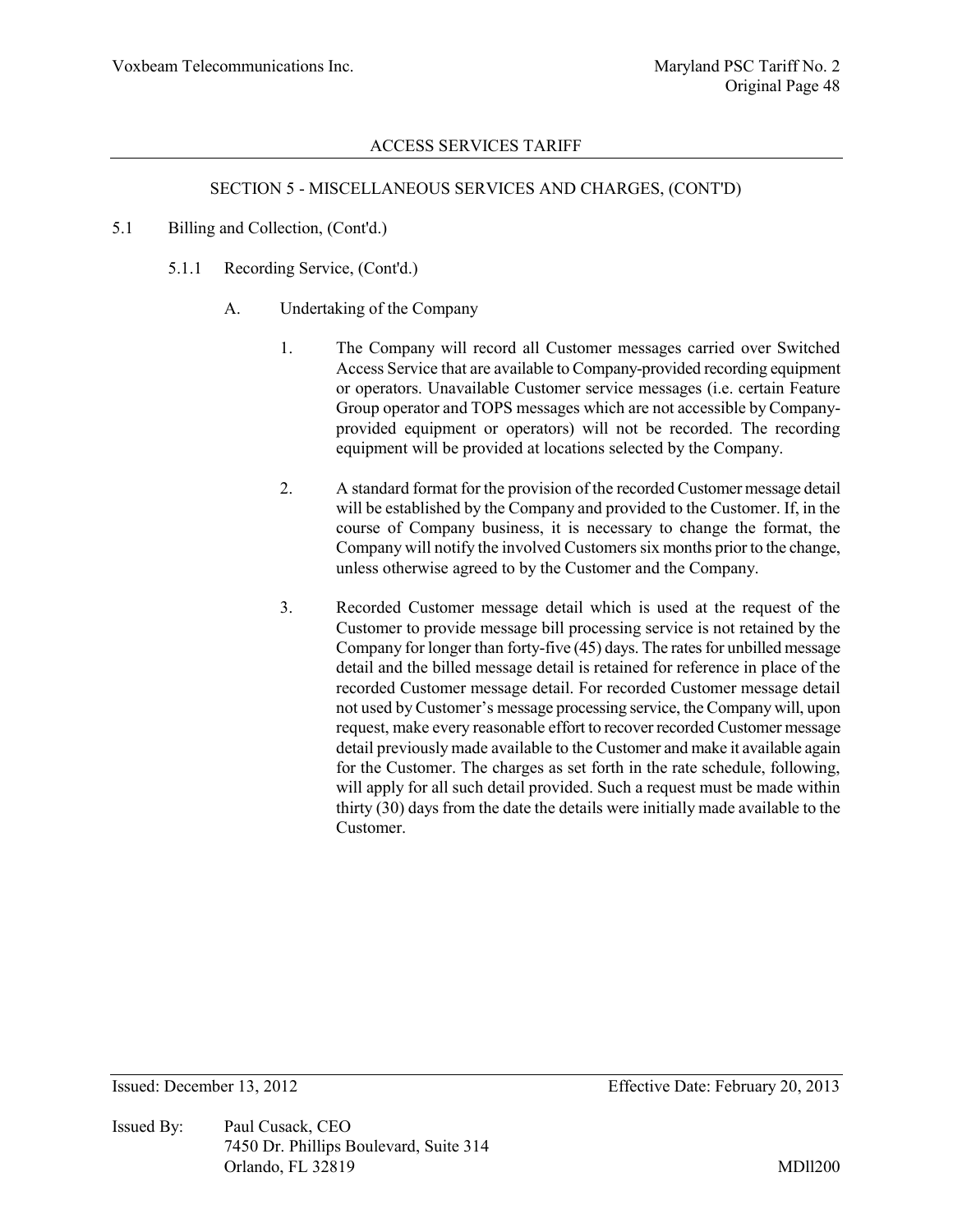#### SECTION 5 - MISCELLANEOUS SERVICES AND CHARGES, (CONT'D)

#### 5.1 Billing and Collection, (Cont'd.)

- 5.1.1 Recording Service, (Cont'd.)
	- B. Liability of the Company

Unless there is an expressed written agreement to the contrary, in the absence of gross negligence or willful misconduct, no liability for damages to the Customer or other person or entity shall attach to the Company for its action or the conduct of its employees in providing Recording Service.

C. Obligations of the Customer

The Customer shall order Recording Service under a special order.

The Customer shall order Recording Service at least one month prior to the date when the Customer message detail is to be recorded, unless the Customer's request requires that Recording Service be provided by end office and type of Call, then the ordering interval will be determined on an individual case basis.

The Customer shall order Recording Service for Switched Access by end office and type of Call in accordance with the terms and conditions established on an individual case basis special order.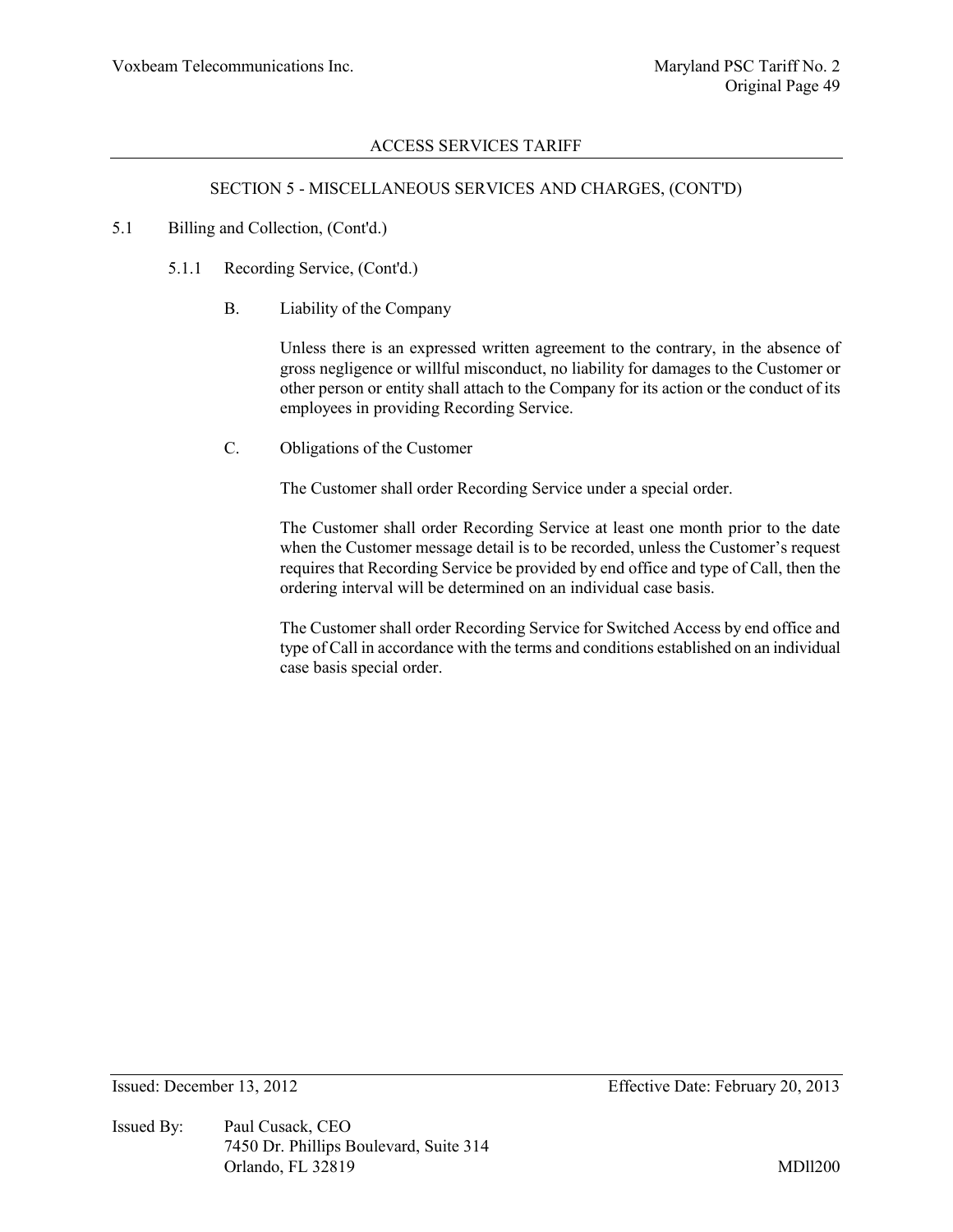#### SECTION 5 - MISCELLANEOUS SERVICES AND CHARGES, (CONT'D)

- 5.1 Billing and Collection, (Cont'd.)
	- 5.1.1 Recording Service, (Cont'd.)
		- D. Payment Arrangements and Audit Provisions
			- (1) Notice and Scope
				- a. Upon forty-five (45) days' prior written notice by the Customer to the Company (or such shorter period as the parties may mutually agree upon), the Customer or its authorized representative shall have the right to commence an audit during normal business hours and at intervals of no more than one audit in any six month period. The audit will be limited to all such records and accounts as may, under recognized accounting practices, contain information bearing upon amounts subject to being billed to the Customer's End Users by the Company as part of its provision of billing and collection services and the changes to the Customer for other Services provided by the Company pursuant to this tariff.
				- b. The written notice of audit shall identify the date upon which it is to commence, the location, the Customer's representatives, the subject matter of the audit, and the materials to be reviewed.
				- c. The written notice of audit shall be directed to the Company's representative at the address stipulated by such representative.
				- d. The Company may, within thirty (30) days of receipt of the Customer's notice of audit, postpone commencement by written notice for a period not to exceed fifteen (15) days, but only for good cause. The Company shall also indicate the new date for commencement of said audit.
				- e. Upon completion of the audit, the Customer's auditors are to provide an oral report of their findings to the Company prior to their departure, followed by a letter within thirty (30) days confirming findings.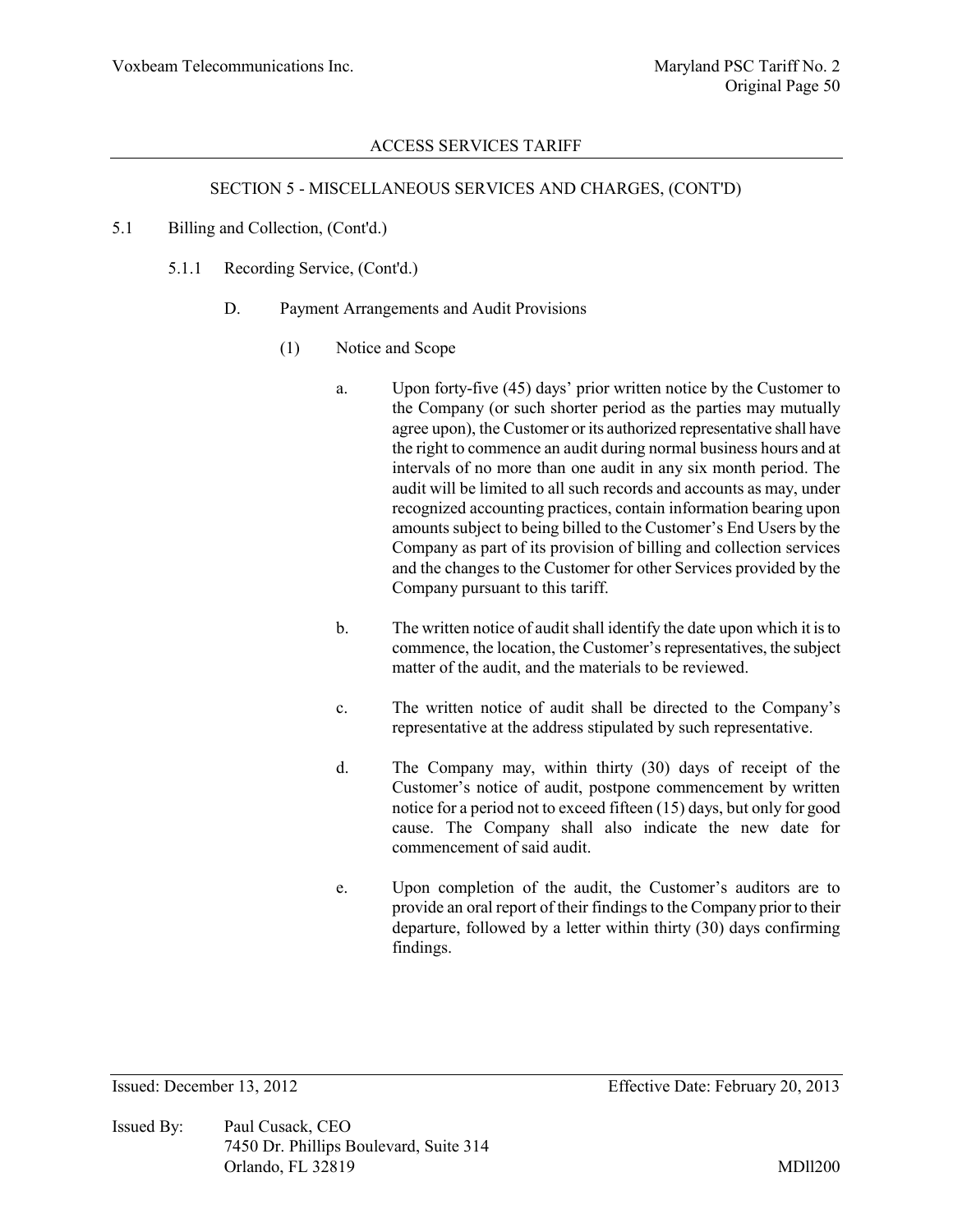#### SECTION 5 - MISCELLANEOUS SERVICES AND CHARGES, (CONT'D)

#### 5.1 Billing and Collection, (Cont'd.)

- 5.1.1 Recording Service, (Cont'd.)
	- D. Payment Arrangements and Audit Provisions, (Cont'd.)
		- (2) Payment of Expenses

Each party shall bear its own expenses in connection with the conduct of an audit. Special data extractions required by the Customer for its representative to conduct the audit will be paid for by the Customer. "Special data extraction" for auditing purposes shall mean programming, clerical and computer time required to create an output record (from existing data files) that cannot normally be created from current software programs in the production program library.

- (3) Requests for Examinations
	- a. In addition to audits, the Customer, or its representatives, may request, from time to time, the opportunity to conduct an examination, as defined in b. following. The Company will make reasonable efforts to accommodate requests for examination and to cooperate in the conduct of an examination.
	- b. An "examination" shall, for purposes of this section, constitute a reasonable inquiry on a single issue or a specific topic related to billing and collection service for a stated reason.
- (4) Audit Provision

All information received or reviewed by the Customer or its authorized representative is to be considered confidential and is not to be distributed, provided or disclosed in any form to anyone not involved in the audit, nor is such information to be used for any other purposes.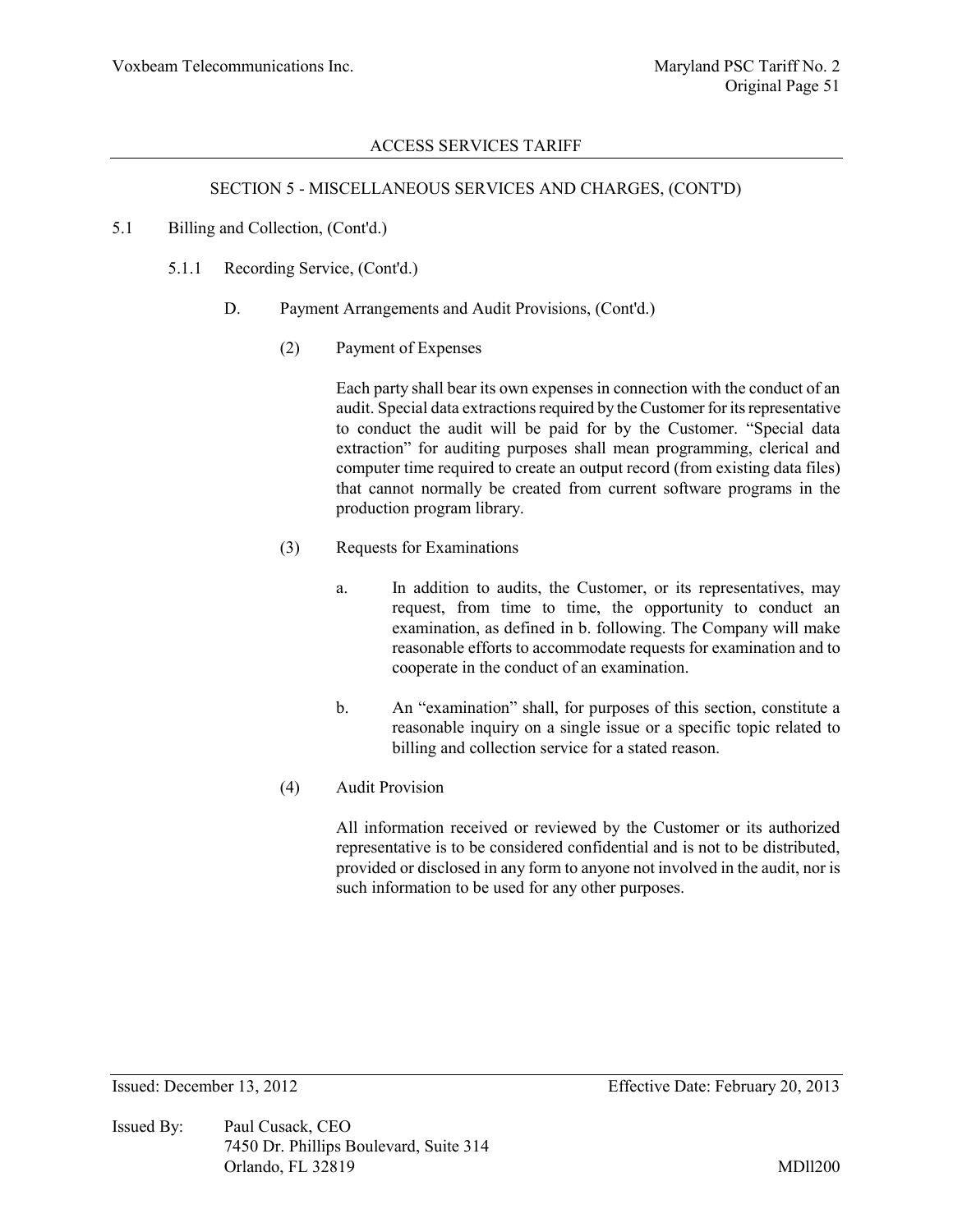#### SECTION 5 - MISCELLANEOUS SERVICES AND CHARGES, (CONT'D)

#### 5.1 Billing and Collection, (Cont'd.)

- 5.1.1 Recording Service, (Cont'd.)
	- D. Payment Arrangements and Audit Provisions, (Cont'd.)
		- (5) Minimum Period and Minimum Monthly Charges

The minimum period for which Recording Service without sorting is provided and for which charges apply is one month.

(6) Cancellation of a Special Order

A Customer may cancel a special order for Recording Service on any date prior to the service date. The cancellation date is the date the Company receives written or verbal notice from the Customer that the special order is to be canceled. The verbal notice must be followed by written confirmation within ten (10) days. The service date for Recording Service is the date the Customer requests the recordings to start. When a Customer cancels a special order for Recording Service after the order date but prior to the start of Service, a special order charge and the minimum monthly charges will apply.

(7). Changes to Special Orders

When a Customer requests material changes to a pending special order for Recording Service, the pending special order will be canceled and the requested changes will be undertaken if they can be accommodated by the Company under a new special order. All cancellation charges as set forth preceding will apply for the canceled special order.

E. Rate Regulations

The special order charge applies for each special order accepted by the Company for Recording Service or for a subsequently requested change.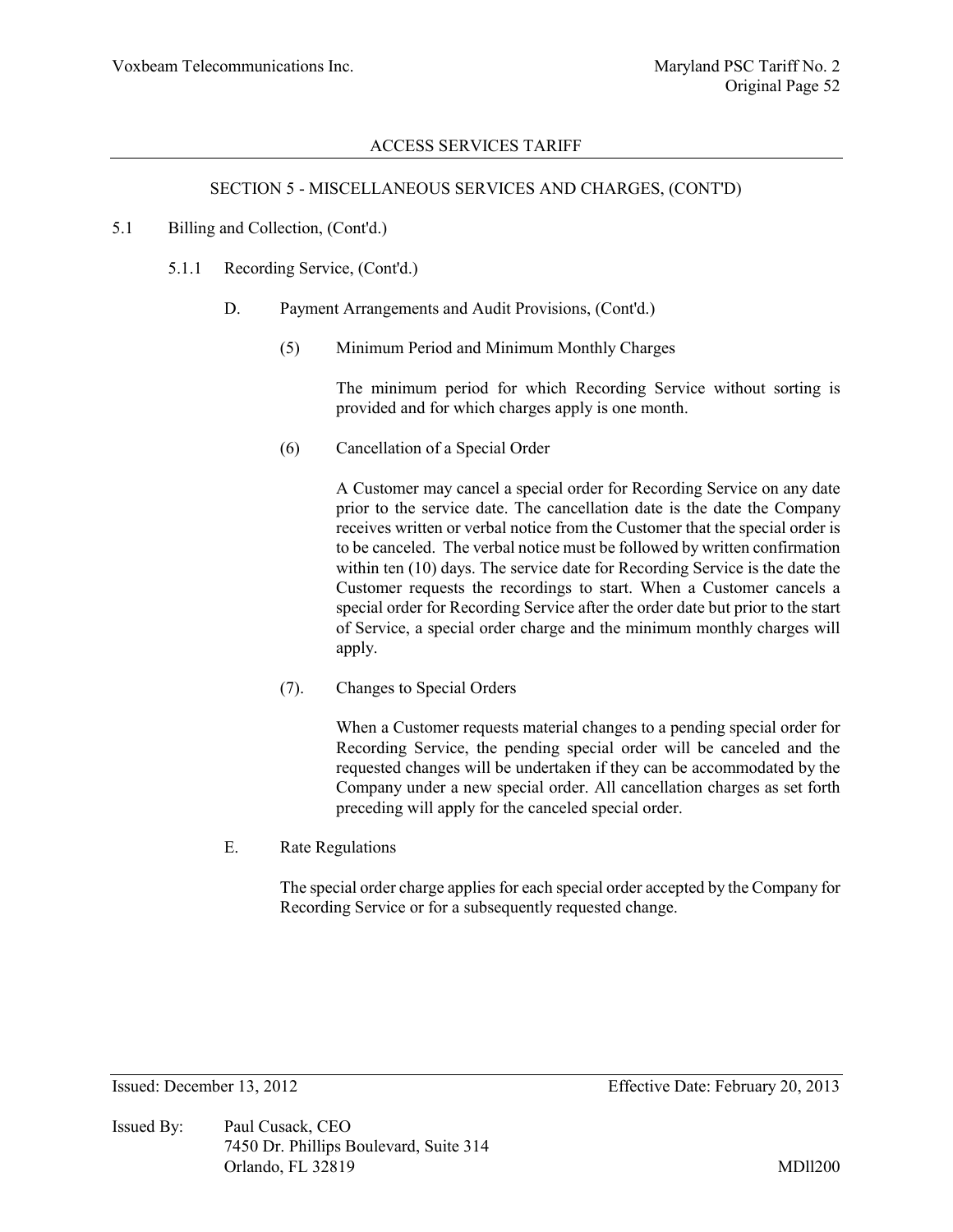#### SECTION 5 - MISCELLANEOUS SERVICES AND CHARGES, (CONT'D)

#### 5.1 Billing and Collection, (Cont'd.)

#### 5.1.2 Automatic Number Identification (ANI)

ANI provides the automatic transmission of a seven or ten digit number and information digits to the Customer's Premises for Calls originating in the LATA, to identify the calling telephone number. The ANI feature is an end office software function which is associated on a call-by-call basis with (1) all individual transmission paths in a trunk group routed directly between an end office and a Customer's Premises or, where technically feasible, with (2) all individual transmission paths in a trunk group between an end office and an Access Tandem, and a trunk group between an Access Tandem and a Customer's Premises.

A. Rate Regulations

When ANI is delivered (with Feature Group D originating) and the Customer is charged the recording rate, as set forth in the rate schedule following, the ANI rate does not apply. If the Customer is not charged the recording rate, the ANI rate as set forth in the rate schedule will apply for each ANI record delivered to the Customer.

B. ANI Restrictions

The Company provides Automatic Number Identification (ANI) associated with Intrastate Service to an entity (ANI recipient) only under the following terms and conditions:

(1) The ANI recipient or its designated billing agent may use or transmit ANI information to third parties for billing and collection, routing, screening, ensuring network performance, and completion of a telephone subscriber's Call or transaction, or for performing a service directly related to the telephone subscriber's original Call or transaction.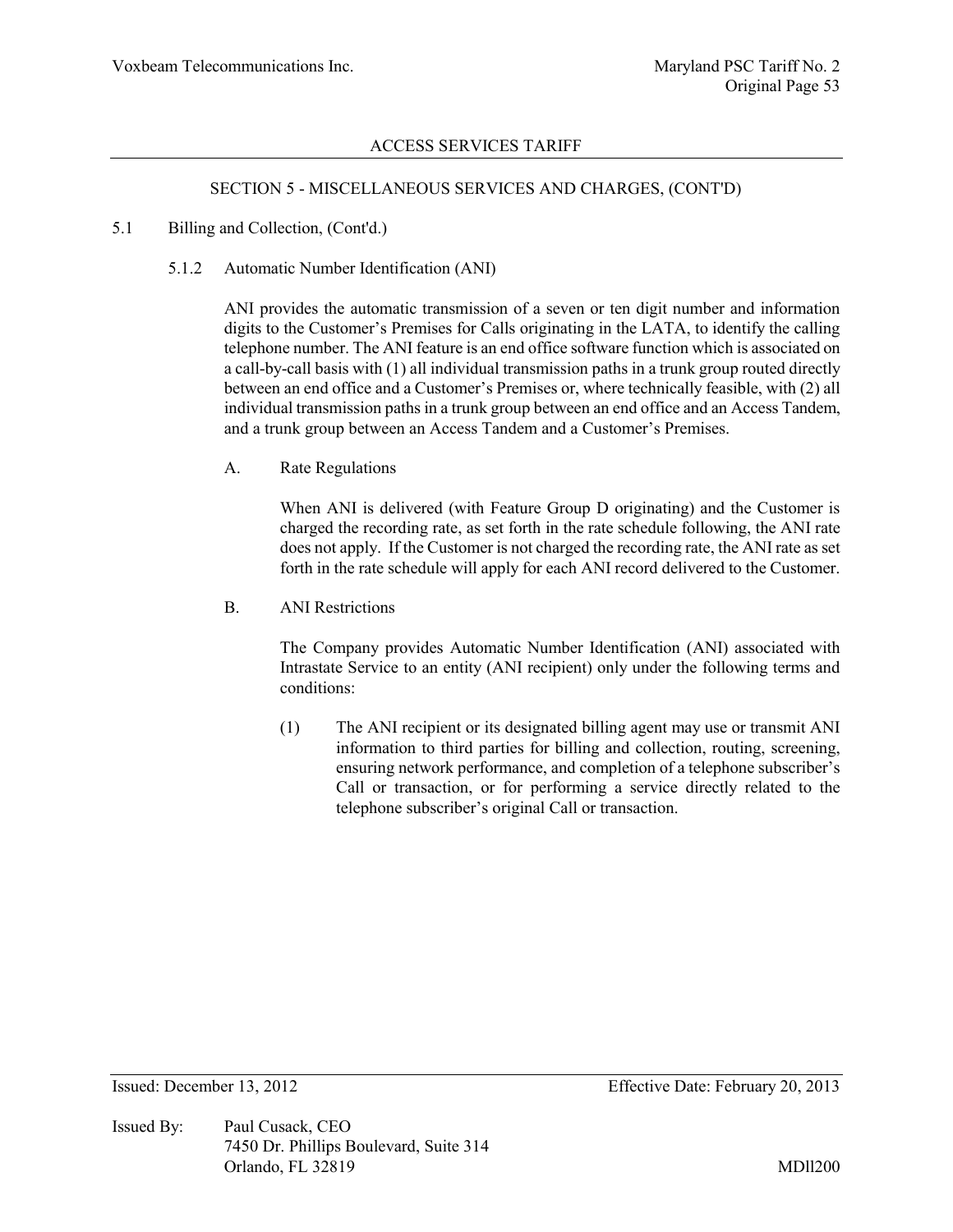#### SECTION 5 - MISCELLANEOUS SERVICES AND CHARGES, (CONT'D)

#### 5.1 Billing and Collection, (Cont'd.)

- 5.1.2 Automatic Number Identification (ANI), (Cont'd.)
	- B. ANI Restrictions, (Cont'd.)
		- (2) The ANI recipient may offer to any telephone subscriber with whom the ANI recipient has an established Customer relationship, a product or service that is directly related to products or services previously purchased by the telephone subscriber from the ANI recipient.
		- (3) The ANI recipient or its designated billing agent is prohibited from utilizing ANI information to establish marketing lists or to conduct outgoing marketing Calls, except as permitted by the preceding paragraph, unless the ANI recipient obtains the prior written consent of the telephone subscriber permitting the use of ANI information for such purposes. The foregoing provisions notwithstanding, no ANI recipient or its designated billing agent may utilize ANI information if prohibited elsewhere by law.
		- (4) The ANI recipient or its designated billing agent is prohibited from reselling, or otherwise disclosing ANI information to any other third party for any use other than those listed in Provision 1, unless the ANI recipient obtains the prior written consent of the subscriber permitting such resale or disclosure.
		- (5) Violation of any of the foregoing terms and conditions by any ANI recipient shall result, after a determination through the Commission's complaint process, in suspension of the transmission of ANI by the Company until such time as the Commission receives written confirmation from the ANI recipient that the violations have ceased or have been corrected. If the Commission determines that there have been three or more separate violations in a 24 month period, delivery of ANI to the offending party shall be terminated under terms and conditions determined by the Commission.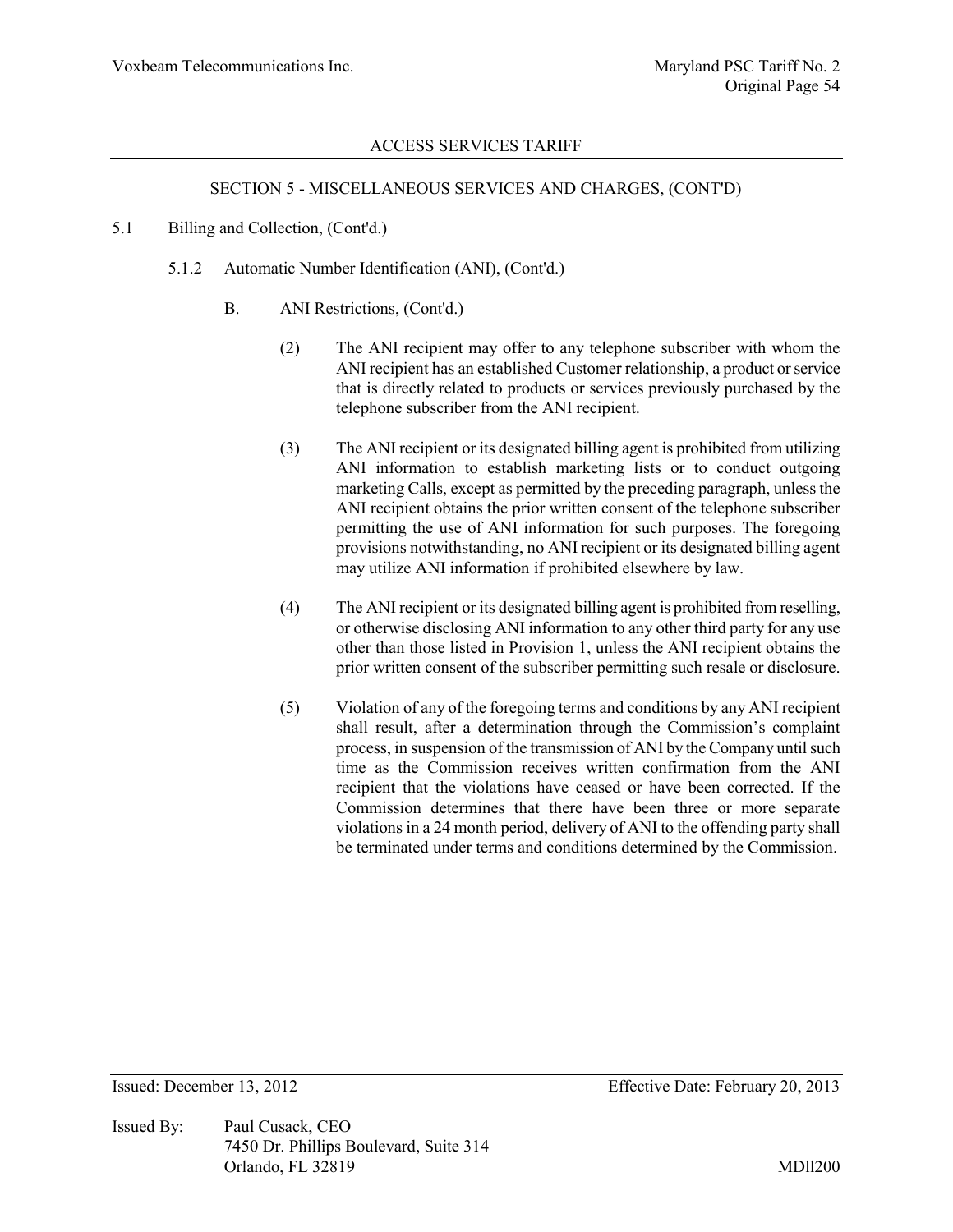#### SECTION 5 - MISCELLANEOUS SERVICES AND CHARGES, (CONT'D)

#### 5.1 Billing and Collection, (Cont'd.)

#### 5.1.3 Billing Name and Address Service

Billing Name and Address (BNA) Service is the provision of the complete billing name, street address, city or town, state and zip code for a telephone number assigned by the Company.

BNA Service is provided for the sole purpose of permitting the Customer to bill its telephonic communications Services to its End Users and may not be resold or used for any other purpose, including marketing activity such as market surveys or direct marketing by mail or by telephone.

The Customer may not use BNA information to bill for merchandise, gift certificates, catalogs, or other services or products.

BNA Service is provided on both a manual and a mechanized basis. On a manual basis, the information will be provided by voice telecommunications or by mail, as appropriate. On a mechanized basis, the information will be entered on magnetic tape containing recorded Customer massages.

BNA information is furnished for sent-paid, collect, bill to third number, 700 and 900 Service messages and messages charged to a calling card that is resident in the Company's database. In addition, BNA information for messages originated from data terminal numbers (DTNs) of data communications services is furnished on a manual basis only.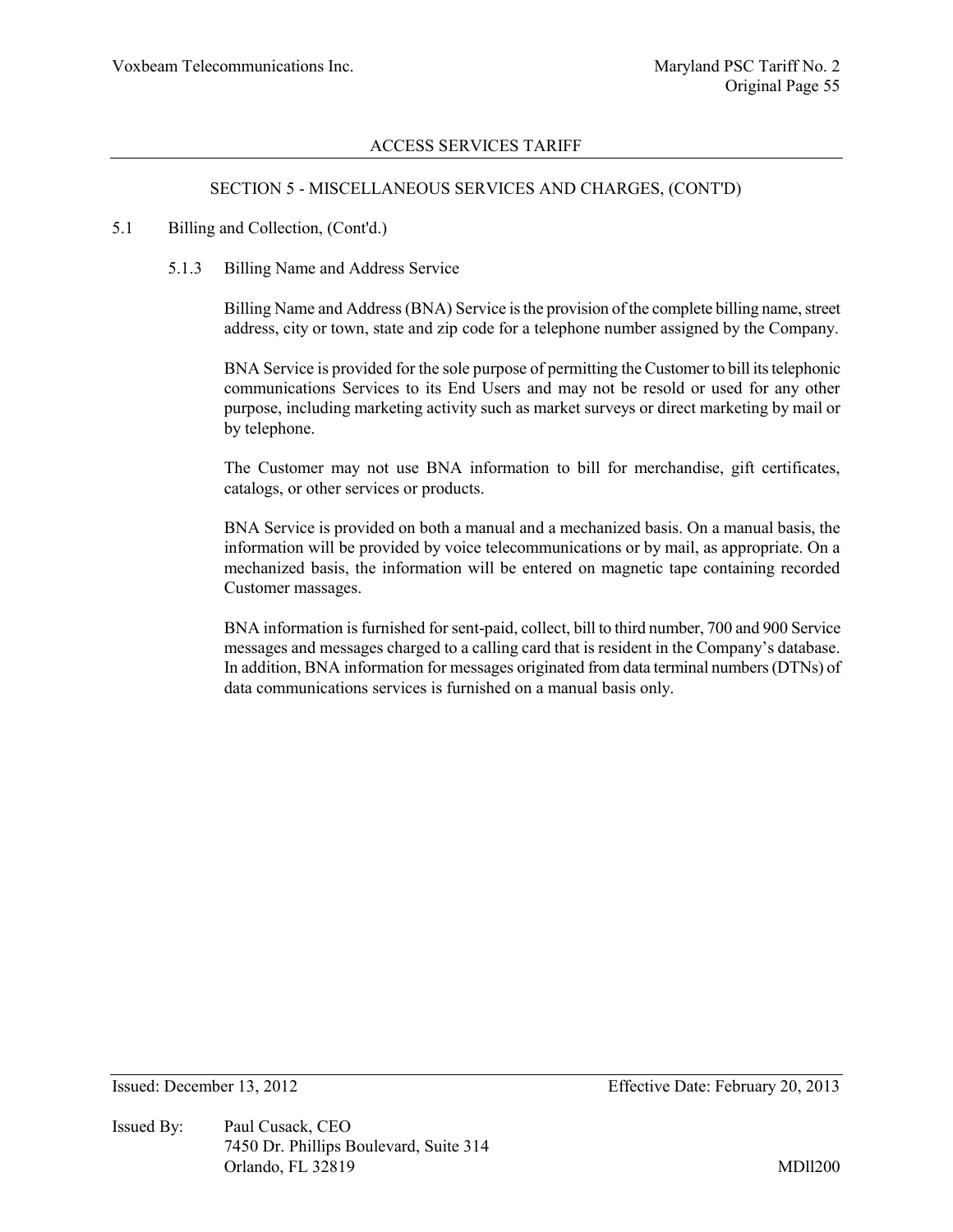#### SECTION 5 - MISCELLANEOUS SERVICES AND CHARGES, (CONT'D)

#### 5.1 Billing and Collection, (Cont'd.)

- 5.1.3 Billing Name and Address Service, (Cont'd.)
	- A. Undertaking of the Company
		- (1) A request for information on over 100 and up to 500 telephone numbers should be mailed to the Company. The Company will provide the response by first class U.S. Mail within ten (10) business days.
		- (2) Upon receipt of a magnetic tape of recorded Customer messages, the Company will, at the request of the Customer, provide BNA Service on a mechanized basis. The tape of messages may be provided by the Customer or, where the Customer subscribes to Recording Service, as set forth preceding, may be the output from that service. The Company will enter the BNA information of the recorded message tape and send the tape to the Customer by first class U.S. Mail. Other methods of delivering the tape may be negotiated, and charges based on cost will apply.

The Company will provide a response to Customer-provided tapes by mail within six (6) business days of receipt. The Company will process and mail tapes which are the output or Recording Service every fifth business day.

- (3) The Company will specify the format in which requests and tapes are to be submitted.
- (4) The BNA information will be provided for the calling number furnished to the extent a billing name and address exists in the Company Customer records information system, including non-published and non-listed numbers. If the billing name and address information for a specific calling number is confidential due to legal, national security, End User or regulatory imposed requirements, the Company will provide an indicator on the confidential records.
- (5) The Company will provide the most current BNA information resident in its database. Due to normal End User account activity, there may be instances where the BNA information provided is not the BNA that was applicable at the time the message was originated.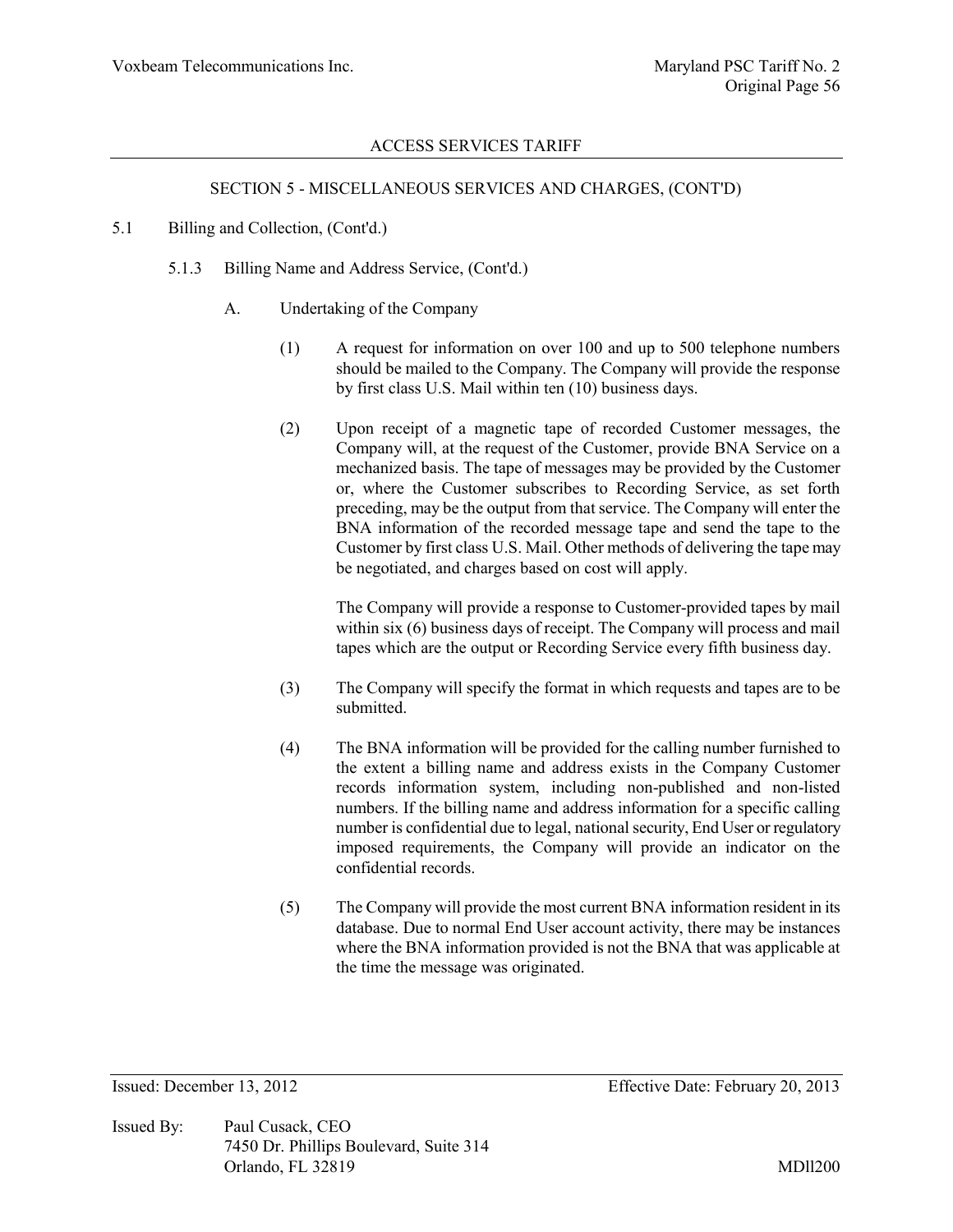### SECTION 5 - MISCELLANEOUS SERVICES AND CHARGES, (CONT'D)

#### 5.1 Billing and Collection, (Cont'd.)

- 5.1.3 Billing Name and Address Service, (Cont'd.)
	- B. Obligations of the Customer
		- (1) With each order for BNA Service, the Customer shall identify the authorized individual and address to receive the BNA information.
		- (2) A Customer which orders BNA Service on a mechanized basis and which intends to submit tapes of record messages for processing must provide the Company with an acceptable test tape or transmission which includes all Call types for which BNA information may be requested.
		- (3) The Customer shall institute adequate internal procedures to insure that BNA information, including that related to non-published and non-listed telephone numbers, is used only for the purpose set forth in this tariff and that BNA information is available only to those Customer personnel or agents with a need to know the information. The Customer must handle all billing name and address information designated as confidential by the Company in accordance with the Company's procedures concerning confidential information. The Company will provide to the Customer a nondisclosure agreement containing a statement of its procedures concerning confidential information.
		- (4) The Customer shall not publicize or represent to others that the Company jointly participates with the Customer in the development of the Customer's End User records, accounts, databases or market date, records, files and databases or other systems it assembles through the use of BNA Service.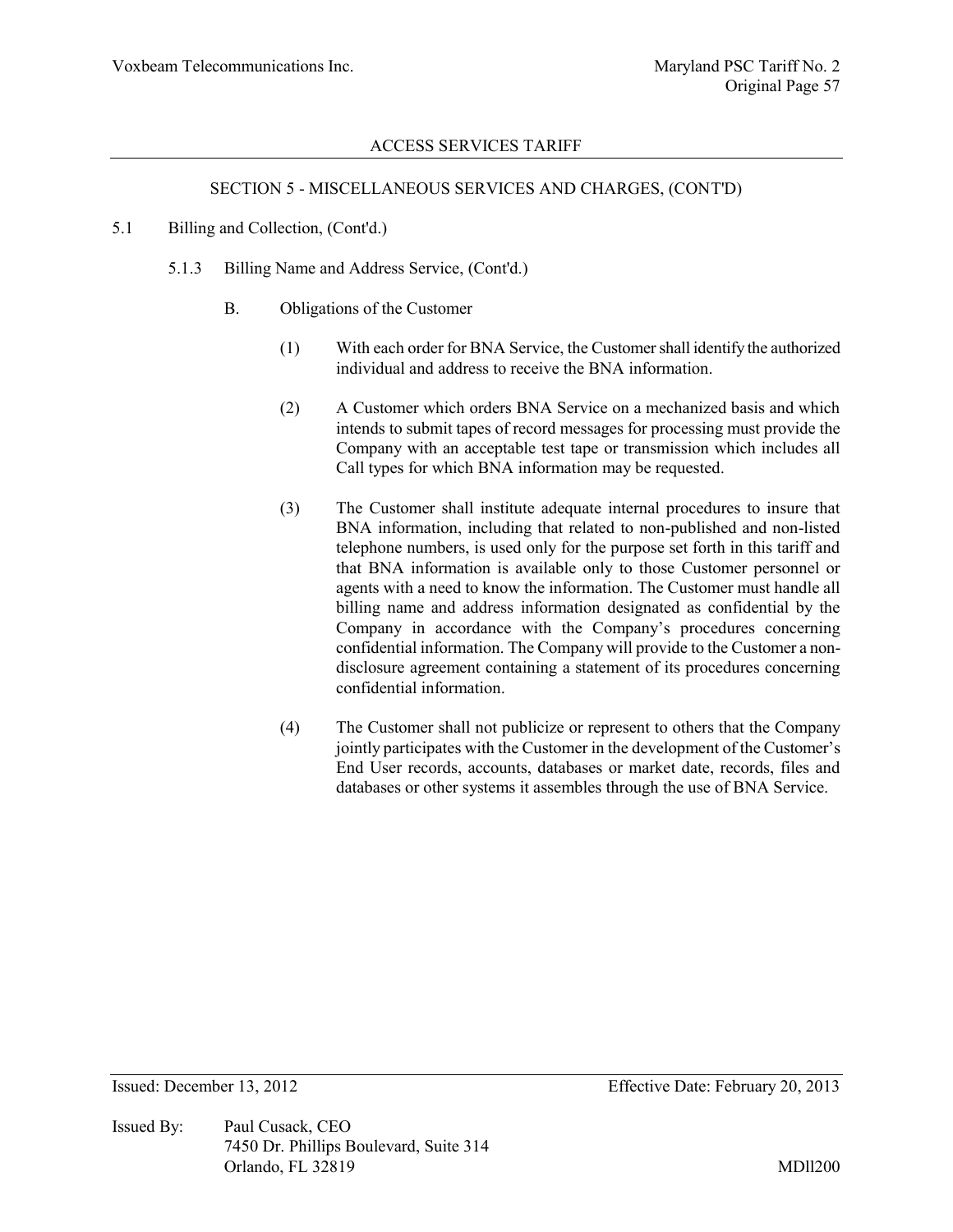#### SECTION 5 - MISCELLANEOUS SERVICES AND CHARGES, (CONT'D)

- 5.1 Billing and Collection, (Cont'd.)
	- 5.1.3 Billing Name and Address Service, (Cont'd.)
		- B. Obligations of the Customer, (Cont'd.)
			- (5) When the Customer orders BNA Service for both Interstate and Intrastate messages, the projected percentage of Interstate use must be provided in a whole number to the Company. The Company will designate the number obtained by subtracting the projected Interstate percentage from 100 (100 projected Interstate percentage = Intrastate percentage) as the projected Intrastate percentage. This whole number percentage will be used by the Company to apportion the rates and nonrecurring charges between Interstate and Intrastate in those circumstances where the recorded message detail is not sufficient to permit the Company to determine the appropriate jurisdiction. This percentage will remain n effect until a revised report is received as set forth below.
			- (6) The Company shall use reasonable efforts to provide accurate and complete lists. The Company makes no warranties, expressed or implied, as to the accuracy or completeness of these lists.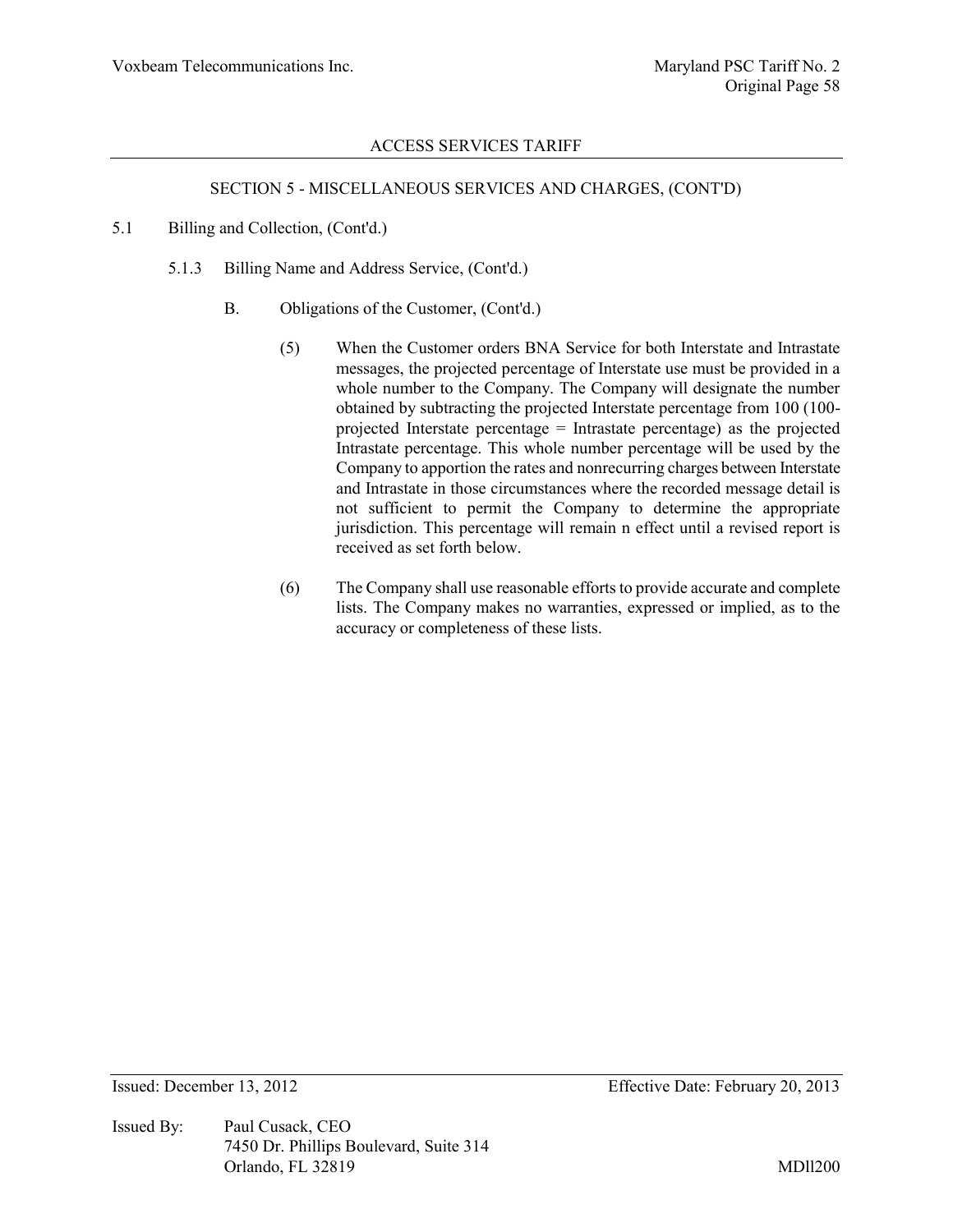#### SECTION 5 - MISCELLANEOUS SERVICES AND CHARGES, (CONT'D)

#### 5.1 Billing and Collection, (Cont'd.)

- 5.1.3 Billing Name and Address Service, (Cont'd.)
	- C. Rate Regulations
		- (1) Service Establishment Charges apply for the initial establishment of BNA Service on a manual basis and for the initial establishment of BNA Service on a mechanized basis.
		- (2) a charge applies for each request for BNA information for a telephone number or DTN number on a manual basis. A charge applies for each message processed to supply BNA information on a mechanized basis.

The Company will keep a count of the requests and of the messages processed. The Company will bill the Customer in accordance with these counts whether or not the Company was able to provide BNA information for all requests and messages.

(3) Where the recorded message detail is sufficient to determine a message is an Intrastate message, the rates set forth in the rate schedule following will apply to each such message.

Usage for which the recorded message detail is insufficient to determine jurisdiction will be prorated by the Company between Interstate and Intrastate.

The percentages provided in the reports as set forth preceding will serve as the basis for prorating the charges. The Intrastate charges are determined as follows: For usage sensitive (i.e., requests or messages processed) chargeable rate elements, multiply the Intrastate percent times actual use times the stated tariff rate.

(4) When a Customer cancels an order for BNA Service after the order date, the Service Establishment Charge applies.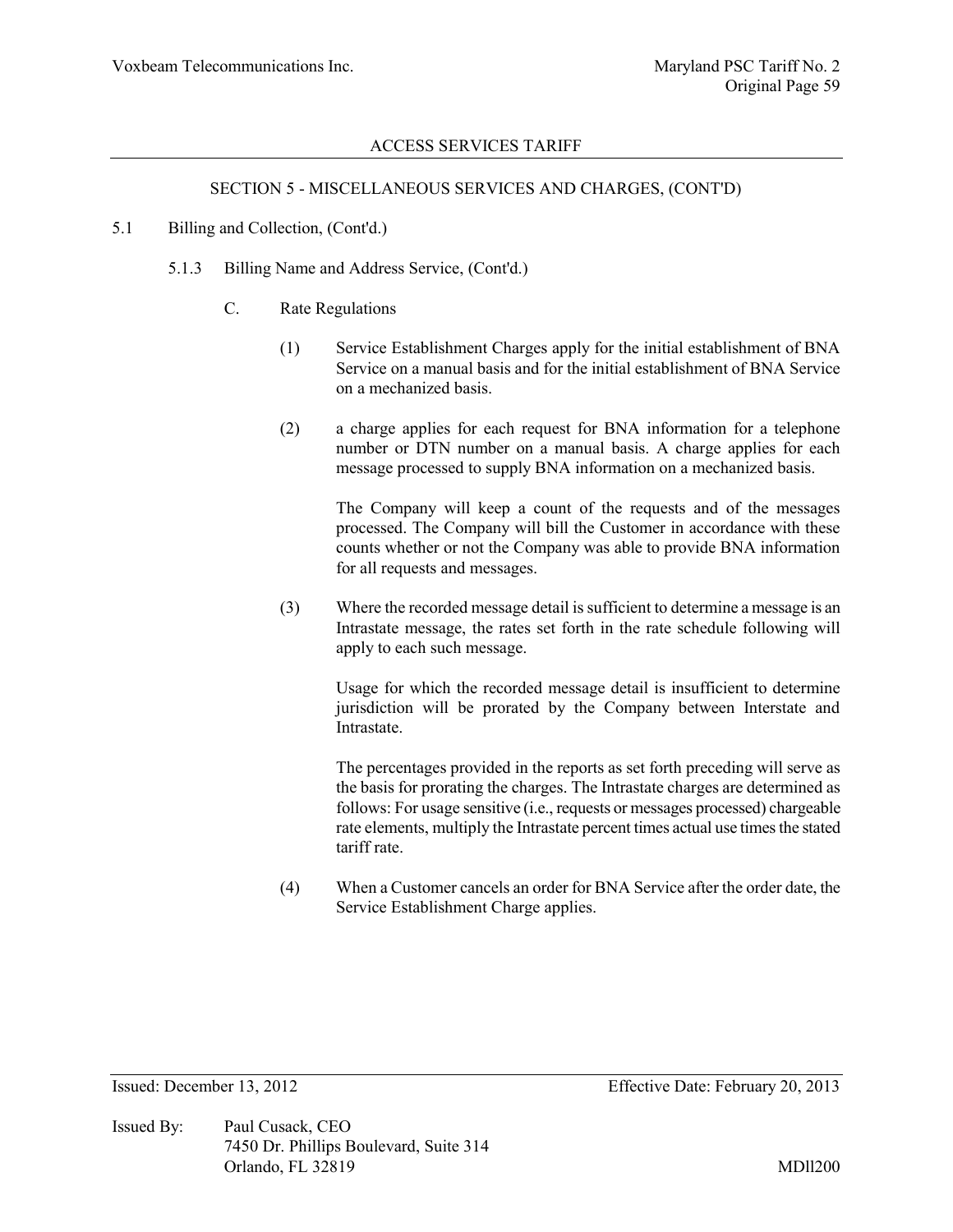# SECTION 5 - MISCELLANEOUS SERVICES AND CHARGES, (CONT'D)

### 5.1 Billing and Collection, (Cont'd.)

#### 5.1.4 Rates

| A.        | Recording, per Customer message                                     | \$0.0081               |
|-----------|---------------------------------------------------------------------|------------------------|
| <b>B.</b> | ANI, per attempt                                                    | \$0.0121               |
| C.        | BN A<br><b>Establishment Charge</b><br>per telephone number, manual | \$1,595.55<br>\$0.4800 |
|           | per message processed, mechanized                                   | \$0.0200               |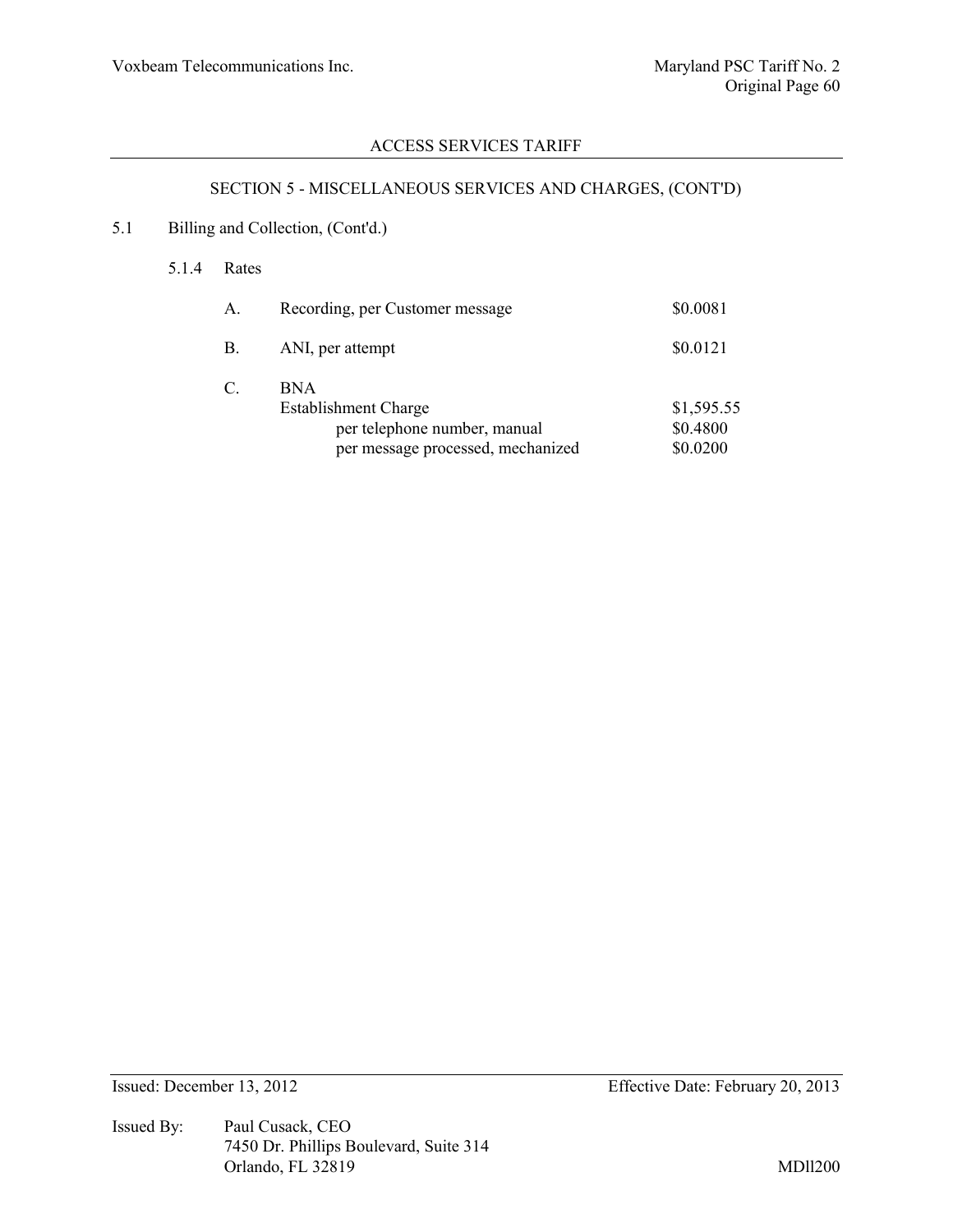#### SECTION 6 - SPECIAL CONTRACTS, ARRANGEMENTS, AND CONSTRUCTION

#### 6.1 Special Contract Arrangements

At the option of the Company, services may be offered on a contract basis to meet specialized pricing requirements of the Customer not contemplated by this tariff. The terms of each contract shall be mutually agreed upon between the Customer and Company and may include discounts off of rates contained herein and waiver of recurring, nonrecurring, or usage charges. The terms of the contract may be based partially or completely on the term and volume commitment, type of access arrangement, mixture of services, or other distinguishing features. Service shall be available to all similarly situated Customers for a fixed period of time following the initial offering to the first contract Customer as specified in each individual contract.

#### 6.2 Individual Case Basis ("ICB") Offerings

The tariff may not specify the price of a service in the tariff as "ICB. The Company may or may not have an equivalent service in its the tariff on file with the Commission, and the quoted ICB rates may be different than the tariffed rates. An ICB must be provided under contract to a customer and the contract filed (can be under seal) with the Commission. All customers have non-discriminatory access to requesting the service under an ICB rate.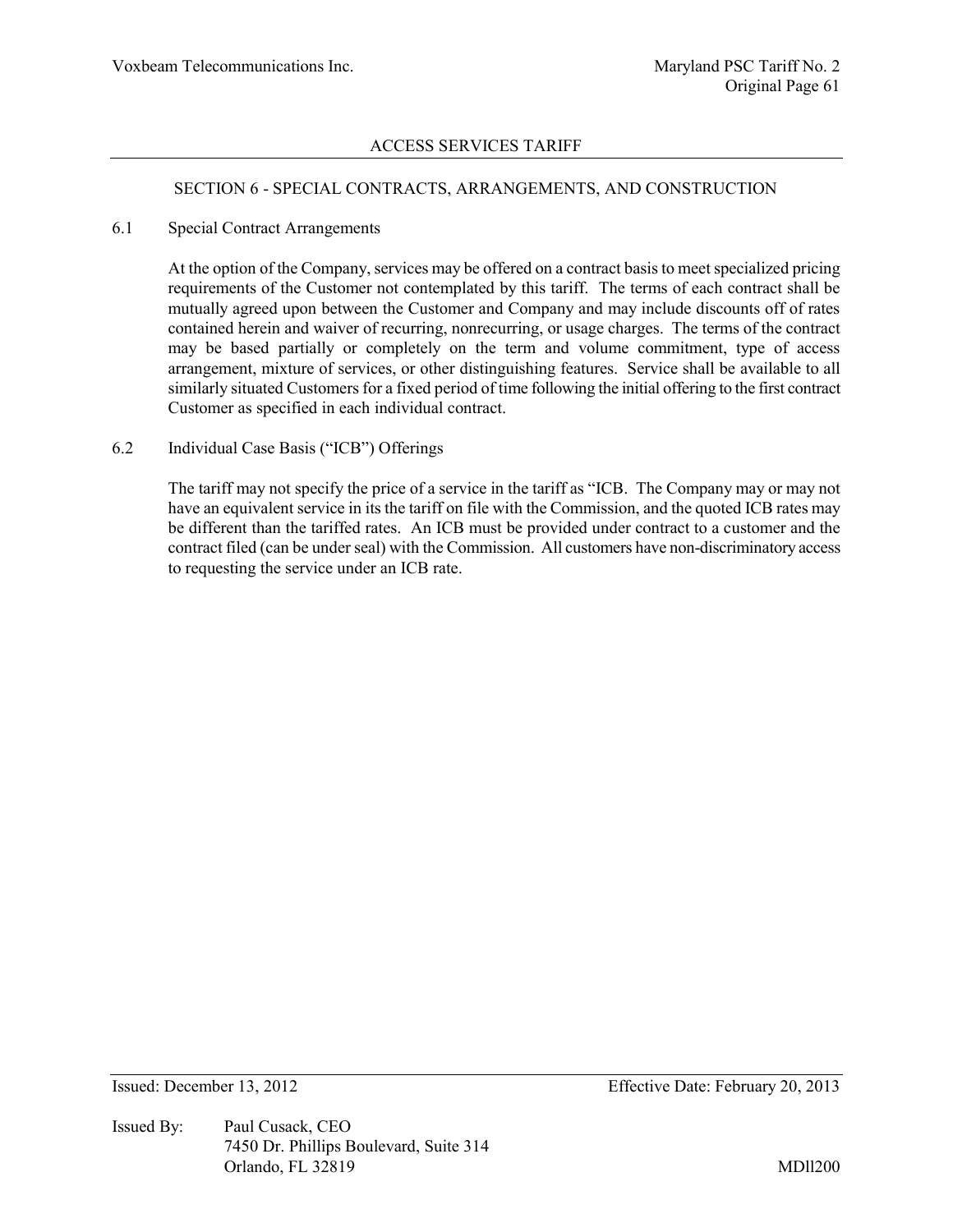#### SECTION 6 - SPECIAL CONTRACTS, ARRANGEMENTS, AND CONSTRUCTION, (Cont'd.)

- 6.3 Special Service Arrangements
	- 6.3.1 If a Customer's requirements cannot be met by services included in this tariff, the Company will provide, where practical, special service arrangements at charges to be determined on an Individual Case Basis. These special service arrangements will be provided if the provision of such arrangements is not detrimental to any other services furnished under the Company's tariffs.
	- 6.3.2 Special service arrangement rates are subject to revision depending on changing costs or operating conditions.
	- 6.3.3 If and when a special service arrangement becomes a generically tariffed offering, the tariffed rate or rates will apply from the date of tariff approval.
- 6.4 Non-Routine Installation Charges

At the Customer's request, installation and/or maintenance may be performed outside the Company's regular business hours or in hazardous locations. In such cases, charges based on cost of the actual labor, material, or other costs incurred by or charged to the Company will apply. If installation is started during regular business hours but, at the Customer's request, extends beyond regular business hours into time periods including, but not limited to, weekends, holidays or night hours, additional charges may apply.